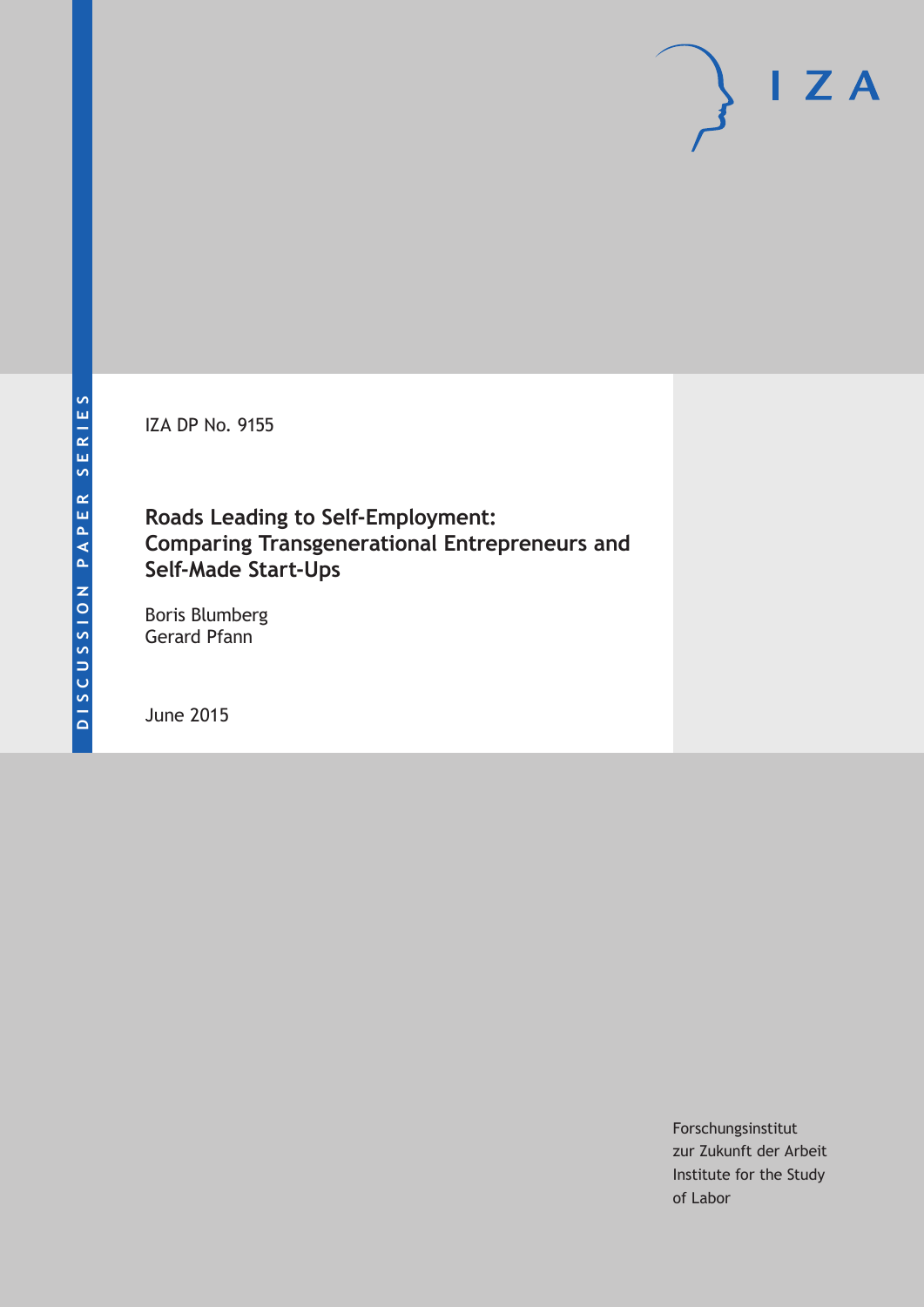# **Roads Leading to Self-Employment: Comparing Transgenerational Entrepreneurs and Self-Made Start-Ups**

# **Boris Blumberg**

*Maastricht University*

### **Gerard Pfann**

*Maastricht University, Stockholm University and IZA*

### Discussion Paper No. 9155 June 2015

IZA

P.O. Box 7240 53072 Bonn **Germany** 

Phone: +49-228-3894-0 Fax: +49-228-3894-180 E-mail: iza@iza.org

Any opinions expressed here are those of the author(s) and not those of IZA. Research published in this series may include views on policy, but the institute itself takes no institutional policy positions. The IZA research network is committed to the IZA Guiding Principles of Research Integrity.

The Institute for the Study of Labor (IZA) in Bonn is a local and virtual international research center and a place of communication between science, politics and business. IZA is an independent nonprofit organization supported by Deutsche Post Foundation. The center is associated with the University of Bonn and offers a stimulating research environment through its international network, workshops and conferences, data service, project support, research visits and doctoral program. IZA engages in (i) original and internationally competitive research in all fields of labor economics, (ii) development of policy concepts, and (iii) dissemination of research results and concepts to the interested public.

<span id="page-1-0"></span>IZA Discussion Papers often represent preliminary work and are circulated to encourage discussion. Citation of such a paper should account for its provisional character. A revised version may be available directly from the author.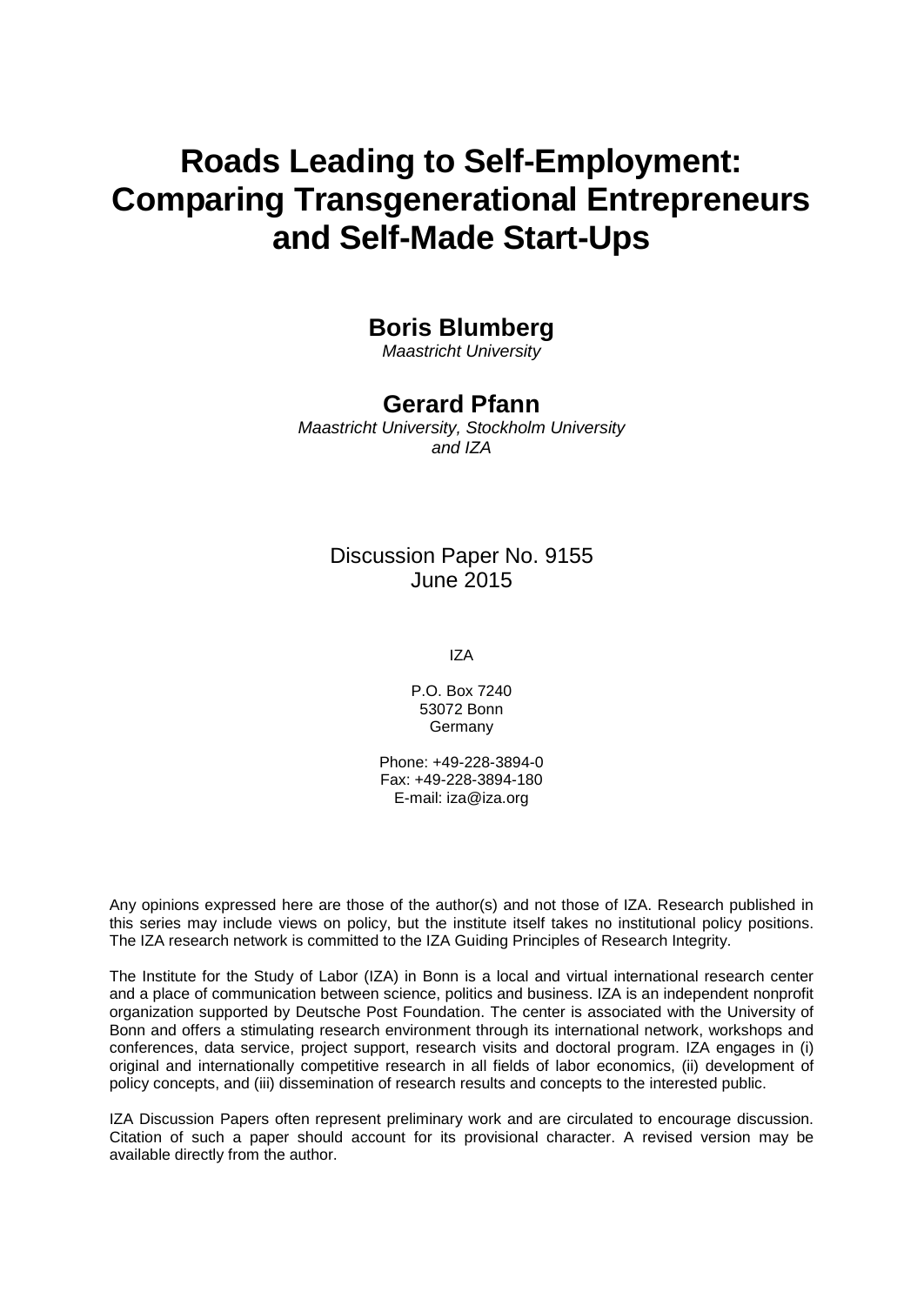IZA Discussion Paper No. 9155 June 2015

# **ABSTRACT**

# **Roads Leading to Self-Employment: Comparing Transgenerational Entrepreneurs and Self-Made Start-Ups[\\*](#page-1-0)**

This paper studies the event history of business foundation. Three theoretical concepts of human, financial and social capital are linked to investigate variations over time of people's decision processes to become self-employed. Data from a cohort of Dutch inhabitants born in 1939/1940 who have been interviewed three times during their lives in 1952, 1983, and 1993 allows for testing theoretical hypotheses that state clear differences between two different roads towards business ownership. Empirical results show that the baseline hazard decreases with time for transgenerational entrepreneurs with self-employed parents, but increases for self-made startups. Social capital in the form of strong ties is a better predictor of enterprise than human capital.

JEL Classification: D92, M14, M21

Keywords: entrepreneurship, family business, new venture creation

Corresponding author:

Boris Blumberg Maastricht University School of Business and Economics PO Box 616 6200 MD Maastricht The Netherlands E-mail: [b.blumberg@maastrichtuniversity.nl](mailto:b.blumberg@maastrichtuniversity.nl)

We thank Jasper Kok, Stanislav Dobrev, the editor, and two referees for stimulating comments that helped improving the paper.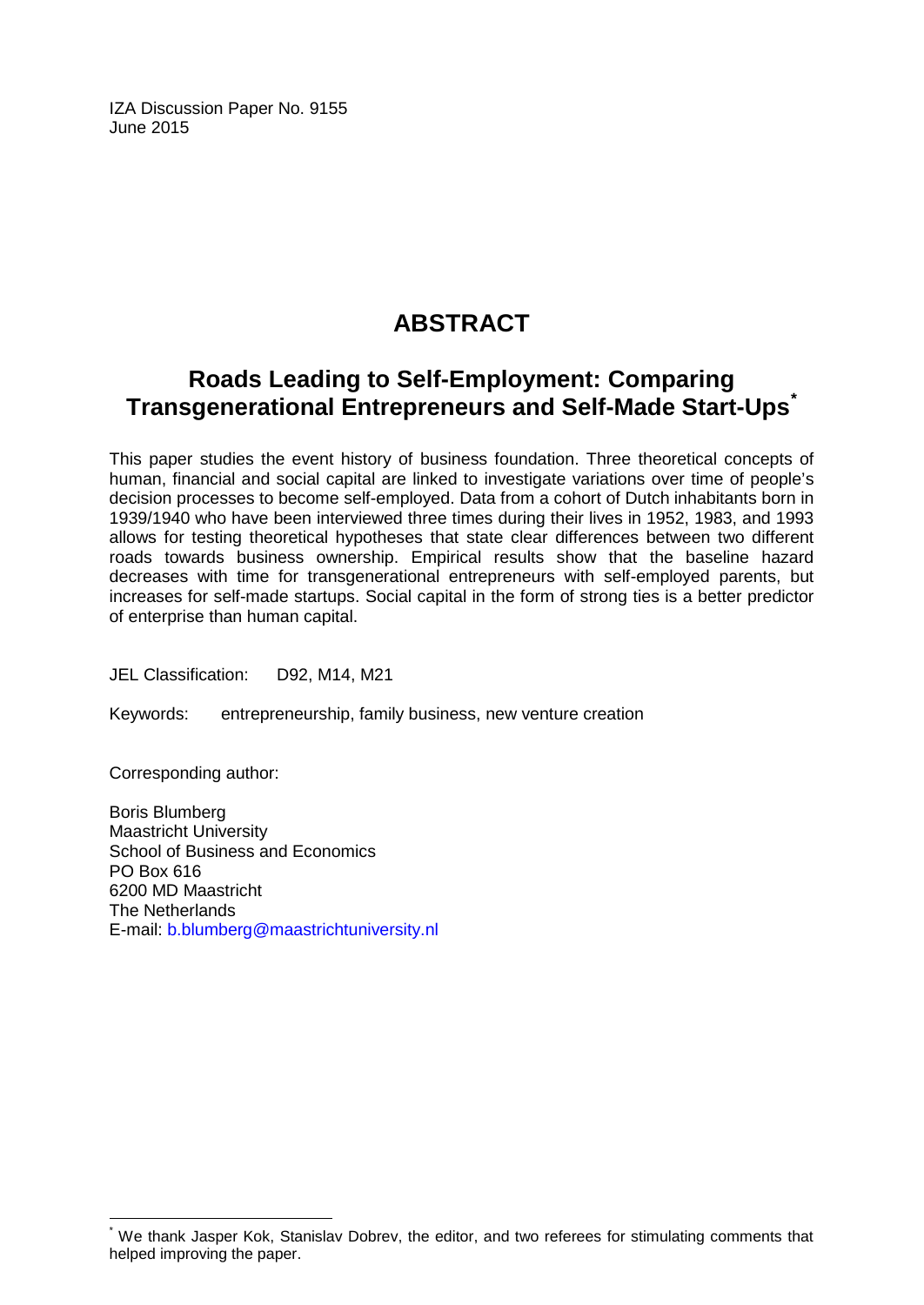#### **I. INTRODUCTION**

The acquisition of entrepreneurial capital is likely to be the most important mechanism to start a self-employed career. Financial capital, social capital, and human capital are the building blocks. Together they make up the stock of entrepreneurial capital. Financial capital refers to the available amount of monetary wealth, often obtain through inheritance, savings, windfalls, borrowing or crowd funding to overcome entry costs to start or take-over a business.<sup>1</sup> Social capital has originally been defined by Hannifan (1916) as "*those tangible assets [that] count for most in the daily lives of people: namely goodwill, fellowship, sympathy, and social intercourse among the individuals and families who make up a social unit*." Often these social units are small and well defined groups that are characterized by strong ties (Granovetter, 1973).<sup>2</sup> Human capital (Becker (1964) is a factor that contains the knowledge that is obtained through education and experience, and more recently also includes personality traits such as cognitive and noncognitive skills that contribute to a person's productive capacity<sup>3</sup>.

A general theory of entrepreneurship does not exist (*cf*. Ricketts (2008)). Consequently, the three building blocks of entrepreneurial capital have been studied mostly in isolation. This paper attempts to them bring together to fully capture the role of entrepreneurial capital. The goal of the paper is to understand better to what extent differences in initial endowments and in capital acquisition may explain the salient differences in the self-employment career dynamics between transgenerational entrepreneurs and self-made start-ups.<sup>4</sup>

 $\frac{1}{1}$ Early work on financial constraints in entrepreneurship is by Evans and Jovanovic (1989). Modern methods to overcome financial constraints are discussed in Bruton, Khavul, Siegel, and Wright (2015). <sup>2</sup>

<sup>&</sup>lt;sup>2</sup>Kwon, Heflin and Ruef (2013) discuss the role of social capital and entrepreneurship in communities at large.<br><sup>3</sup>Marvel, Davis and Sproul (2014) provide a critical review of the role of human capital in entrepreneurshi

<sup>&</sup>lt;sup>4</sup> Using retrospective career life-history data from West-Germany Carroll and Manovski (1987) showed for the very first time the important and fundamental differences of the self-employment career dynamics between these groups.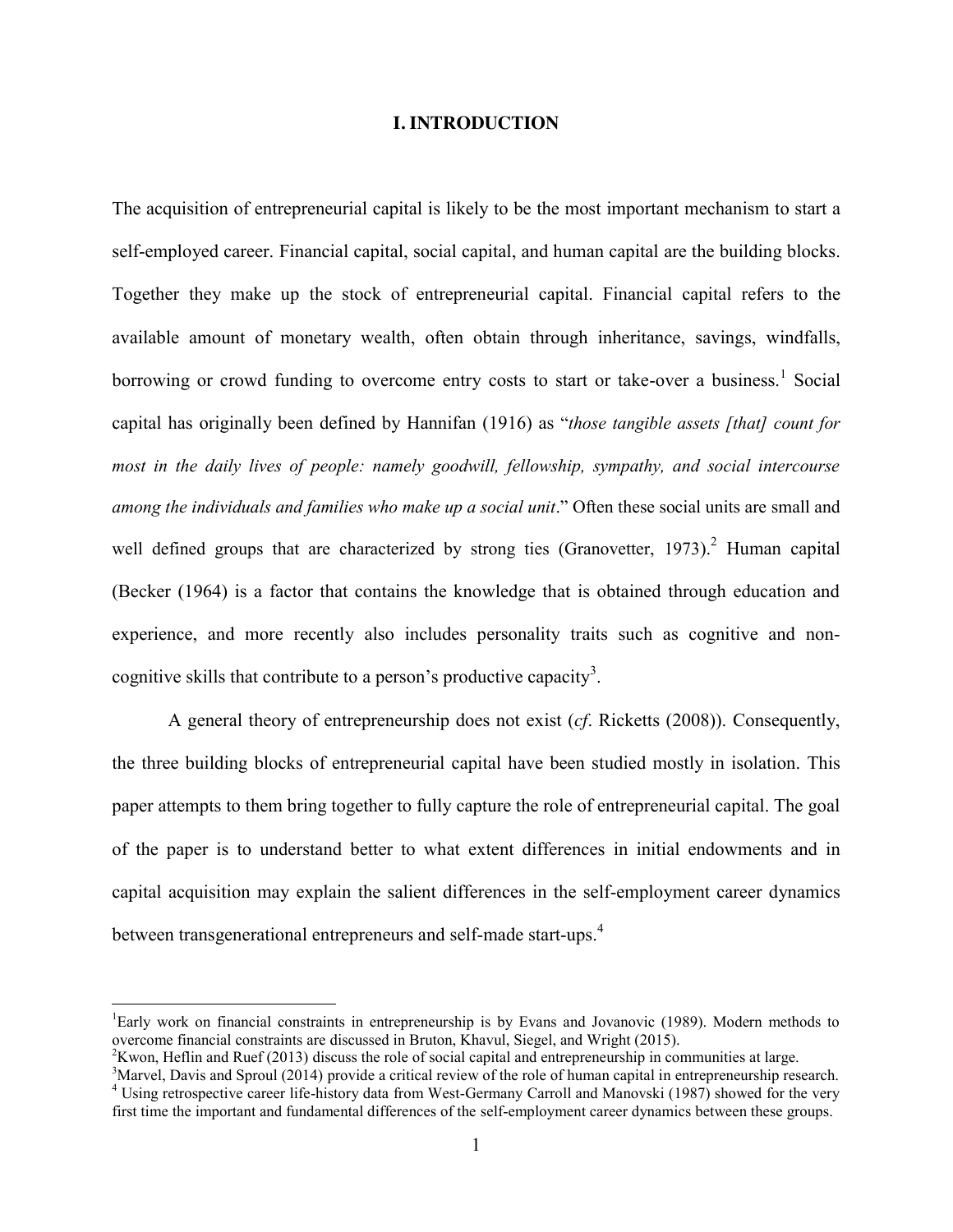Habershon, Nordqvist and Zellweger (2010) define transgenerational entrepreneurship as the "*processes through which a family uses and develops entrepreneurial mindsets and family influenced capabilities to create new streams of entrepreneurial, financial, and social value across generations.*" This paper investigates the transition process into self-employment and explicitly distinguishes between taking over a family business and the foundation of a new company.

Any complete theory of the self-employment process should at least meet two criteria. First, the modeling framework must take a dynamic perspective. A static approach cannot account for the fact that self-employment is episodic, individuals attributes change over time, and that the self-employment propensity may vary over one's career. Second, the modeling framework should differentiate between the various roads that may lead to self-employment. The factors that characterize these separate roads are likely to be different from each other.

A survey of the theoretical and empirical entrepreneurship literature learns that these recommendations have not been incorporated much. This paper proposes a theoretical model that explains the dynamics of family business succession and self-employment through novel business foundation. The model allows us to derive hypotheses that explain the differences in timing of entry into self-employment for these two different decision processes as well as the roles of the three different types of entrepreneurial capital. The theoretical model advances the literature on self-employment on three fronts: (A) It formally links and tests the theoretical concepts of financial, social, and human capital to the career timing of the decision to become self-employed in a dynamic framework. (B) It differentiates between self-employment career dynamics of transgenerational entrepreneurs and self-made start-ups. (C) The model produces clear and testable predictions why and to what extent the gestation time needed to become self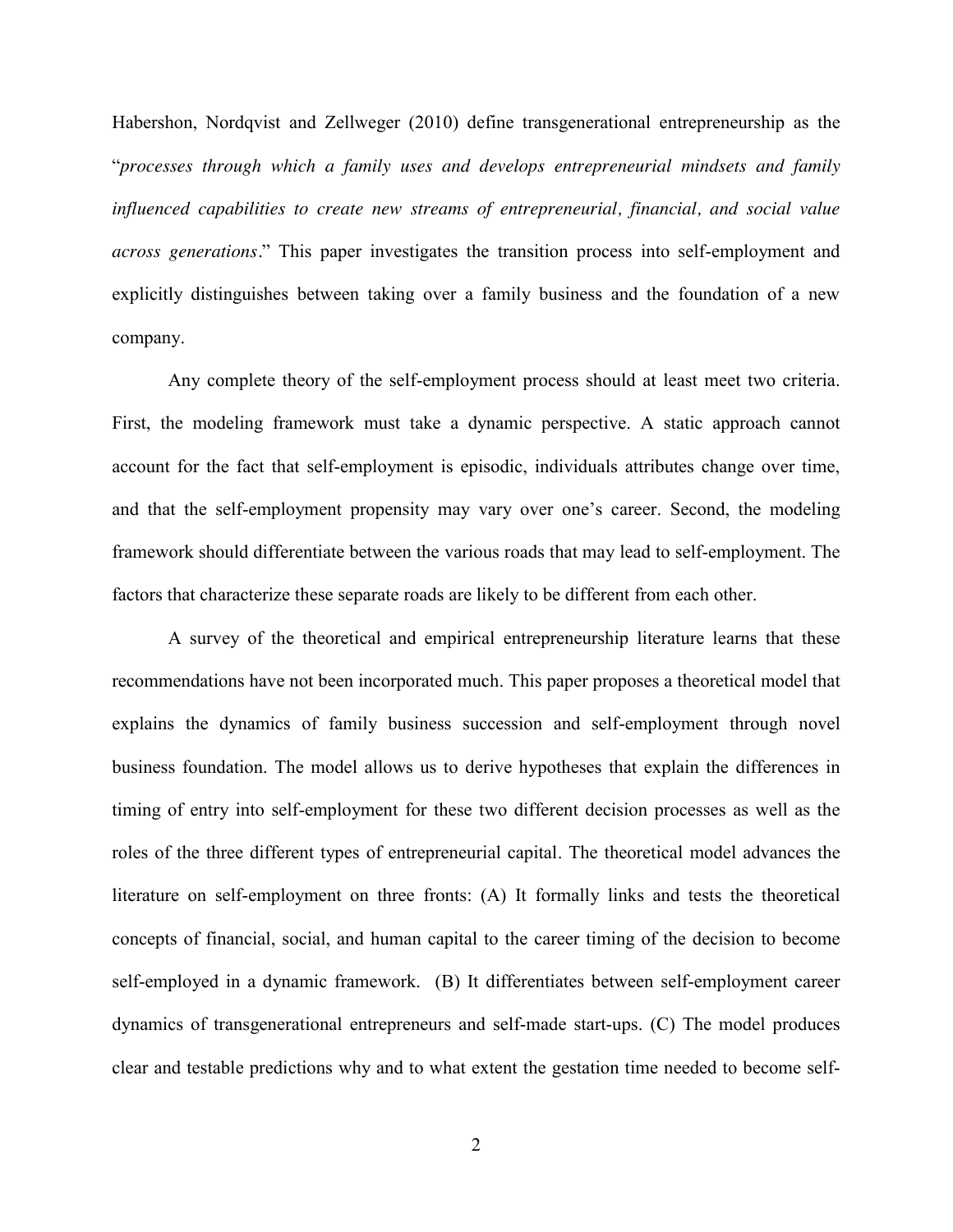employed may differ for individuals who have been exposed in their youth to self-employment through a family owned business in comparison to those who have not had child-hood exposure to self-employment.

Earlier works on the entrepreneurial decisions that did not distinguish between the different roads leading to self-employment consequently suffer from omitted variable bias. Our results indicate that family business succession and start-up self-employment may have opposing or offsetting dynamics. The chances of taking over a family business are initially high and eventually decrease. Conversely, start-up chances of individuals without self-employed parents are initially low and eventually increase with time. The dynamic theory proposed in this paper accounts for these differences.

Outcomes of the implicit entrepreneurial selection process are revealed through ex-post observational variation in the characteristics of people who did or did not became self-employed, and in case they did which road they followed to do so. We find that the relevant and decisive attributes differ between the two entrepreneurial groups as well. Our results indicate that higher parental education is especially relevant for start-ups; they face more binding constraints and need more time to acquire relevant human and financial capital. Unsurprisingly, having selfemployed parents shortens the gestation period for family business successors. Not only do these parents transfer important self-employment specific skills and wealth to their offspring, but they also provide an opportunity to take over the family business (Lindquist, Sol and Van Praag (2015)). In addition, the distinction between transgenerational entrepreneurship and self-made start-ups provides important new insights into the traditionally problematic relationship between human capital and self-employment that has been discussed so often in the literature.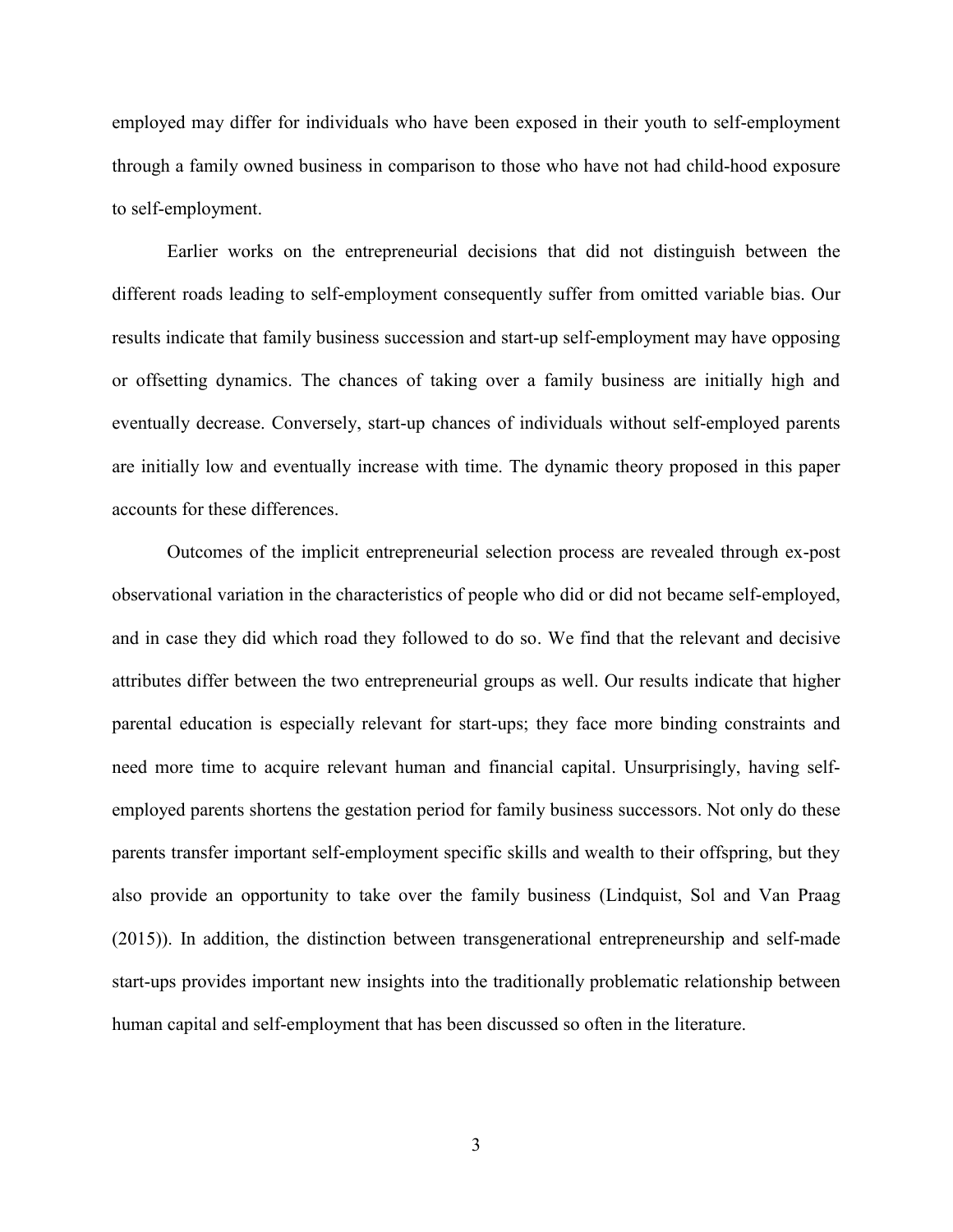The structure of the paper is as follows. Section II introduces a rational choice model of the decision process into self-employment. From this model hypotheses are derived regarding the roles of human, financial and social capital and the different dynamics of family business succession and start-ups. The data are described in Section III. Section IV the econometric model and discusses the methods to test the hypotheses. Section V presents the outcomes of the duration analysis. Section VI concludes.

#### **II. THEORY DEVELOPMENT AND HYPOTHESES**

#### **A Rational Choice Model of the Self-Employment Decision**

We build our theoretical model with the following objectives in mind. First, we want to link the theoretical concepts of human, financial, and social capital directly to the gestation period to enter into self-employment. Second, we wish to account for different types of entrepreneurship and how their roads that lead to self-employment differ through time. We are especially interested in the timing dimension, since this is a rather ignored issue in the entrepreneurship literature. The gestation period proxies how much time individuals need to learn how to take the step into self-employment successfully. Third, we will focus on the intertemporal choice of different types of capital accumulation.

Figure 1 provides an economic model of the self-employment decision process over the life course of an individual. This rational choice model assumes that individuals collect information on the alternatives, assess the values of the viable alternatives, and then choose that alternative with the highest perceived utility given all the prevailing constraints. This maximizing behavior is the building block of most dynamic choice models in economics. We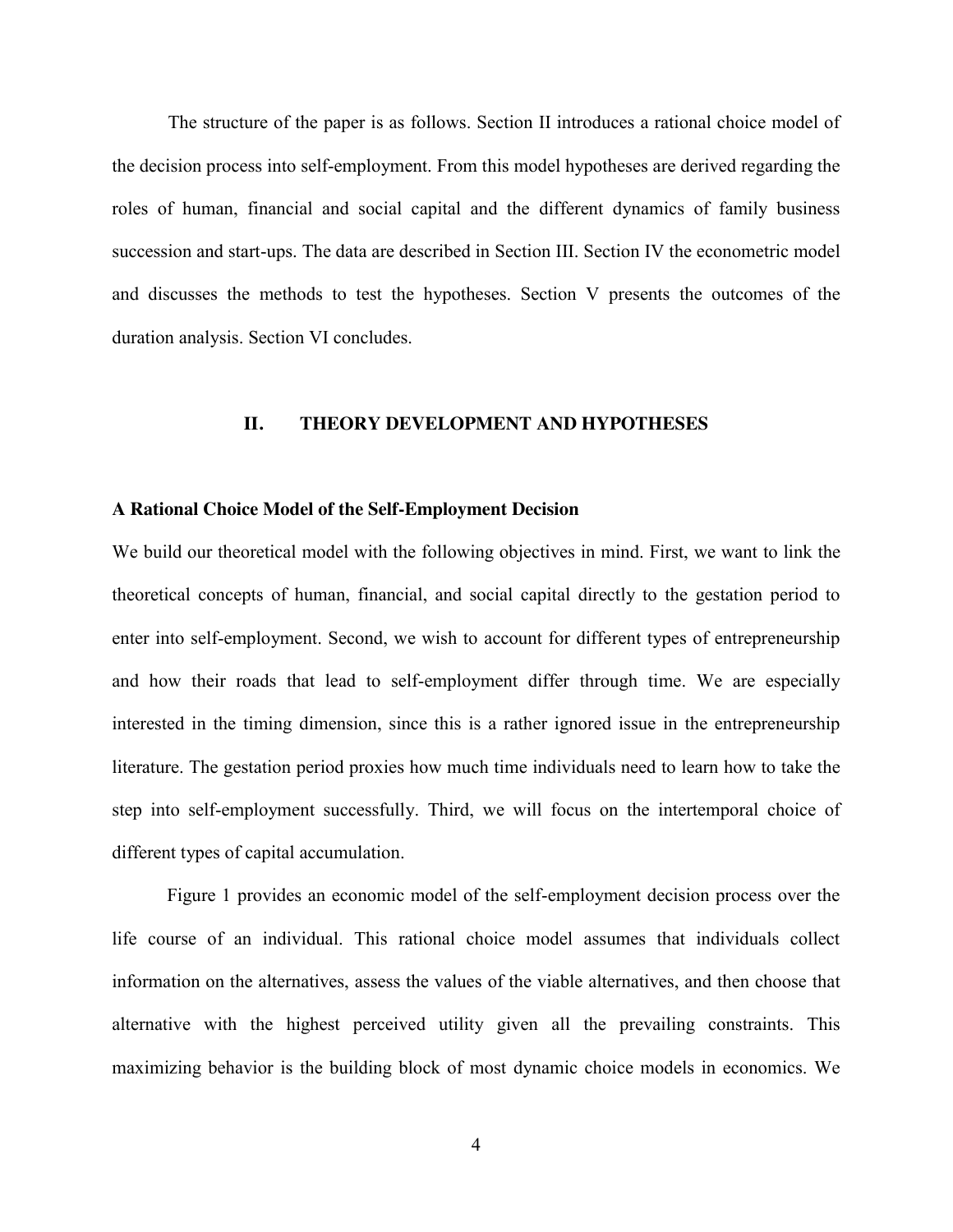choose the occupational choice model as our starting point. Within the occupational choice framework, the individual chooses the occupation with the highest perceived income or utility. For example, the individual chooses between working for pay in the labor market and earning income from being self-employed. The individual will opt for self-employment if the expected gains of that option are higher.

# Figure 1: Conceptual Model of the Self-Employment Process

Self-employment refers to a particular income generating mechanism that is different from paid work. The utility derived from paid labor depends on income and a vector of personal characteristics (*eg*. education, marital status, and number of children). For a self-employed entrepreneur, the individual's gross earnings are a function of its entrepreneurial ability, the capital invested in the business, and an individual random component summarizing the unknown good or bad fortune of the entrepreneur (Evans and Jovanovic 1989; Holtz-Eakin, Joulfaian et al. 1994; Dunn and Holtz-Eakin 2000). The general equilibrium model of entrepreneurial selection presented by Lucas (1978) states that individuals with high entrepreneurial ability should enter entrepreneurship directly when entering working life. However, most entrepreneurs do not become self-employed immediately, but work first in paid jobs. During the time individuals spend in the labor market, they accumulate specific human capital. Specific human capital raises the income in the labor market and makes wage-earners more reluctant to exit their job and enter self-employment. This is consistent with the finding of Evans and Leighton (1989) that the return to wage experience in self-employment (2.1%) is lower than the return to wage experience in paid jobs (5.6%). So, in theory the existence of non-transferable job specific human capital should induce future entrepreneurs to enter self-employment as early in their career as possible.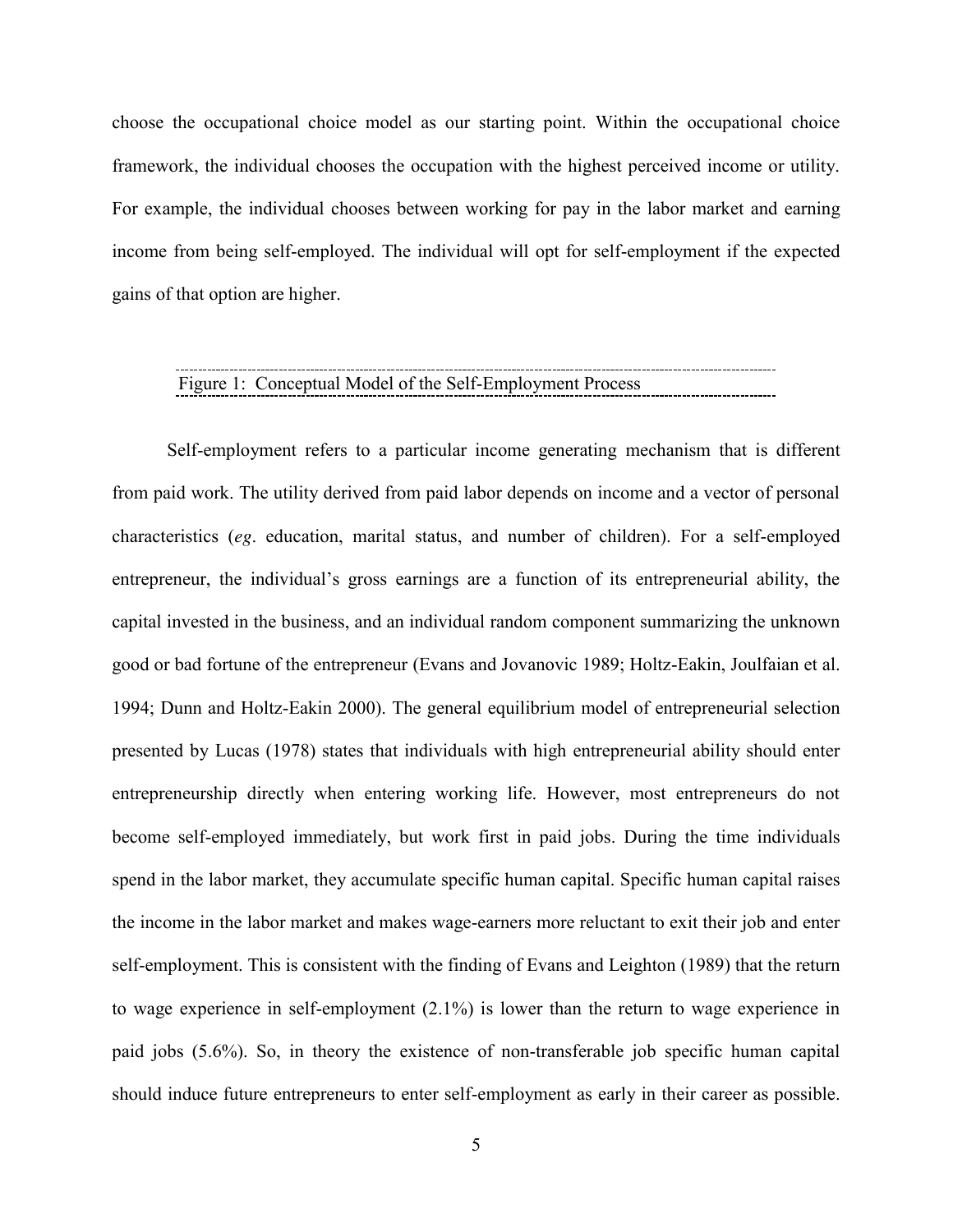Furthermore, job shopping theory (Johnson 1978) suggests that individuals should take more risky job alternatives early in their careers. By pursuing risky alternatives, individuals learn whether or not they possess abilities that are highly valued and that are being paid accordingly. In the light of these theoretical arguments and echoing Evans and Leighton (1989), the question raises "why do empirical studies not find high self-employment rates for young individuals?"

The answer to this question will probably not be found exclusively in the difference of expected earnings in both earnings options, but more likely in the availability of these options. Even for individuals that are willing to become self-employed and who can earn more as entrepreneur, self-employment may be not an option. Self-employment differs in some important aspects from employment in the labor market. Self-employment demands a variety of skills (Lazear 2005), involves considerable and partially sunk startup costs, while the chances of success are uncertain (Jovanovic 1982), difficult to predict, and therefore hard to finance in the capital market (Zeira 1987). In order to start a new business venture capital must then be raised in the capital market and skills and capabilities must be learned through schooling or work experience. Capital market constraints limit the ability of entrepreneurs to finance new business ventures (Evans & Jovanovic, 1989). And human capital constraints limit the ability of entrepreneurs to manage a business (Calvo and Wellisz 1980). Therefore, willing young individuals lack often financial and human capital to start up a new business from scratch.

Financial constraints are a stylized fact in the self-employment literature. Evans and Jovanovic (1989), Evans and Leighton (1989), Lindh and Ohlsson (1996), Holtz-Eakin, Joulfaian, and Rosen (1994; 1994) and Blanchflower and Oswald (1998) provide evidence that greater personal wealth, winning lotteries, or inheritance relaxes liquidity constraints and eases the transition into self-employment. With perfect capital markets, entrepreneurs would not face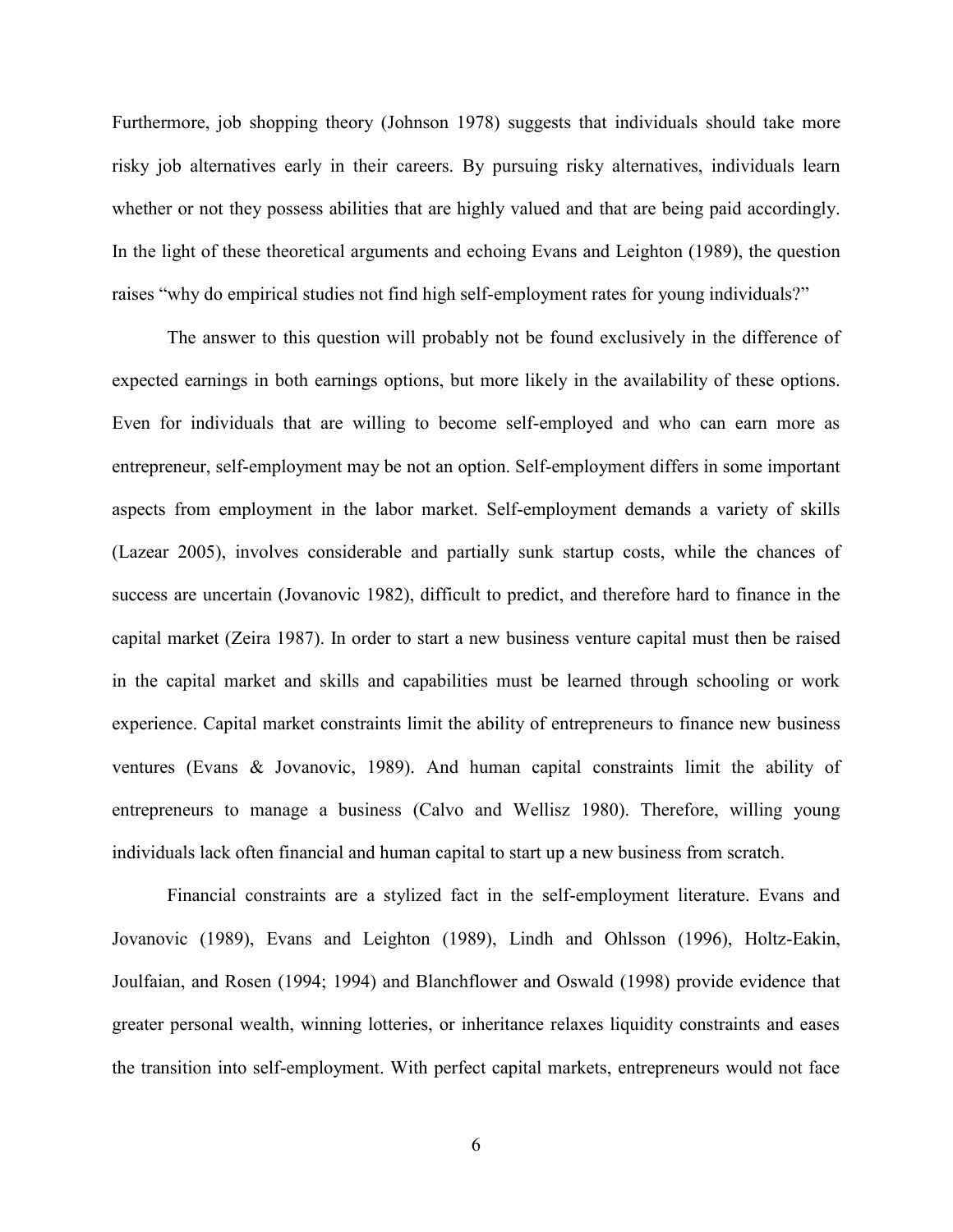liquidity constraints. However, starting entrepreneurs face liquidity constraints because the exact profitability of the business idea is not measurable (Zeira 1987). The expected profitability hinges on the business owner's perception of his entrepreneurial ability (Jovanovic 1982; Frank 1988) and he often finds it "impossible to persuade potential providers of equity capital to share his subjective belief" (Steigum 1978: p.637). The capital market is not the only means through which an entrepreneur can raise capital. Basu and Parker (2001) point that family loans are the largest source of funds after bank loans. Family members share more easily the beliefs of their offspring and have more trust in the propensity of the offspring to pay back the loans. In the absence of external financing possibilities, the prospective entrepreneur might finance the business itself by working and saving money to overcome the financial capital thresholds. However raising capital through saving is time consuming and therefore the absence of external financing options increases the waiting time into self-employment.

Besides financing a business, a business must be managed. The entrepreneur must be a jack-off-all-trade (Lazear 2005). Searching and evaluating business opportunities, building and fulfilling contracts, hiring and firing employees, and managing and bookkeeping are part of the entrepreneur's tasks. Some researchers claim that these mentioned capabilities are inborn (Lucas 1978; Jovanovic 1982), while others argue that these capabilities are acquired through a learning process (Calvo and Wellisz (1980)). Dunn and Holtz-Eakin (2000) find evidence for generational transfer of these skills. The offspring of self-employed parents are more likely to enter selfemployment and children of more successful entrepreneurs are more likely to enter selfemployment than children of less successful entrepreneurs. While differing on the source of these capabilities, all researchers argue that individuals that acquire sufficient knowledge of these entrepreneurial processes become entrepreneur. The speed of learning and accumulating of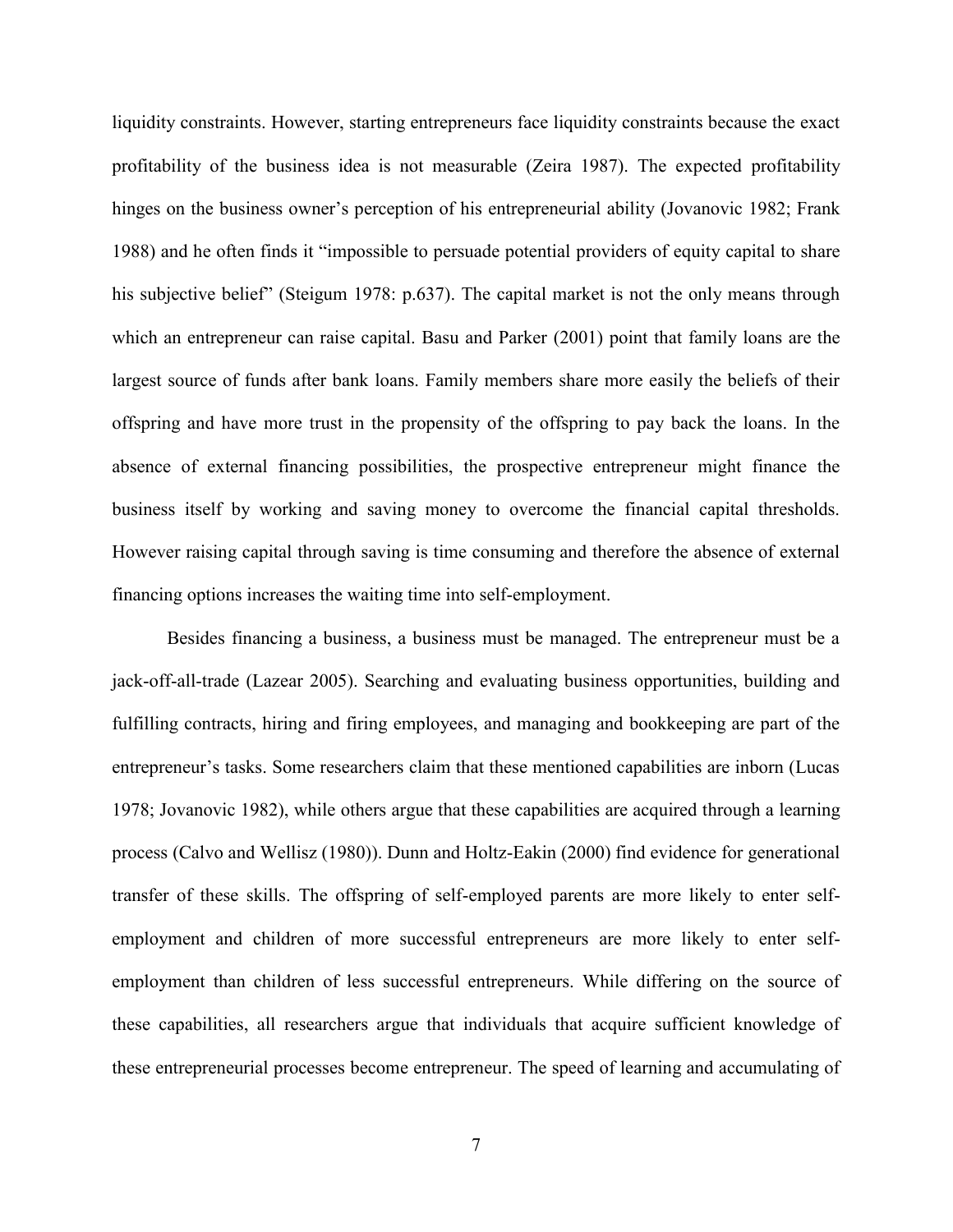these capabilities determine the waiting time into self-employment (see Figure 2).

#### Figure 2: Entrepreneurial Capital Accumulation and the Timing to Self-employment

The entrepreneur not only chooses self-employment, he also chooses for a certain type of self-employment. There are various types of self-employment (Webster 1977; Cooper and Dunkelberg 1986). The two most important ones are transgenerational entrepreneurship and selfmade start-ups. Certainly, the human and financial capital thresholds will depend on the route followed. People who take over a family business cannot be compared to those who found an entirely new business. Newly founded firms suffer from liability of newness, i.e. they face lower early survival chances because they miss stable exchange relations, do not have established a reputation yet, or must learn by doing (Hannan and Freeman 1989; Jovanovic and Lach 1989). Furthermore, start-ups are faced with the burden of financing the sunken entry costs, while continuation of a family business is like entering self-employment with a valuable set of assets already existent. Because of this internal learning and financing, the human and financial capital thresholds are presumably lower for individuals entering family business (Threshold I) and will therefore require less time to enter self-employment. This effect is shown in Figure 2 as  $C_I < C_{II}$ . As a consequence start-ups must accumulate more financial and human capital to overcome the threshold (Threshold II) in order to enter the self-employment stage. This process will lengthen the gestation period to become self-employed  $(T_{II} > T_I)$ .

We summarize these theoretical arguments revisiting Figure 1. Figure 1 shows the relationships between human, financial, and social capital and their relationship to the different roads that may lead to self-employment. Most theories focus on the direct link between human capital and self-employment. We argue that it is more complex. A complete theory must include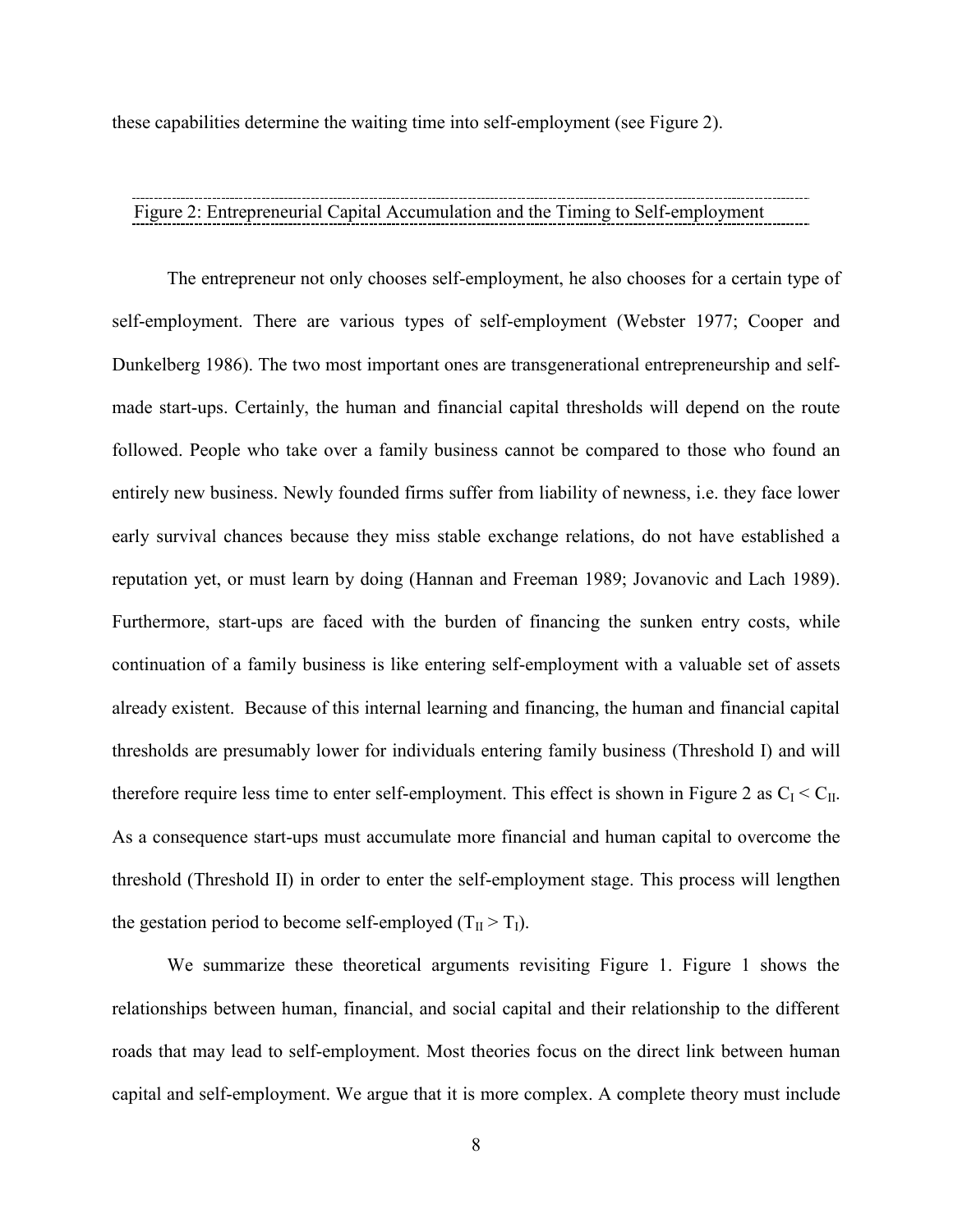the intervening human capital as well as the roles of social and financial capital to explain the relationship between the time dependent capital endowments and self-employment types. Constraints to any of these can be perceived as attributes of the alternative initial conditions to the road to self-employment. We argue that these constraints differ, and we assume that start-ups face higher financial and human capital constraints than transgenerational entrepreneurs.

#### **Entrepreneurial Capabilities and Human Capital**

Calvo and Wellisz (1980) explain the impact of educational attainment on the probability of selection into an entrepreneurial position through managerial ability. Investment in education enhances managerial ability, which would relax the human capital constraint and therefore increase the choice for self-employment as shown in Figure 1.

But there is also an indirect link between educational attainment and self-employment selection. The indirect link between human capital and self-employment represents the role of opportunity costs of becoming self-employed. This is the value of the outside option of, for example, working in the labor market. Le (1999) argues that higher levels of education might generate better outside options (i.e. better working conditions or better pay). Therefore, better outside options through education might decrease the probability of self-employment. While educational attainment relaxes human capital constraints, it raising better outside options at the same time. These offsetting forces can account for the fact that some studies find a positive effect of education on the probability of self-employment while others find a negative, or no effect at all (Marvel *et al.*, 2014).

Figure 3 provides a graphical representation of this mechanism. If an individual invests in education, he relaxes his human capital constraint (Figure 3, Line A). At the same time, the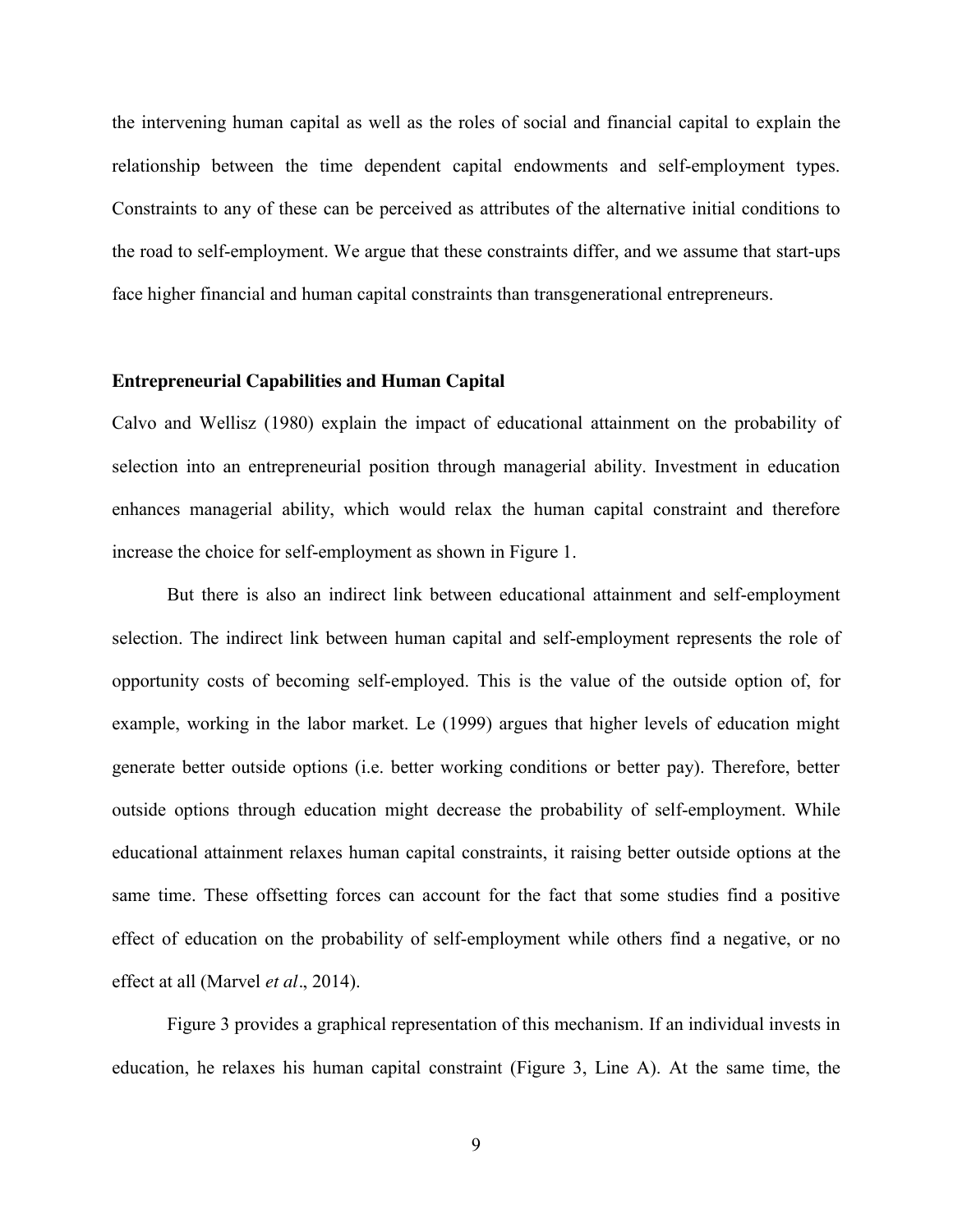investment in education generates better outside options (Figure 3, Line B). These better outside options act as opportunity costs for becoming self-employed. Note that the opportunity costs of becoming self-employed are higher for transgenerational entrepreneurs than for self-made startups  $(O_I > O_{II})$ . Consequently, high education lowers the gestation period of self-employment. Because  $E_I < E_{II}$ , this period will be shorter for transgenerational entrepreneurs than for selfmade start-ups. Logically, there is a point (point Z in Figure 3) where an increase in the level of education beyond  $E^*$  raises opportunity costs such that the outside option shall prevail as the preferred choice.

# Figure 3: Human Capital Accumulation and Self-Employment Chances

Lazear (2005) provides a related argument with his jack-off-all-trades hypothesis of entrepreneurship. He states that self-employment requires a variety of skills. Entrepreneurs must have sufficient knowledge in a variety of fields to put together the many tasks needed for survival and success in business, while for wage earners it suffices and pays to be a specialist in the field demanded. Higher or specialist education, like university studies, often implies a higher level of specialization than vocational studies. While on the other hand, primary schooling and lower vocational schooling might not produce enough human capital to overcome the required human capital constraint for self-employment. These arguments show that it pays for specialized and low educated to work in the labor market, while a vocational education is preferable for selfemployment.

These theoretical considerations allow us to derive the first hypothesis: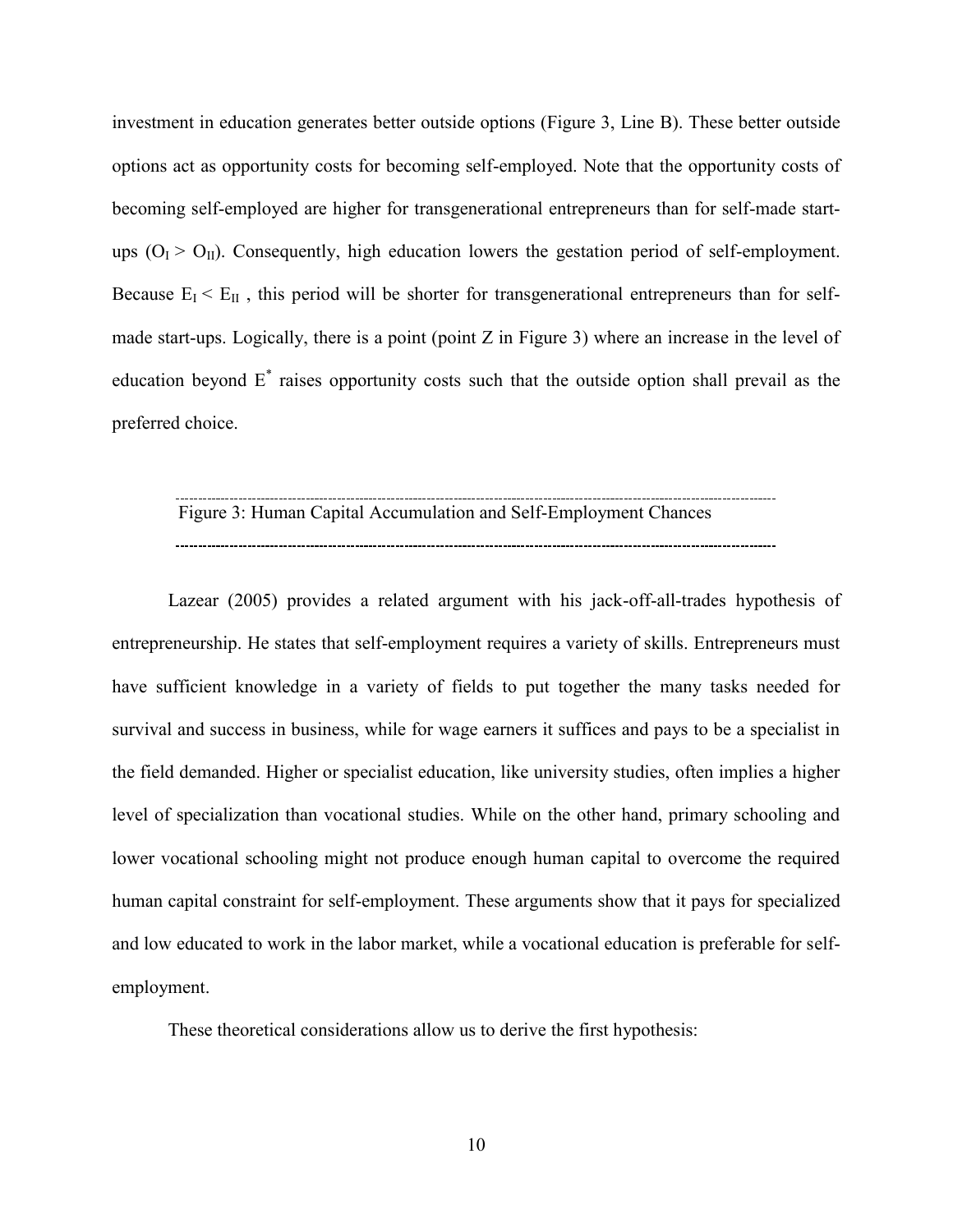*Hypothesis 1: Higher education decreases the gestation time to become self-employed, with a stronger effect for vocational than for general education.*

If starting up a business requires more human capital than taking over a family business the pioneering founder faces a higher human capital constraint and it follows that the role of vocational schooling is larger for transgenerational entrepreneurship. In Figure 3 we showed that the human capital constraint for a family business is lower than for self-made start-ups  $(E_I \le E_{II})$ . People are more easily employed within family firms without specific qualifications. Therefore, vocational schooling often suffices while start-ups need more specific human capital.

*Hypothesis 1a: The role of schooling is stronger (in terms of shorter gestation) for transgenerational entrepreneurs.* 

#### **Social Capital and Family Background**

Next to human capital we introduce social capital as another important input for selfemployment. Social capital refers to resources that individuals have at their disposal, or which they can access by means of their social relations. Social capital differs between people and can form a considerable advantage in learning how to focus on becoming self-employed (*cf*. Coleman 1988; Burt 1992). The importance of social capital for the success in the labor market, i.e. finding a job, has initially been studied by Granovetter (1973). He distinguishes two kinds of relations: strong and weak ties. Strong ties are characterized by frequent and intense communication. Loose contacts to other people, like former colleagues and college friends, represent weak ties. Empirical evidence suggests that strong ties are the dominant factor for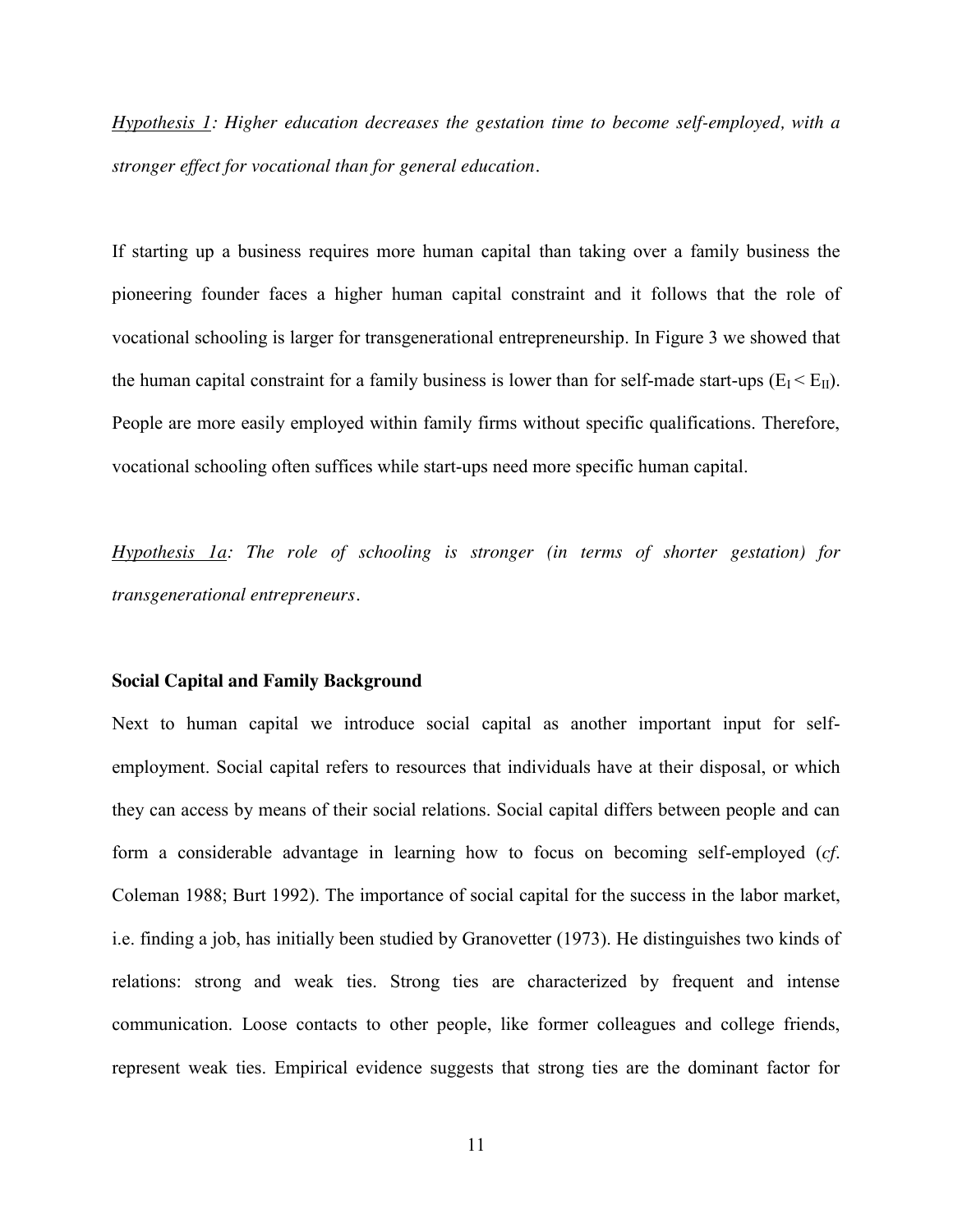successful business founding (Brüderl and Preisendorfer 1998; Jong & Marsili 2013). In our study, we focus on strong ties, namely one's parents.

The social ties considered here offer various forms of resources that may be helpful to succeed in starting a business. First, social relations can offer access to financial capital. Research on ethnic entrepreneurship reveals for example that within the closely knitted communities of Chinese and Korean immigrants, business starters obtain financial start capital from their social relations (Bates 1997). Another tie providing income security is a working partner, whose earnings can cover private expenses for housing, food etc. when the new business does not yet generate sufficient income. Second, social relations form an inexhaustible source of knowledge, know-how and experiences. In general, network ties can form an essential complement to one's own human capital and those network ties accumulate important information through time as well. Family members with specific human capital, for example a mother with a degree in accounting or law, are valuable contacts for fiscal and juridical problems. Very special ties are self-employed parents. Children from self-employed parents learn what it needs to be self-employed early in their childhood. Their parents are their entrepreneurial role model. And, parents with self-employment experience are more likely to support the self-employment decision of their children because their own experience enables them to assess such a decision more accurately<sup>5</sup>.

To assess an individual's strong ties, we focus on the parents' educational levels and their self-employment experience. Experience refers mainly to specific entrepreneurial capabilities that have been transferred from the parents to the child during the upbringing. Parental educational attainment is an indicator capturing the transfer of more general human capital as

 $<sup>5</sup>$  In this paper, we assume that strong ties are productive. Clearly, there is evidence in the family firm literature of</sup> severed ties and conflict between family members (Levinson 1971).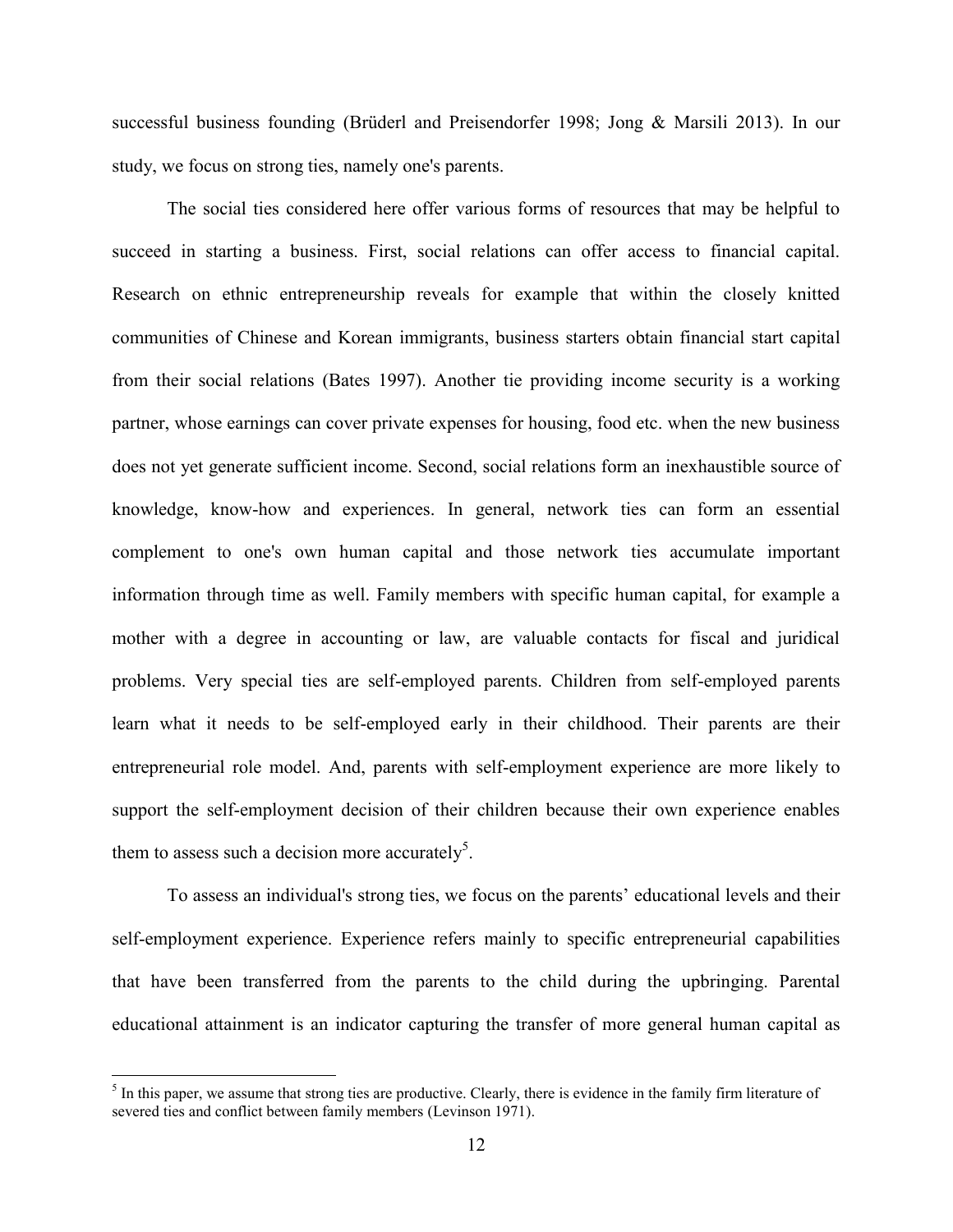well as a proxy for the amount of financial resources accessible through family ties.

Parental self-employment experience and educational level characterize the parents' background. Having a self-employed parent has been found to be one of the most consistent predictors for off-spring self-employment (e.g. Carroll & Mosakowski 1987; Dunn & Holtz-Eakin 2000; Mungai & Velamuri 2009). However, there are many reasons why having selfemployed parents increases offspring self-employment (Dawson et. al. 2013). Dunn and Holtz-Eakin (2000) study in particular these intergenerational links. They argue and find evidence for two possible mechanisms through which self-employed parents increase offspring selfemployment. Successful self-employed may be more willing and able to provide offspring with financial capital to relax liquidity constraints. The second reason why self-employment may be correlated among generations is because parents may transfer entrepreneurial capabilities and skills through valuable work experience, reputation, or other entrepreneurial human capital. The direct transfer of entrepreneurial skills is also consistent with the rational choice of occupational following, which states that parents transfer job specific human capital for intergenerational welfare maximization (see e.g. Becker and Tomes 1979; Laband and Lentz 1983).

The educational level of the parents is an indicator capturing the transfer of more general human capital as well as a proxy for the amount of financial resources accessible through family ties. Thereby, we assume that higher educated parents are wealthier relative to lower educated parents. The intergenerational transfer of wealth relaxes the financial constraints (see Figure 2), thereby increasing the chances that the offspring may overcome initial set up costs and reduce the time into self-employment. These arguments lead to the following hypotheses:

*Hypothesis 2: Having a self-employed parent shortens the offspring's gestation time to selfemployment.*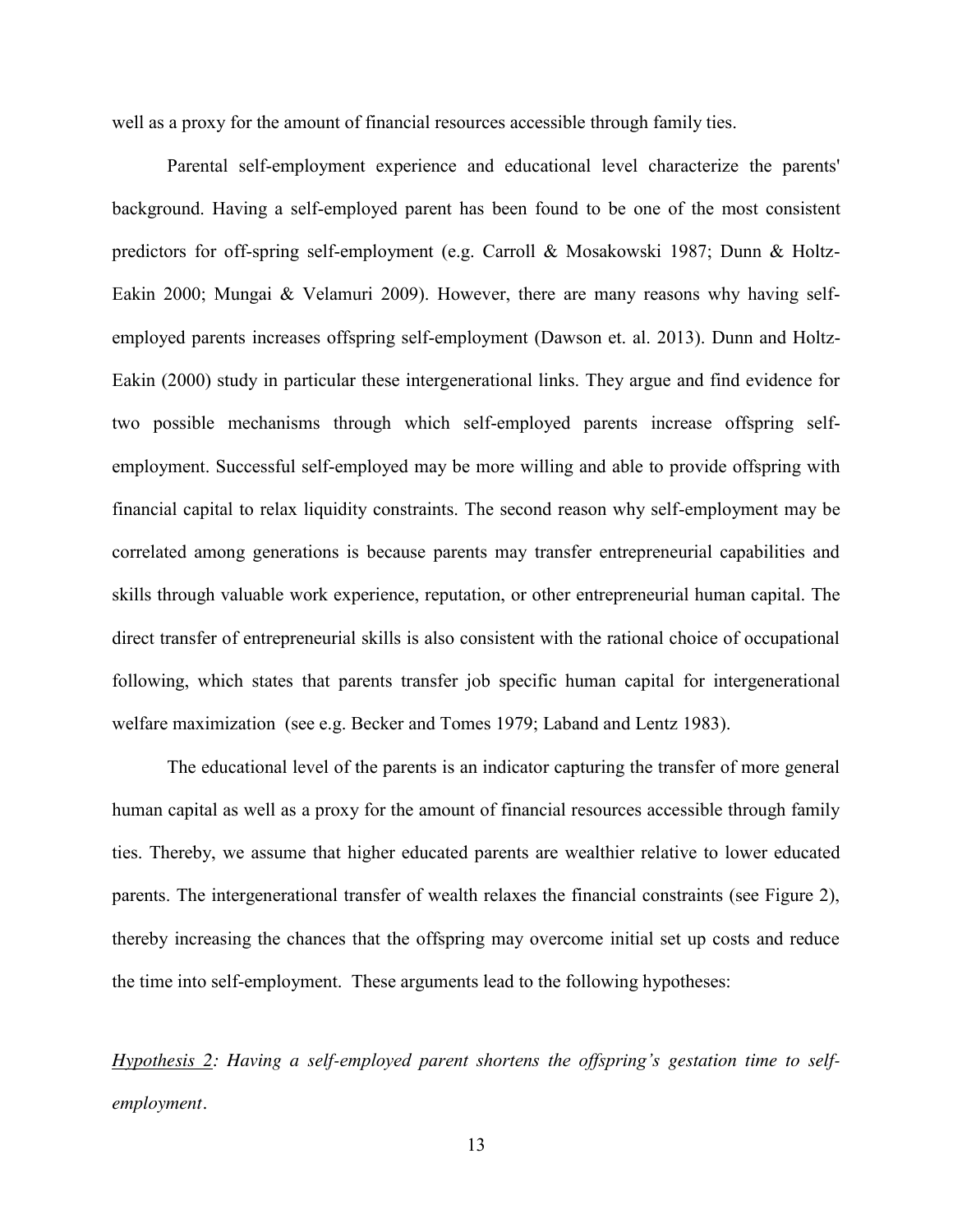*Hypothesis 3: Having high educated parents shortens the offspring's gestation time to selfemployment*.

Is it possible that the presence of self-employed parents merely reflect family selfemployment instead of the transfer of entrepreneurial skills? This question was legitimately raised by Dunn and Holtz-Eakin (2000) in their research on intergenerational transfers of skills and wealth. Although they indirectly tested for this possibility by comparing father and son's occupation and industry classification, a formal test of this possibility has not been undertaken up to today. The possibility of family self-employment is indicated in Figure 1 by the link between self-employed parents and the availability of family business constraint. Although individuals may take over a family business from aunts and uncles, the offspring from selfemployed parents are more likely to have the possibility to take over a family business. The existence of a direct link between self-employed parents and the probability that a family business is available should be reflected in a stronger effect of self-employed parents on taking over a family business as opposed to starting up a business from scratch. Therefore,

*Hypothesis 2a: The role of a having self-employed parent is stronger for transgenerational entrepreneurs than for self-made start-ups.* 

The reverse can be said for the role of the educational level of the parent. Although, some general skills might be transferred from parent to children, the main effect of the educational level of the parent is the transfer of wealth. We assume a positive relation between the education level of the parents and the availability of financial resources, and expect that financial capital is more relevant for real founders than for self-employed who take over a family business.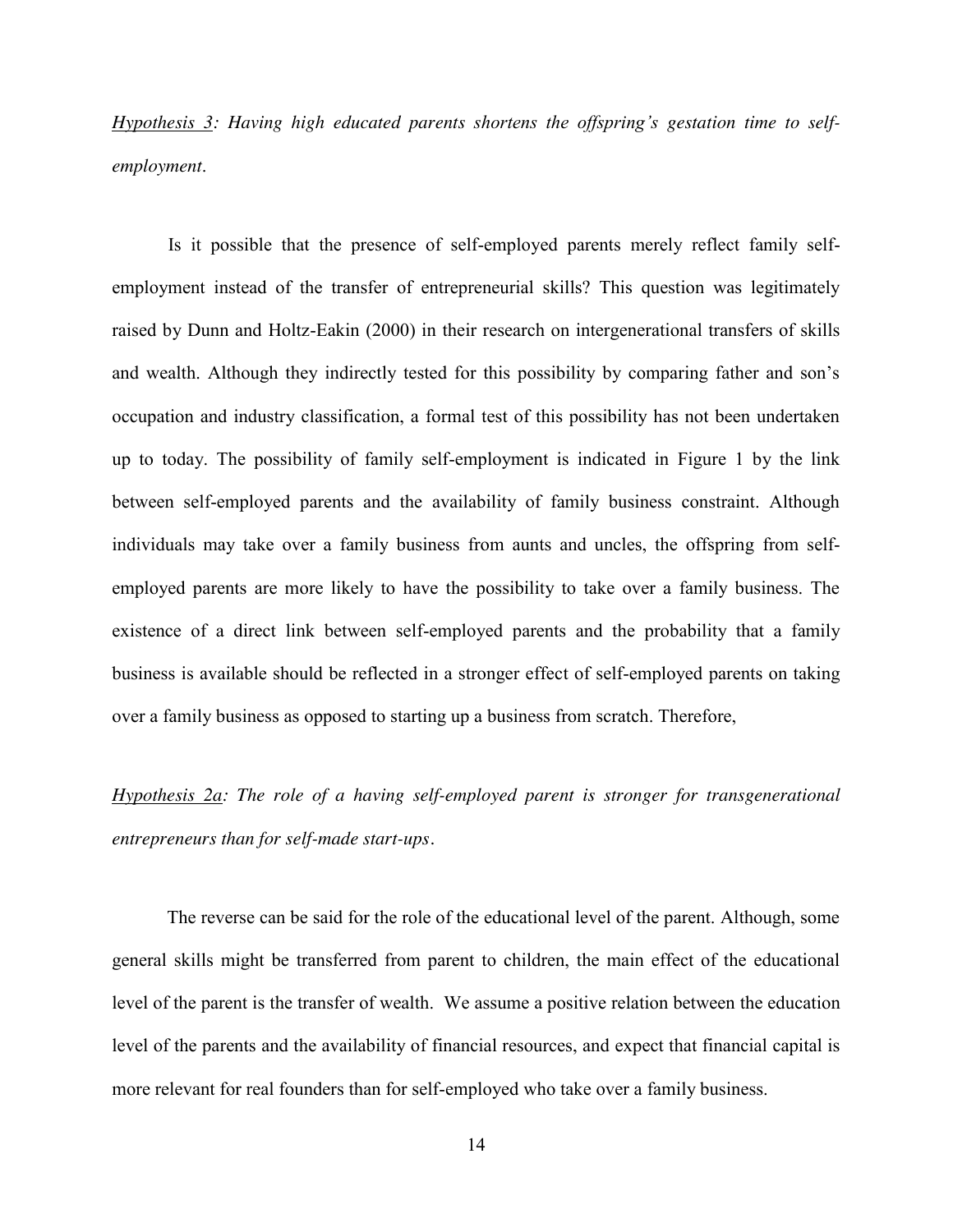*Hypothesis 3a: The role of the parents' education is stronger for self-made start-ups than for transgenerational entrepreneurs.*

#### **III. THE DATA**

The hypotheses developed above will be tested on a data set consisting of 1134 people. This sample is part of the North Brabant longitudinal data set which contains information about 3167 individuals who were born 1939/1940 and went to school in the Dutch province North Brabant in 1952. In 1952 researchers took a random sample of pupils who attended the sixth grade of primary school. Information on their school performance and family background was obtained from 2874 individuals. In 1983 all 3167 individuals were contacted again. 2588 people responded and were asked about their later education, labor market status, earnings, and household composition (Hartog and Pfann, 1985). In 1993 at the age of approximately 54 the 3167 school children of 1952 were approached for the third time. The questionnaire mailed in 1993 contained questions on the labor market status since 1983 and especially on selfemployment experience. This latter survey is used to obtain information whether the individual has been self-employed in his or her career; 2099 individuals answered in 1993 (Jonker, 1995). Due to untraceable individuals and non-response 1339 individual were interviewed at all three points of time, i.e. in 1952, 1983 and 1993. Taking the 1952 data as a population for the data collection in 1983 non response is not systematic for family background and school performance (see Hartog, 1989); 205 individuals provided incomplete information, which leads to a final sample of 1134 individuals.

From the 1993 survey 186 respondents responded affirmatively to the question "have you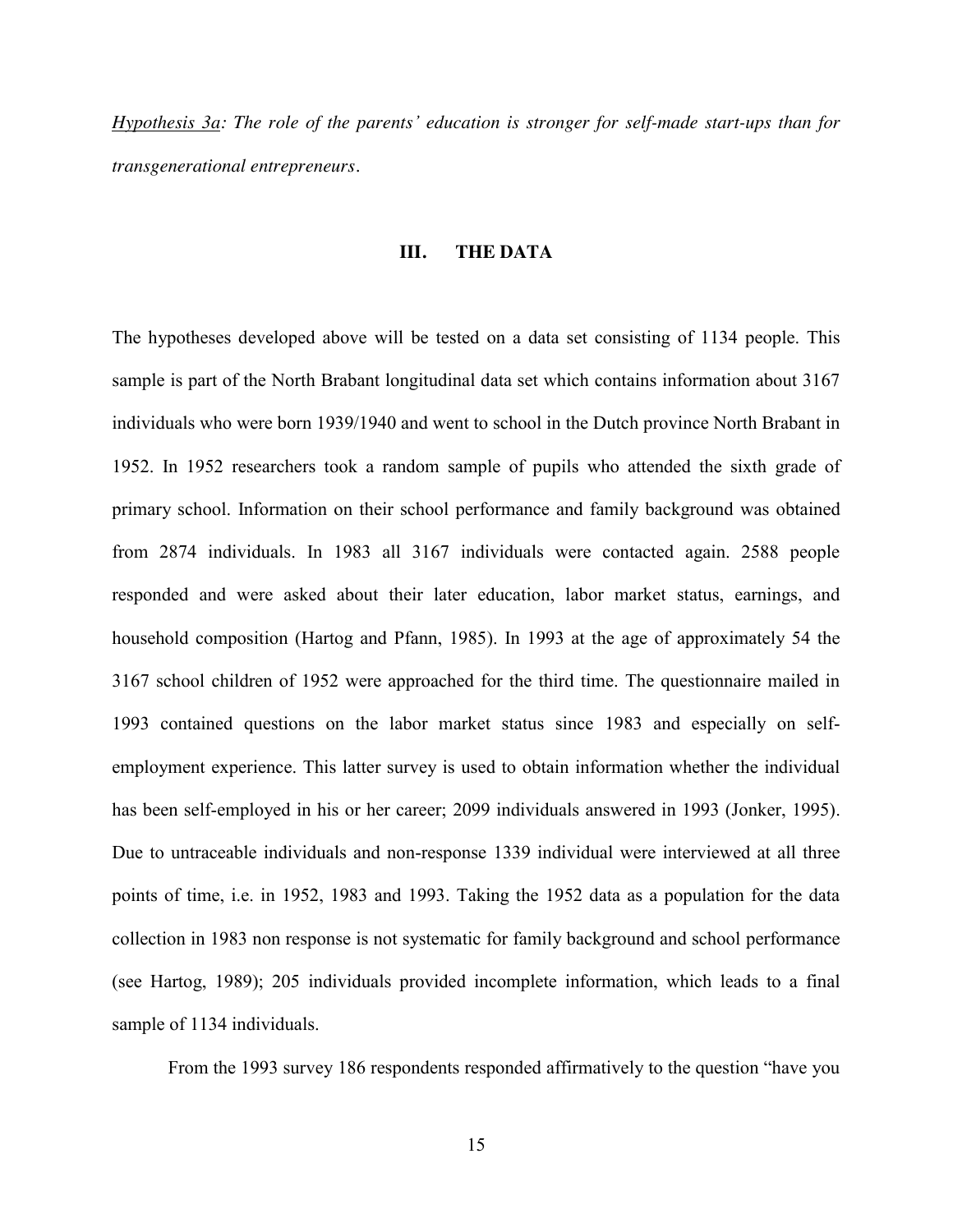ever (now or in the past) been self-employed as an owner/director?" and provided information on the year of founding or acquiring business (see Jonker (1995) for more detailed information on the dataset). If a person is a serial entrepreneur we coded the first event as the end of the gestation period - a completed spell - to become self-employed. Furthermore, the 64 respondents indicated that they took over a family business and 122 were indicated as self-made start-ups. Figure 4 provide details about the structure of the dataset. Furthermore, the Figure indicates whether the respondents had a self-employed parent at the time of the first survey in 1953, to account for exposure to family self-employment.

# Figure 4: Structure of the Data Set

Two variables from the 1983 survey serve as indicators for human capital: (1) VOCATIONAL SCHOOLING and (2) HIGHER EDUCATION. VOCATIONAL SCHOOLING is a time varying dummy taking the value of 1 at the time the individual completed MBO (Middelbaar Beroeps Onderwijs). MBO is a general vocational education in the Netherlands. The variable HIGHER EDUCATION is a time varying dummy taking the value of 1 at the time the individual completes his higher education. Higher education in the Netherlands is HBO (higher vocational schooling) or a university degree.

Table 1: Descriptive Statistics 

The social capital variable is SELF-EMPLOYED FATHER. This variable is taken from the 1953 survey and is a dummy that equals one if the respondent had a self-employed father and hence grew up in an entrepreneurial environment. The respondent's access to financial resources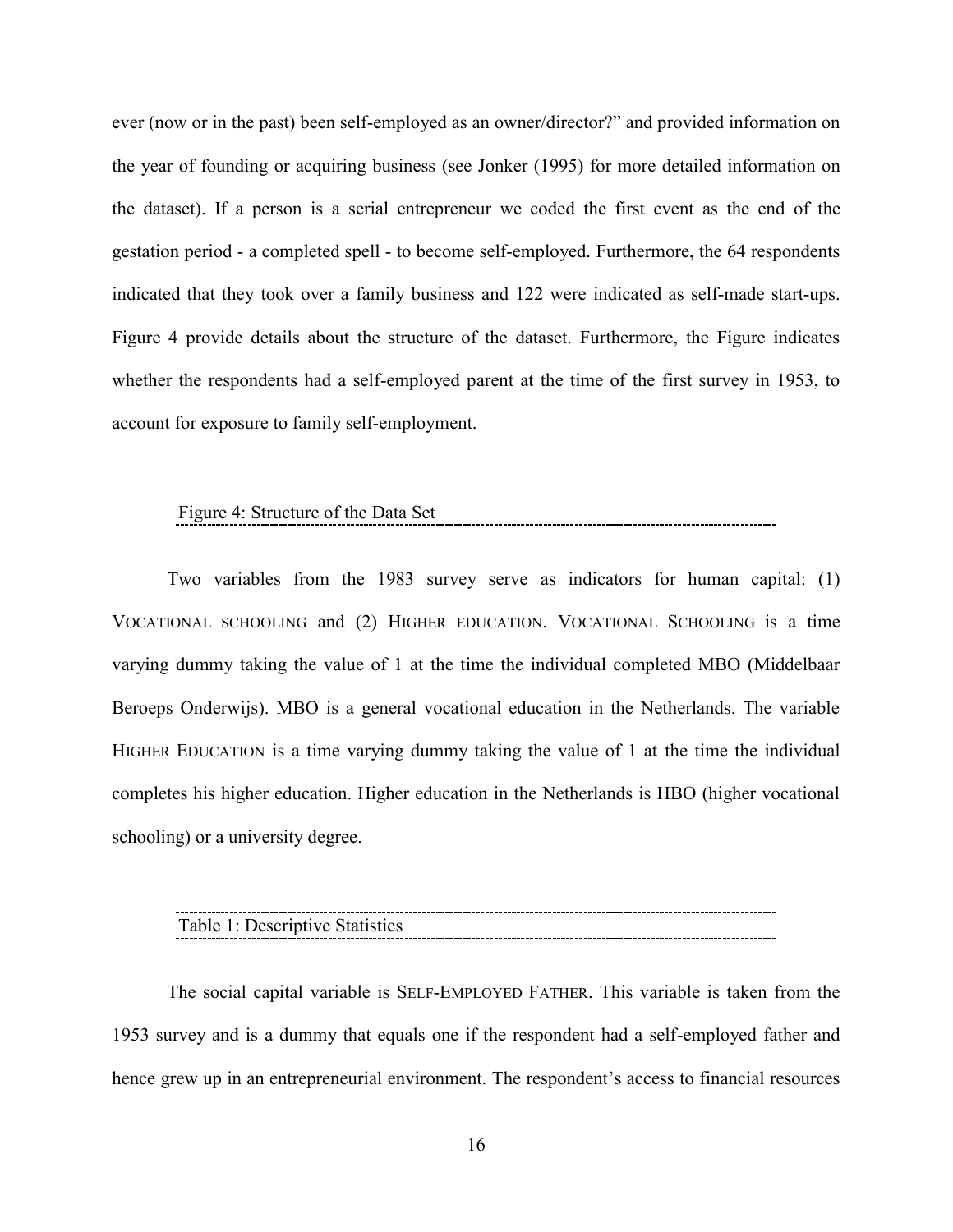is proxied by the EDUCATIONAL LEVEL OF THE FATHER. This variable was also taken from the 1953 survey and consists of 7 consecutive levels. These variables are constant through time.

The acquired education of the respondent is also measured in 7 consecutive levels. For the purpose of this analysis we created two variables VOCATIONAL SCHOOLING and HIGHER EDUCATION. These are indicator variables of the respondent's highest obtained diploma obtained before becoming self-employed. Although educational levels have been measured in all three surveys in this analysis we only use the constant indicator variables.

Two control variables, MARRIED and CHILDREN are not necessarily constant through time. Since the year is known that a person got married and eventually divorced and remarried again the variable MARRIED can vary over time for each respondent. It takes the value one in the years a respondent is married and the value zero otherwise. The variable CHILDREN turns one in the year that the first child is born and turns zero again when the youngest child becomes  $16<sup>6</sup>$  All our respondents were born in 1939/40, so that age is not included as control variable. Our last control variable is the constant FEMALE indicator variable.

#### **Endogeneity of education**

Treating education as exogenous may be problematic as it is possible that individuals make their employment option (e.g. wage worker or self-employed) jointly with their education decision. For example, an individual choosing to take over a family business may also choose (at the same time) fewer years of schooling if education is not rewarded highly in the family business or if most human capital is better acquired learning internal in the family business. To deal with the fact that education affects but is also affected by the decision to become self-employed, we use

<sup>&</sup>lt;sup>6</sup> Defining 16 as the age that a child does no longer influences the father's self-employment decision is admittedly arbitrary. However, changing the independence year to 21 did not alter the results.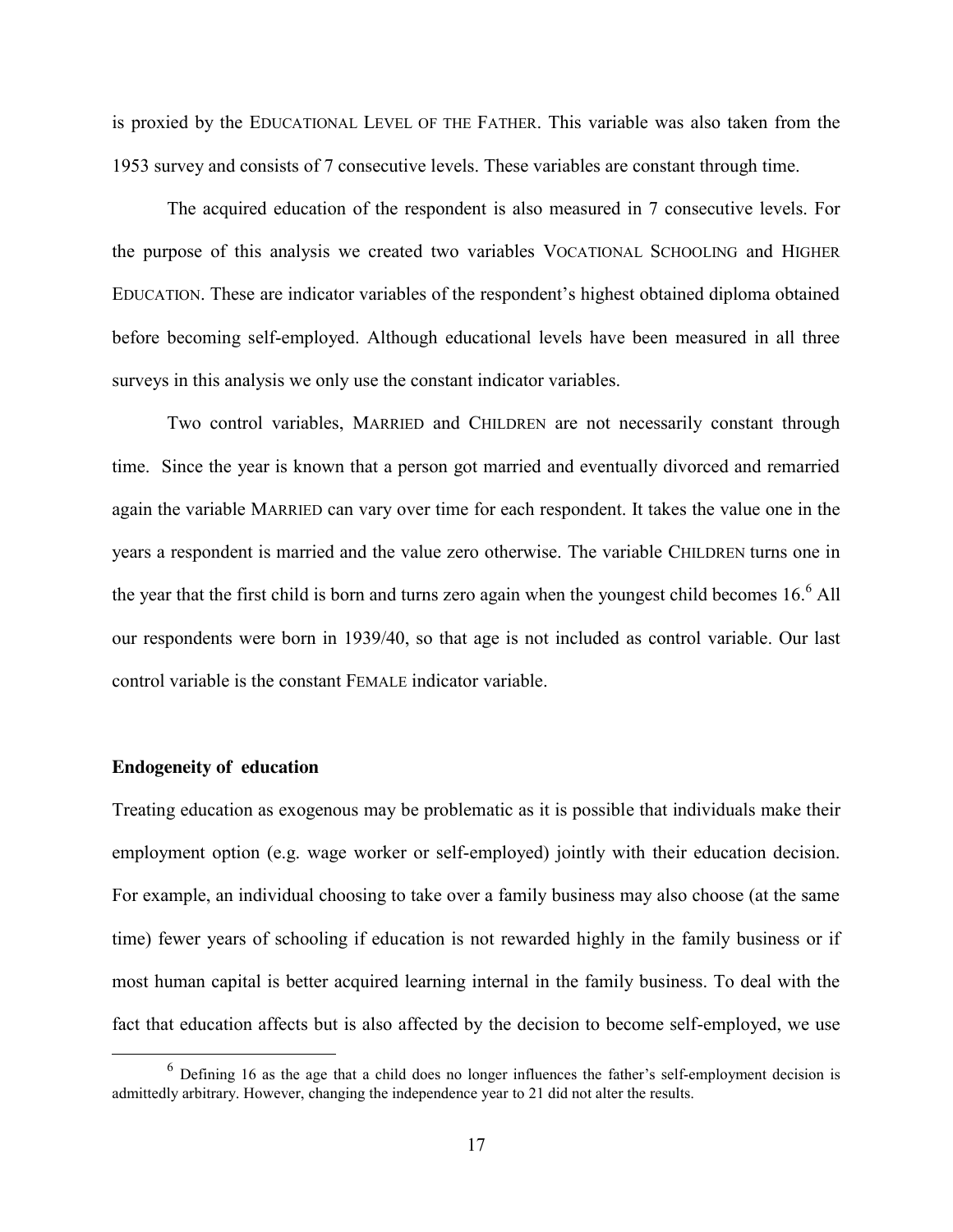2SLS instrumental variable (IV) estimation. First we estimate a multinomial logit model to model the probability of lower, vocational or higher education. The instrumental variable is the respondent's IQ, holding constant for gender, self-employed father, and the education of the father. Identification stems from the non-linear functional form of the multinomial logit and the exogenous nature of the explanatory variables. The model has a good fit and the results are straightforward. Individuals with a higher IQ have a higher probability of choosing higher education. The educational level of the father is a good predictor for high education of offspring. Females have a lower chance of obtaining higher formal education. Individuals with selfemployed parents (father) choose mainly vocational education. The second step of the 2SLS-IV estimation is to include the predicted values, *PR*(VOCATIONAL EDUC) and *PR*(HIGHER EDUC) into the estimation of the gestation period to becoming self-employed.

#### **IV. THE ECONOMETRIC MODEL**

The appropriate method to study durations is estimating a survival model. Let *t* be a continuous duration random variable with density function *f(t)*, cumulative density function (Failure function)  $F(t)$  and hazard function  $\theta(t)$ . Note that  $\theta(t) = f(t)/S(t)$ . We first model the duration of a spell *t*, the time it takes before an individual becomes self-employed after finishing compulsory school, without distinguishing the entry routes. Let *t1, t2,…,t*<sup>n</sup> be the observed durations in our sample, where an indicator *ci* equals 1 if the spell is completed and 0 if the spell is censored. Then the contribution of the *i-th* individual to the log likelihood is given by (cf. Lancaster 1990; Jenkins 2004):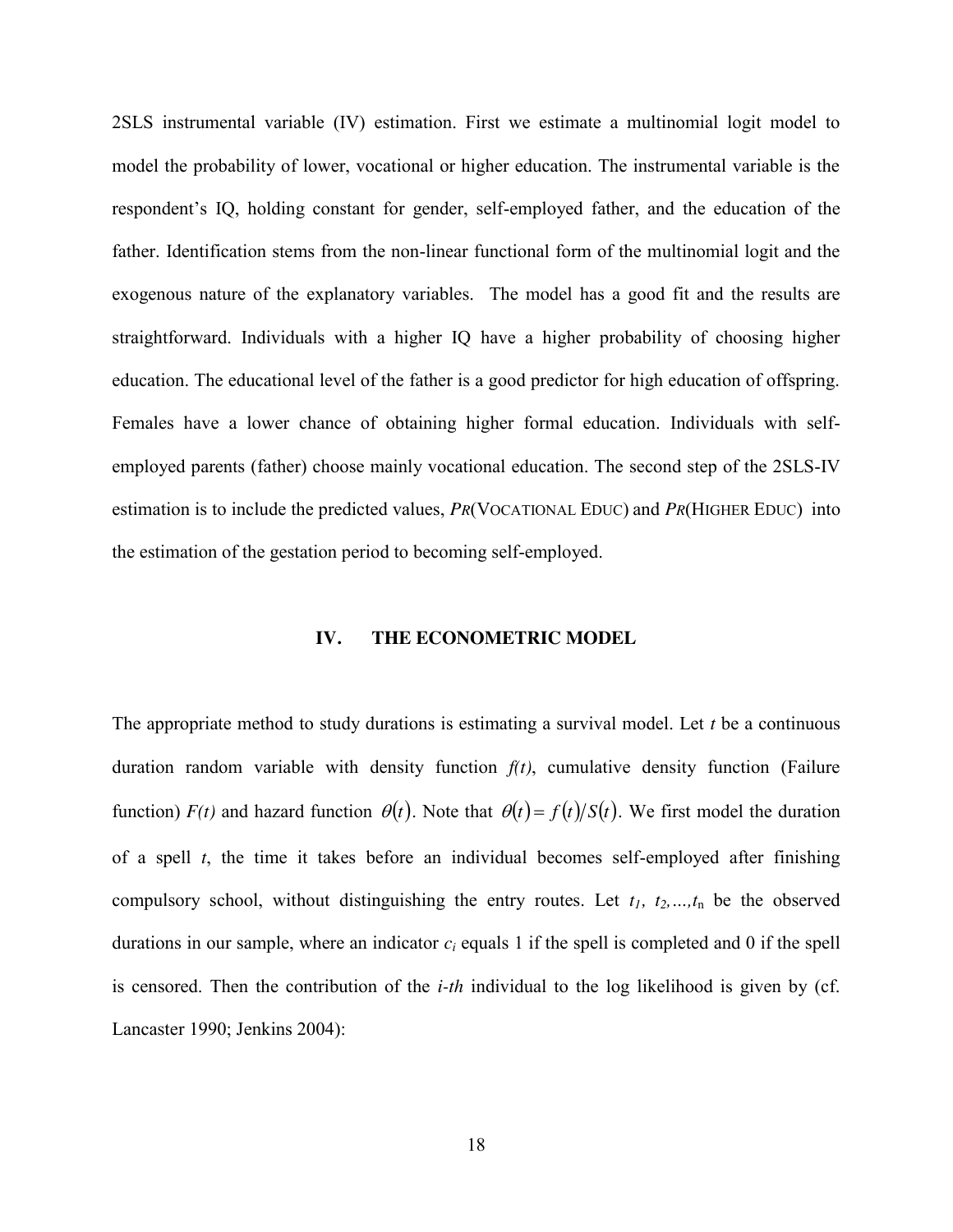(1) 
$$
\ln L_i = c_i \ln \theta_i(t_i) + \ln S_i(t_i)
$$

where  $S_i(t_i)$  is the survivor function, which is equivalent to  $I-F(t)$ . The survivor function is related to the hazard function by:

(2) 
$$
S_i(t_i) = \exp\left[-\int_0^{t_i} \theta_i(u) du\right]
$$

So that the log-likelihood contributions in (1) can be written in terms of the hazard as:

(3) 
$$
\ln L_i = c_i \ln \theta_i(t_i) - \int_0^{t_i} \theta_i(u) du
$$

where the continuous time hazard rate,  $\theta(t)$ , can take several functional forms. As we consider the different entry routes, transgenerational entrepreneurship (*TG*) and self-made start-ups (*SU*), we model duration *t* jointly with the entry route. Let *E* be a discrete random variable indicating the entry route or cause of exit from the not self-employed state. So that we consider the joint distribution of *t* and *E*. Denote the *j*-th ( $j = 1$  for *TG*, 2 for *SU* cause-specific hazard for individual *i* by  $\theta_{ii}(t)$ .

If we assume independent failure types (independent multiple risks), the overall hazard function is given by: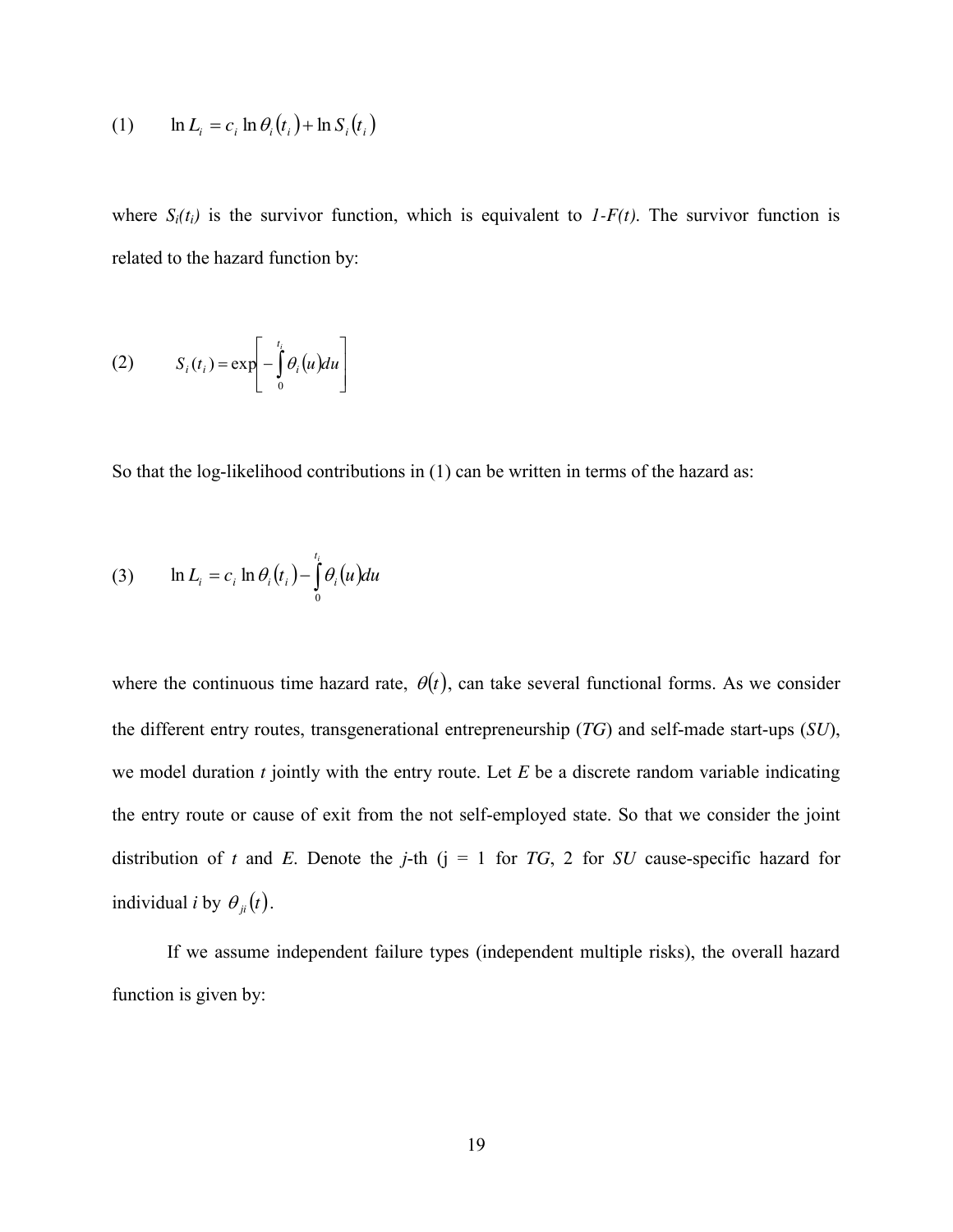$$
(4) \qquad \theta_i(t) = \theta_{1i} + \theta_{2i} = \sum_{j=1}^2 \theta_{ji}
$$

and the overall survivor function by:

(5) 
$$
S_i(t_i) = \exp\left[-\int_0^{t_i} \sum_{j=1}^2 \theta_i(u) du\right]
$$

Let  $c_{ji}$  be an indicator which equals 1 if *i* enters via route *j*, and 0 otherwise (censored or entry via other route). Then the log-likelihood contributions are given by:

(6a) 
$$
\ln L_i = \sum_{j=1}^{2} c_{ji} \ln \theta_{ji}(t_i) + \ln S_i(t_i)
$$

(6b) 
$$
\ln L_{i} = \sum_{j=1}^{2} c_{ji} \ln \theta_{ji}(t_{i}) - \int_{0}^{t_{i}} \sum_{j=1}^{2} \theta_{i}(u) du
$$

(6c) 
$$
\ln L_i = \sum_{j=1}^2 \left[ c_{ji} \ln \theta_{ji}(t_i) - \int_0^{t_i} \theta_i(u) du \right]
$$

The overall log-likelihood can be separated into a sum of independent single cause-specific hazards, which can be estimated separately by treating the durations ending for other reasons as censored (Narendrenathan and Stewart 1991; Thomas 1996; Jenkins 2004). From equation (6c) it becomes clear that each cause-specific hazard can have its own parametric functional form. The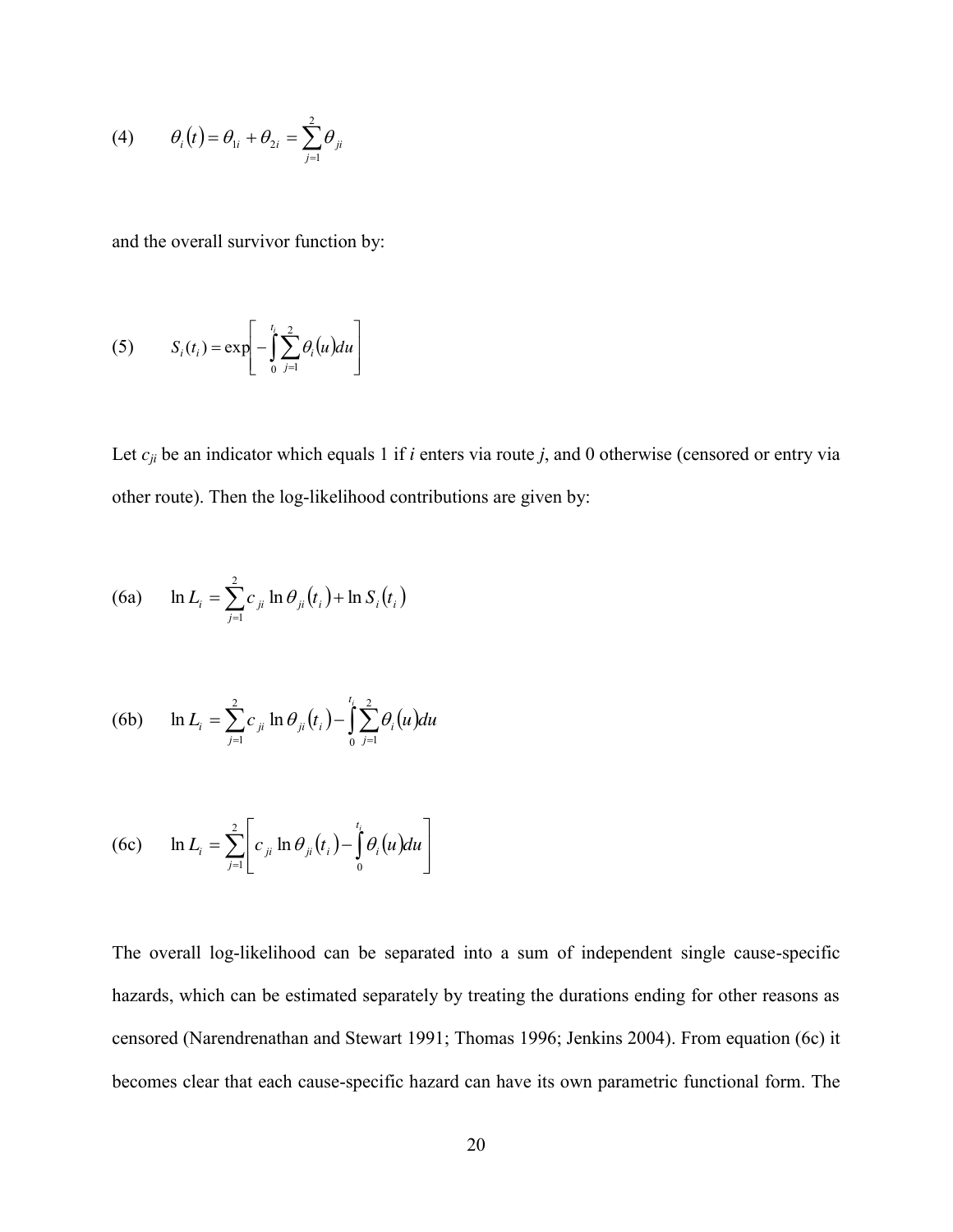appropriateness of the multiple risks specification (versus the single risk model) can be tested by a non-nested likelihood-ratio test (Narendrenathan and Stewart (1991)). Under the null hypothesis of equal risks ( $\theta_{1i} = \theta_{2i} = 1/2\theta_i$ ), the maximum log-likelihood value of the multiple risk model equals the maximum log-likelihood of the single risk model plus the logarithm of a ½, multiplied by the total number of uncensored observations (the total number of entrants into selfemployment irrespective of the route).

#### **V. ESTIMATION RESULTS**

#### **Transgenerational entrepreneurship**

In essence our model assumes that all individuals have a chance to take over a family business or start self-employment from scratch. A precondition for transgenerational entrepreneurship in the form of parental business succession is that there must be a family business in the first place. Our data shows that individuals who do not have self-employed parents still have a chance to take over a family business (16.4%). The most likely candidates of taking over a family business are that of ones relatives, parents-in-law, and from extended family (aunts, uncles, and so on). This would put almost all the individuals in our sample at least at a theoretical risk of taking over a family business. In order to take away the concern that the chance of taking over a family business is not randomly distributed (for example, one can specifically choose to marry a partner with parents that own a business), we will assume that having self-employed parents acts as a precondition to enter a family business. Hence, we divide our sample into two parts: one part consists of people with self-employed parents, and the other part consists of individuals without self-employed parents. Moreover, in all the regressions we are controlling for the timing of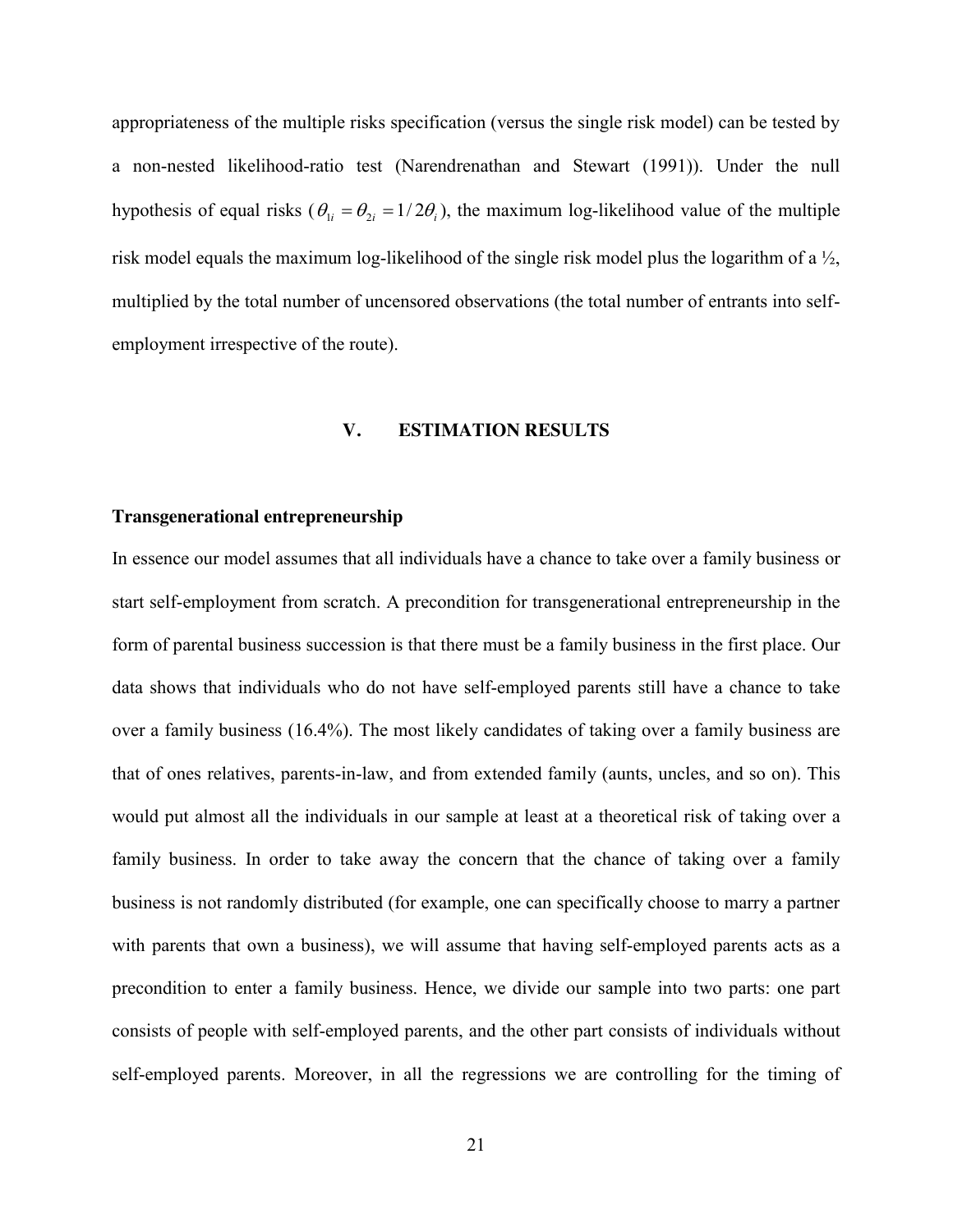getting MARRIED. Our estimation procedure remains the same, but taking account of this particular form of unobserved heterogeneity minimizes the risk of misspecification of the likelihood function.

An important reason to take over the family business is when the founder retires or dies. Unfortunately, in our data we do not observe the age at which a founder or self-employed parent leaves the business. Given our data's characteristic cohort composition we would not expect much variation anyway due to the fact that all our respondents were born in 1939/1940.<sup>7</sup>

#### **The dynamics of entering self-employment over the lifecycle**

The dependent variable is the difference between year of entry into self-employment and the year of finishing compulsory education. Since there is no univocal theoretical prediction in the entrepreneurship literature for the best parametric distribution to be used for modelling gestation time, we estimate several functional forms. We choose the appropriate functional form on the basis of three criteria: (1) theoretical background: are the functional forms consistent with our theory; (2) statistical tests: because most of the models are non-nested, we use Akaike Information Criterion (AIC) for model selection (Kennedy 2003: p.117); and (3) appropriate for testing our hypotheses. The last point is especially important in our case. Thomas (1996) shows that parameter estimates are only directly comparable if the parametric distribution of each risk take the proportional hazards form. In order to test our hypotheses, we restrict our analyses to the family of proportional hazards distributions.

Our dynamic theory dictates that the baseline hazards must have at least the following features. The baseline hazard for transgenerational entrepreneurship must be initially high and then decreasing afterwards. The baseline hazard for self-made start-up should be initially low,

 $<sup>7</sup>$  We thank the referees for pointing out to us the importance of this particular point.</sup>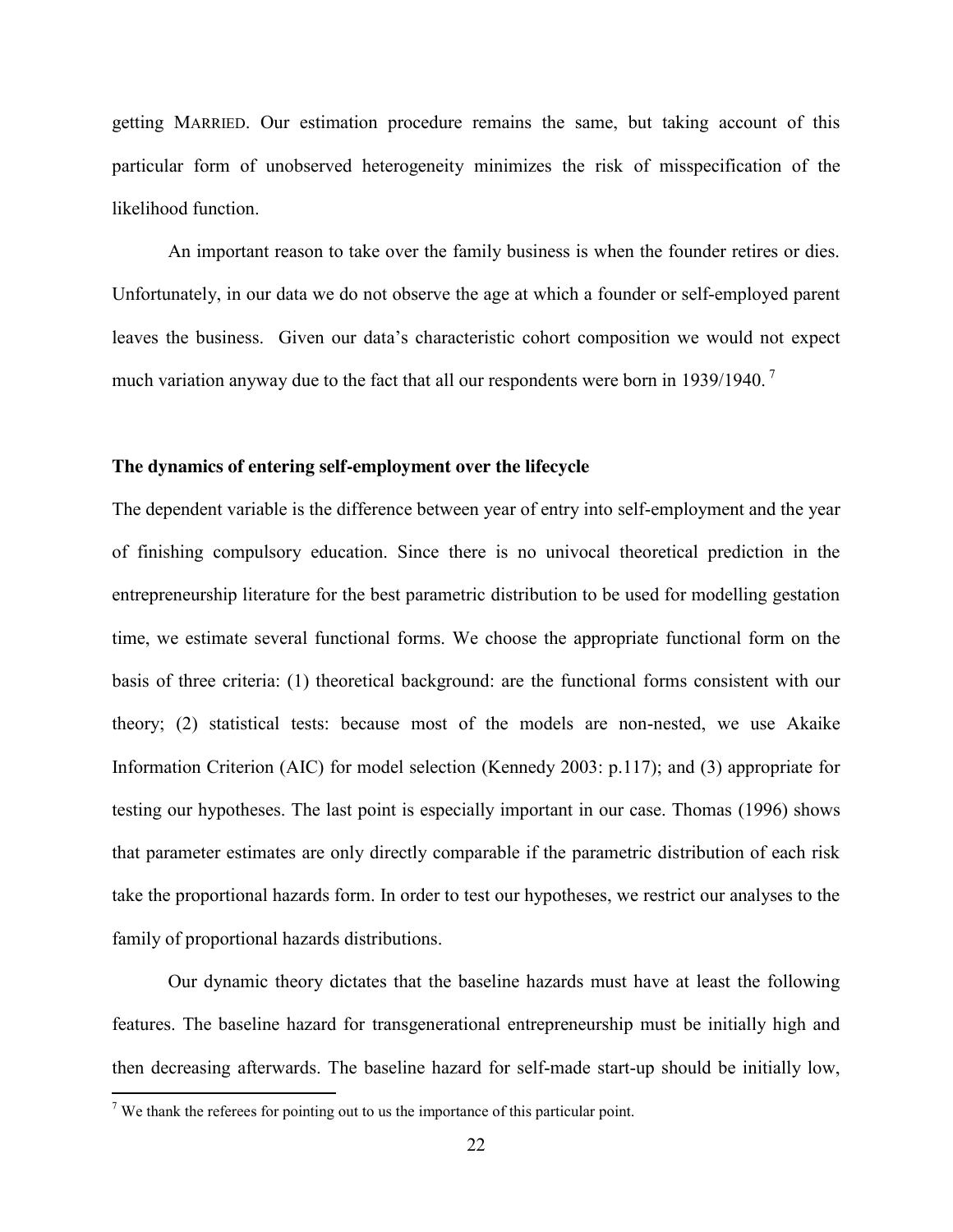then increasing and possibly decreasing at later stages of the lifecycle. There are several parametric distributions of the baseline hazard that are sufficiently flexible to test these theoretical predictions. They all have to be of the proportional hazard form.

Cleves et al. (2004) suggest Akaike Information Criterion (AIC) in order to choose to appropriate parametric form. The distributions we consider are the Weibull and Gompertz distributions and – as a third alternative – the exponential distribution that predicts a constant hazard rate. Table 2 provides the AIC values for those parametric distributions: (see Cleves, Gould et al. 2004 for a detailed description of the distributions). All possible combinations provide one unique optimal distribution, denoted by the bold and italic AIC's in Table 2. We apply these models to estimate proportional hazards distributions for our multiple risk models to test our hypotheses.

#### Table 2: Selection of Parametric Duration Distributions – AIC values

Next, we would like to say some words about unobserved heterogeneity. Unobserved heterogeneity poses the risk that the duration dependence might be the result of omitted variable bias. The inclusion of unobserved heterogeneity in our model is complicated. First, the inclusion of unobserved heterogeneity with time-varying regressors raises many complications. The inclusion of unobserved heterogeneity in a multiple risk framework poses even extra challenges. Multiple risk models can be estimated from computer programs designed for single risk models. However, the inclusion of unobserved heterogeneity cannot be estimated in a single risk model, but should be programmed separately. Even if this would be possible, the interpretations of these coefficients are not straightforward (Jenkins 2004).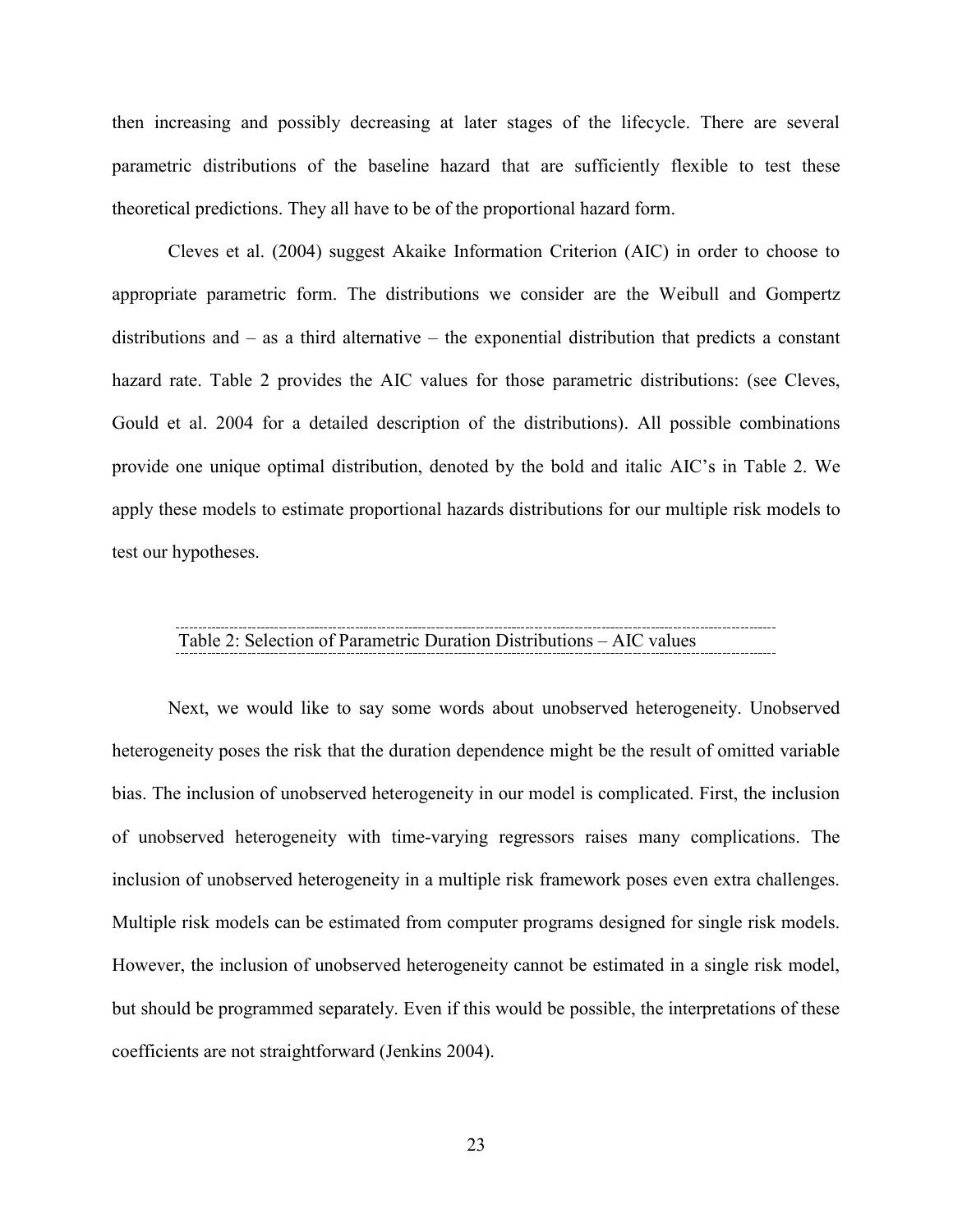As an alternative we might gain some understanding of the presence and severity of unobserved heterogeneity by estimating two separate single risk models with individual unobserved heterogeneity specifications. The results from these estimations found no unobserved heterogeneity for transgenerational entrepreneurship and some unobserved heterogeneity for start-ups. Fortunately, the direction of the effects of the parameter estimates remained largely consistent, with some reductions in significance levels in the single risk of start-ups.<sup>8</sup> And, more importantly, the shape of the baseline hazard proved consistent for both specifications with and without unobserved heterogeneity.

# Table 3: Estimation Results

Table 3 shows the results of the duration analyses. Concerning the interpretation of the coefficients, it must be noted that a positive coefficient in the proportional hazards model signifies an increase in the hazard of becoming self-employed. Hence, large positive coefficients correspond to shorter gestation periods to enter into self-employment, *ceteris paribus*. For negative coefficients the reverse holds true.

Models 1, 4, and 7 estimate duration analysis models for the probability of becoming self-employed, irrespective of the entry route followed, for the whole sample, the sample of respondents with self-employed parents, and the sample of respondents without self-employed parents respectively. These models are used to test hypotheses 1, 2 and 3. Models 2 and 3; 5 and 6; 8 and 9 estimate independent competing risks models for the probability of entering selfemployment as transgenerational entrepreneur (*TG*) or as self-made start-up (*SU*), for all respondents, for the sample with self-employed parents, and for the sample without self-

<sup>&</sup>lt;sup>8</sup> Reduction in significance is often observed (and debated) when including unobserved heterogeneity.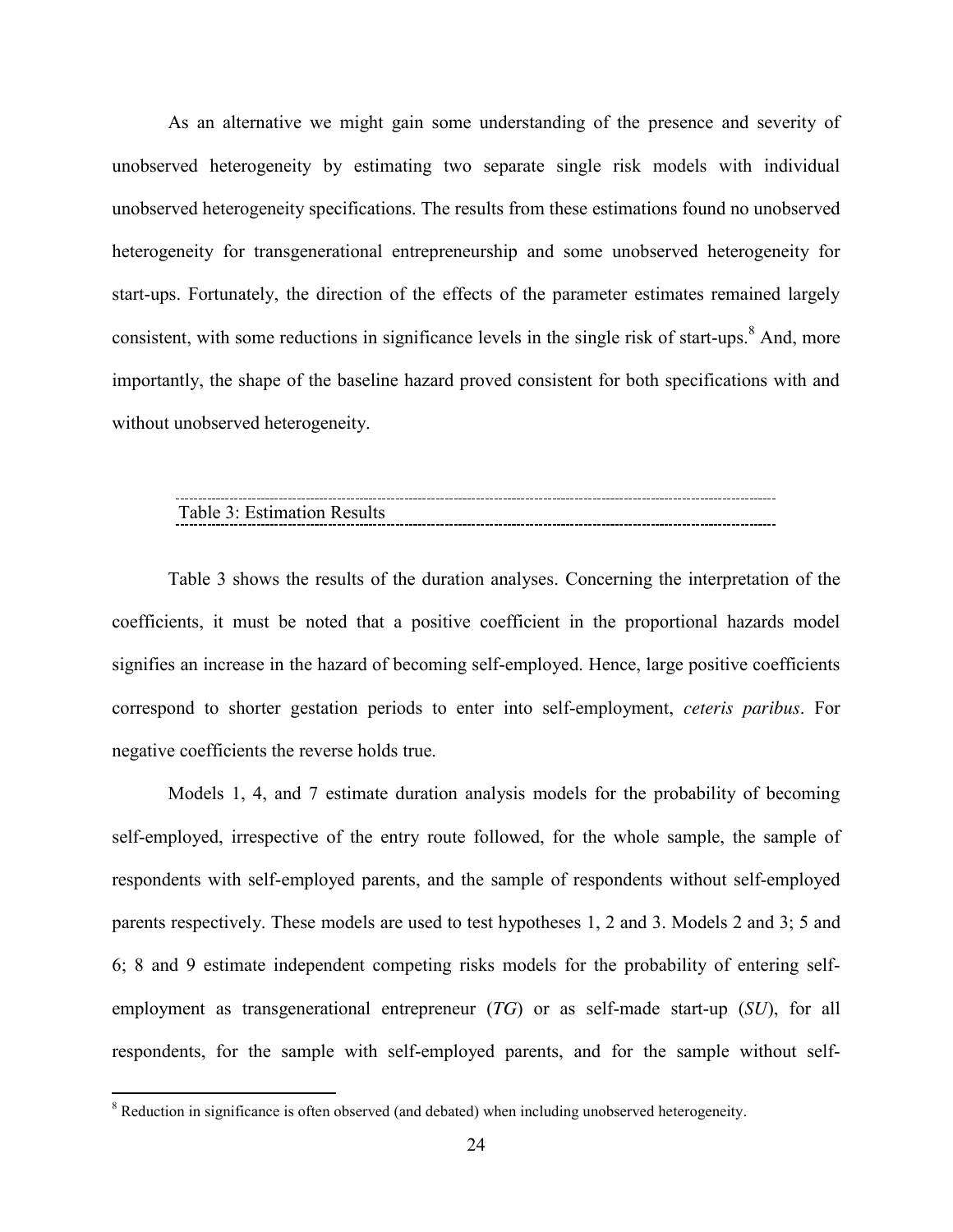employed parents respectively. These models are used to test hypotheses 1a, 2a, and 3a.

All models have good model fits, except one: our model is inadequate to estimate the probability of taking over a family business conditional on not having self-employed parents. Since we are estimating independent competing risk models, interpretation of model 9 is still possible in absence of adequate model fit for model 8 (see equations  $6a - 6c$ ). Parameter estimates are often weak or insignificant for the sample of individuals without self-employed parents. At first sight, these results indicate that it is more difficult to predict self-employment, irrespective of the entry route, for individuals who did not have self-employed parents.

First we will discuss the results of our instrumental variables that serve as a proxy for human capital. The results from model 1 in Table 3 show that vocational schooling increases the probability of self-employment. The positive and significant sign of the variable vocational schooling indicates that the variety of skills offered at vocational schooling reduces the human capital constraint and reduces the waiting time into self-employment. Therefore, individuals with a high probability of vocational schooling have a higher chance to become self-employed. This supports hypothesis 1. However, the results from model 4 and 7 put some constraints on the generalizability of this claim. The positive and significant sign of vocational schooling in model 4 indicates that vocational schooling increases the probability of self-employment for individuals with self-employed parents. The insignificant result of the variable vocational schooling in model 7 shows that vocational schooling has no effect on the probability of self-employment.

The positive and significant coefficient estimate of the variable higher education in model 1 indicates that individuals with a high probability of higher education have a higher chance of becoming self-employed. Vocational education increases self-employment more that higher education ( $\beta_{VS} - \beta_{HE} = 1.190 - .749 = .441$  with a p-value < .01) thereby proving the second part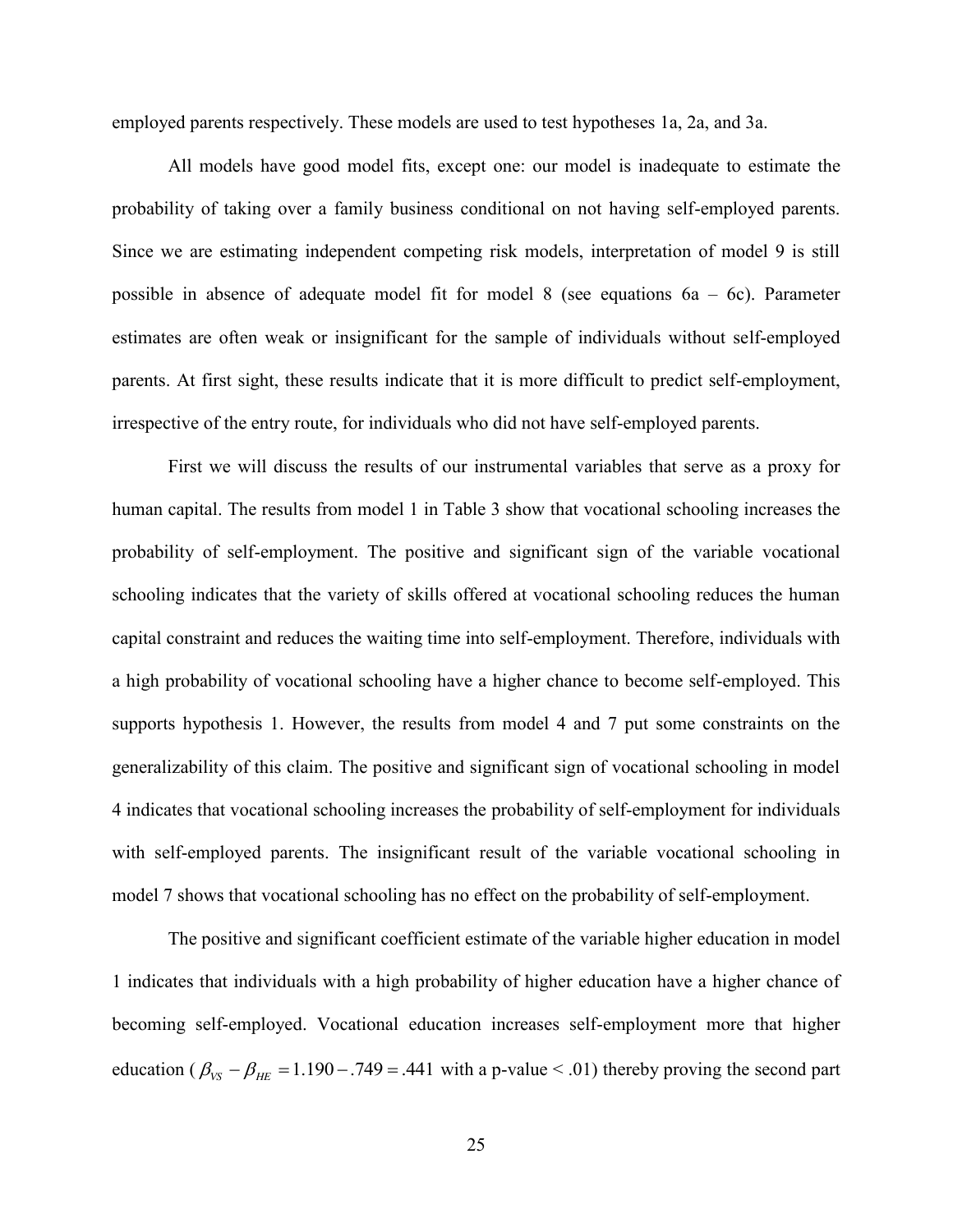of hypothesis 1. The difference between vocational schooling and higher education is also significant in model 4 for individuals with self-employed parents, but not for individuals without self-employed parents in model 7.

The results from model 1, 4, and 7 indicate that human capital is only an important predictor for self-employment for individuals with self-employed parents. One interpretation of this result may be the accuracy of the schooling choice. Self-employed parents may know what schooling choice is best for their offspring in order to become self-employed at a later stage in life. Therefore, schooling choices related to self-employment of individuals from self-employed family seem more intentional. They choose a study that aligns with their career choice and the deliberate schooling becomes a push strategy into self-employment. Individuals without selfemployment exposure through their family are rather pulled into self-employment, not because of their schooling choices or skills, but more as a matter of fate or luck. They seem to be entrepreneurs by accident. Therefore, these results may indicate a hidden selection mechanism, as individuals from self-employed parents can better predict there career path.

Hypothesis 1a claimed that the role of vocational schooling was larger for transgenerational entrepreneurs. The positive and significant coefficient from model 2 and the insignificant coefficient of model 3 confirm this hypothesis. This result is consistent under the alternative assumption that only individuals with self-employed parents have the possibility to take over a family business. From model 5 and 6 it follows that the role of vocational schooling in this model is also higher for family self-employment (testing difference in coefficients between model 5 and 6,  $\beta_{\text{model5}} - \beta_{\text{model6}} = 2.850 - 2.761 = .089$  with a p-value < 0.01)<sup>9</sup>.

 <sup>9</sup> Proof for this procedure can be found in Thomas (1996).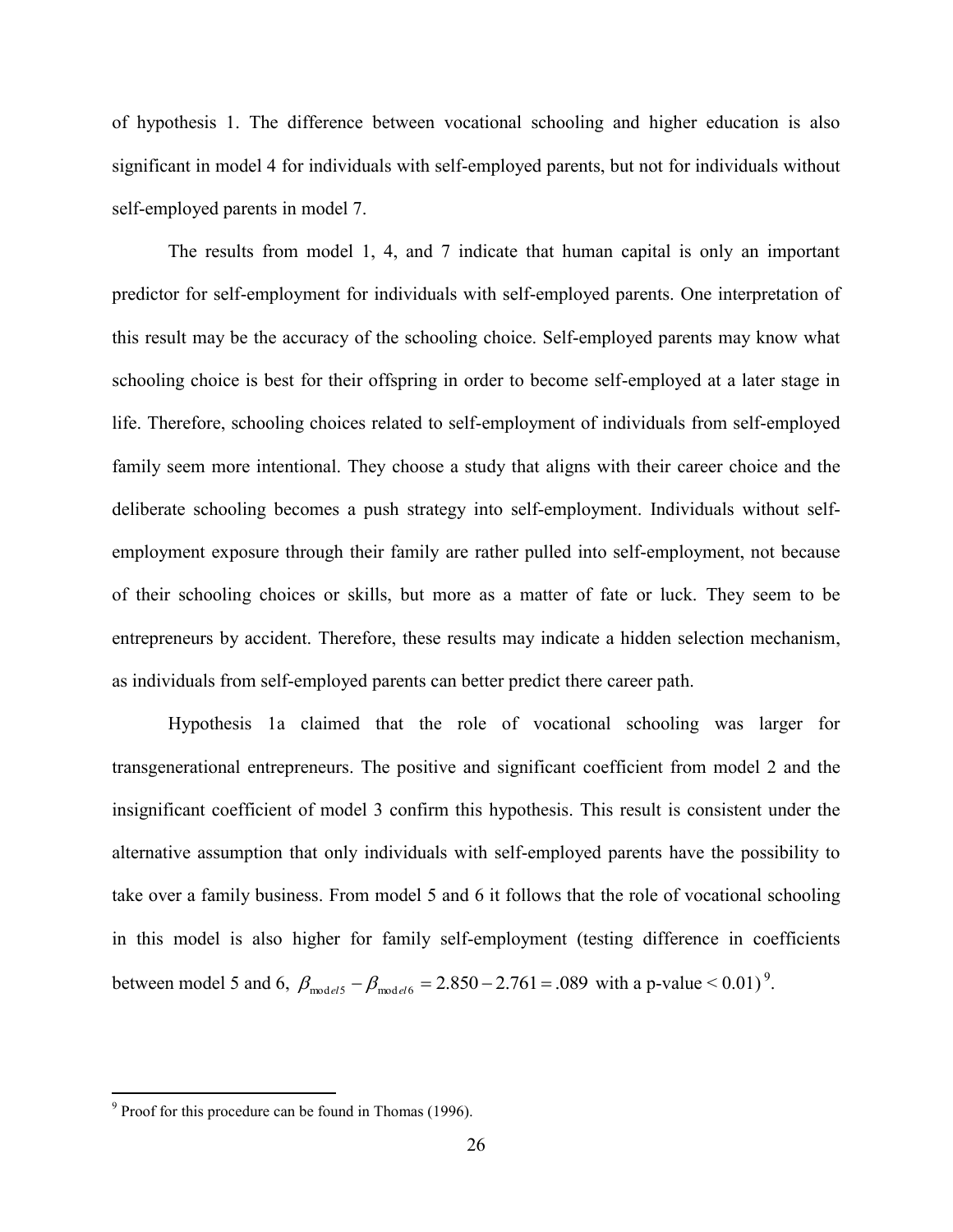The results of the coefficients of the variable vocational schooling from all models indicate that vocational schooling is only a good predictor of self-employment for individuals with self-employed parents. Interestingly, for this group vocational schooling is a good predictor for self-employment via both entry routes. For higher education the same pattern emerges. The negative effect of higher education is only significant for individuals with self-employed parents. The lower effect of higher education on the probability of self-employment seems to indicate that higher education increases the availability and pay of the outside option more than that it reduces the human capital constraint or the pay as self-employed. The lower effect of higher education than vocational is especially pronounced for individuals with self-employed parents. This finding is consistent with the argument of Laband and Lentz (1983) that later acquisition of human capital such as formal education is negatively related to the incidence of following.

The results of our human capital indicators pose some interesting new light on the effect of human capital on self-employment. The stronger effect of vocational schooling on transgenerational entrepreneurs than on self-made start-ups provides new information on the mechanism through which human capital affects self-employment selection. First of all, this effect suggests that individuals that take over a family business are less human capital constrained. As they are less human capital constrained, they may enter self-employment earlier, and do not accumulate unnecessary large amounts of labor market job-specific human capital. Moreover, we find evidence that formal education reduces self-employment in general and occupational following in particular.

Next to human capital, we suggested social capital as an important determinant of selfemployment selection. The strong and positive effect of the variable SELF-EMPLOYED FATHER in model 1 supports hypothesis 2. Having a self-employed father reduces the time into self-

27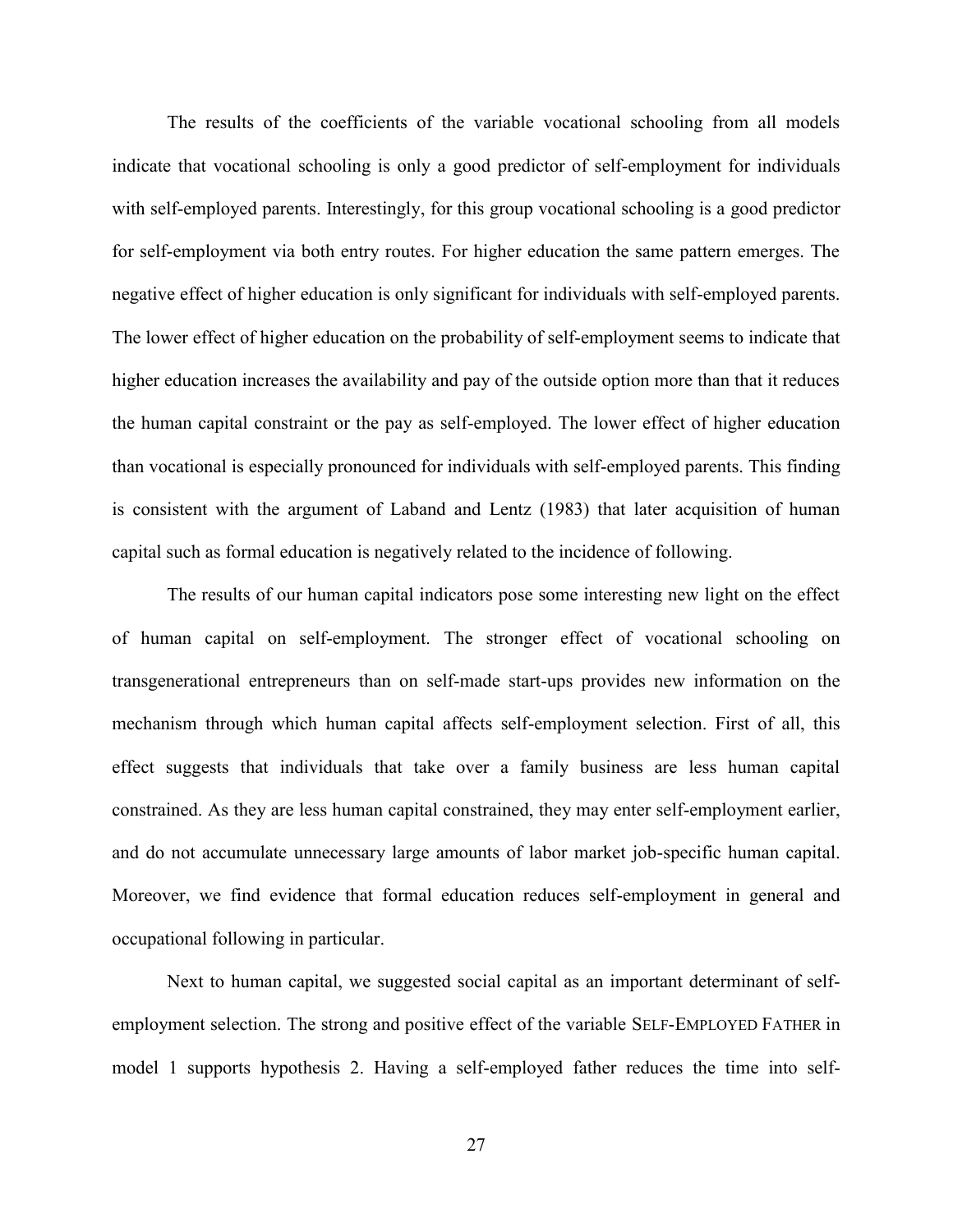employment significantly. The presence of a significant effect of SELF-EMPLOYED FATHER on the probability to start-up a business from scratch in model 3 annihilates the possibility that a selfemployed father means only family self-employment. These results indicate that self-employed parents transmit entrepreneurial specific skills to their offspring. Because the effect of the selfemployed parent is stronger for transgenerational entrepreneurs, we do find strong support for our hypothesis that self-employed parents increase the chance of taking over a family business. Therefore, we find support for hypothesis 2a. We will discuss the role of self-employed parents further in relation to the time dimension.

The effect of the variable EDUCATIONAL LEVEL FATHER is positive and marginally significant in model 1. Since a highly educated father is our proxy for better access to financial resources, a highly educated father may transfer wealth to his offspring relaxing the financial constraint. So, we find marginal support for hypothesis 3. The assumed relation between parent's education and wealth is strengthened by the stronger effect of the father's education on start-up self-employment in models 2 and 3. The results show that the effect of the educational level of the father is not significant for taking over the family business, but is marginally significant and positive for self-made start-ups. Since start-ups are more financially constrained, the effect of a wealthy father is predicted to be stronger for this road leading to self-employment. This finding supports marginally hypothesis 3a. The result of the educational level of the father is more significant for individuals with self-employed parents, while the effects are not significant for individuals without self-employed parents. These results may indicate that self-employed parents may be more willing to support their offspring, as they can better assess the uncertainty and survival chances of their offspring's business adventure.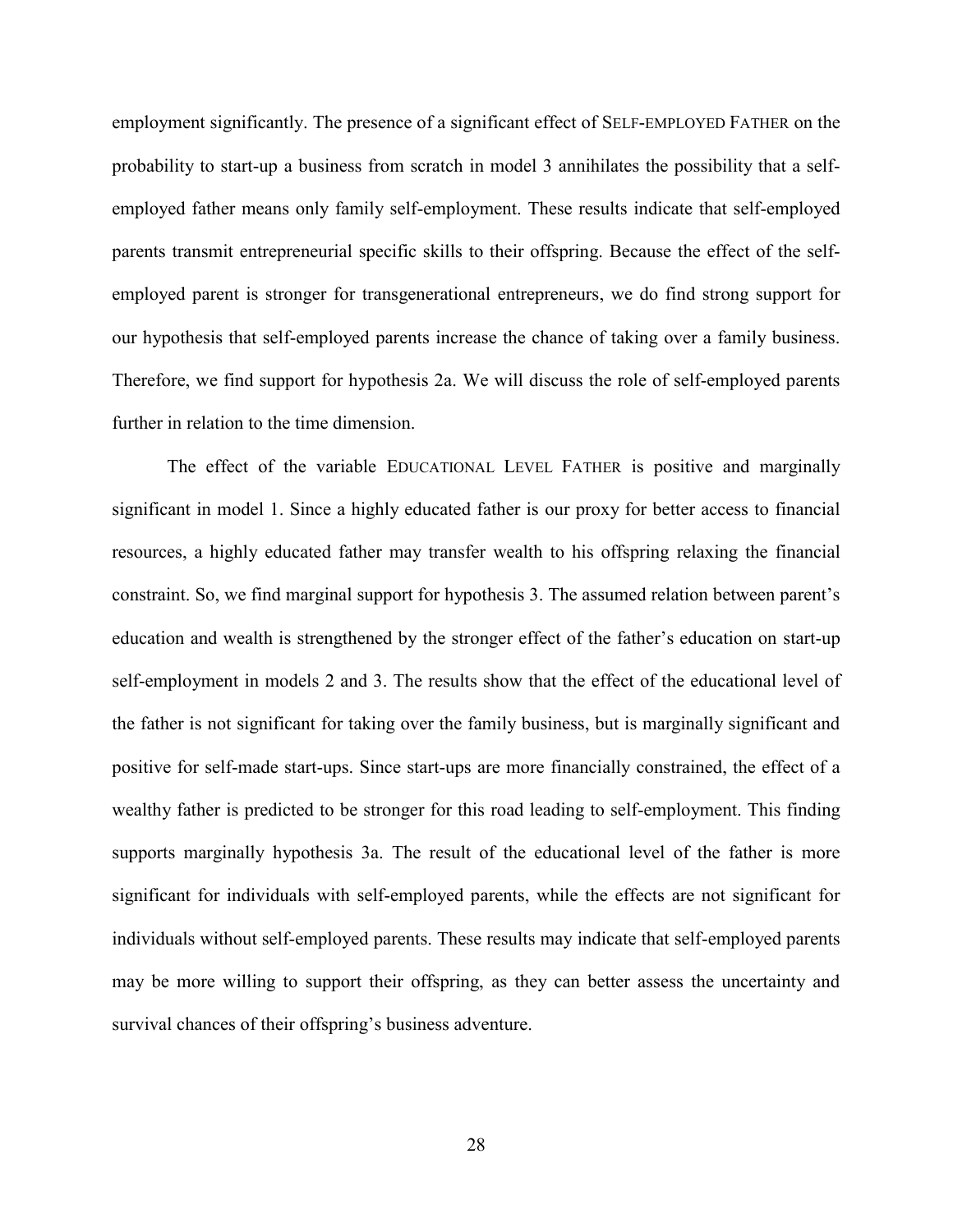#### **The dynamics patterns of the different roads to self-employment**

What can we say about the dynamics of self-employment? Figure 5 shows graphically the estimated baseline hazards for the single risk model of becoming self-employed and the multiple risk models of transgenerational entrepreneurship and self-made start-ups. Figure 5a-5c shows the estimated baseline hazard of becoming self-employed over the period 1953-1993 of a cohort of individuals for the whole sample, the sample with individuals with self-employed parents and the sample of individuals without self-employed parents. Figure 5a shows that the hazard to become self-employed decreases over time. However, this picture changes dramatically if we look at the separated sample in Figures 5b and 5c. For individuals with self-employed parents the hazard of self-employment is very high for the first ten years and afterwards the hazard is slowly declining. This finding is consistent with Lentz and Laband's theory of occupational succession. If individuals become self-employed like their parents, they do so early in their career.

| Figure 5: Baseline Hazards |  |
|----------------------------|--|

For individuals without self-employed parents the hazard is the mirror image. In contrast with individuals that have self-employed parents, for individuals without exposure to selfemployment via a family business, the hazard of becoming self-employed is low initially and rises than sharply in a declining rate. Two possible mechanisms may account for this finding. The most obvious mechanism arises from the fact that many individuals simply take over the family business. Consistent with our theory, we find that if individuals take over a family business, they do so in the beginning of their career. The longer they postpone that decision, the less likely they are to do so.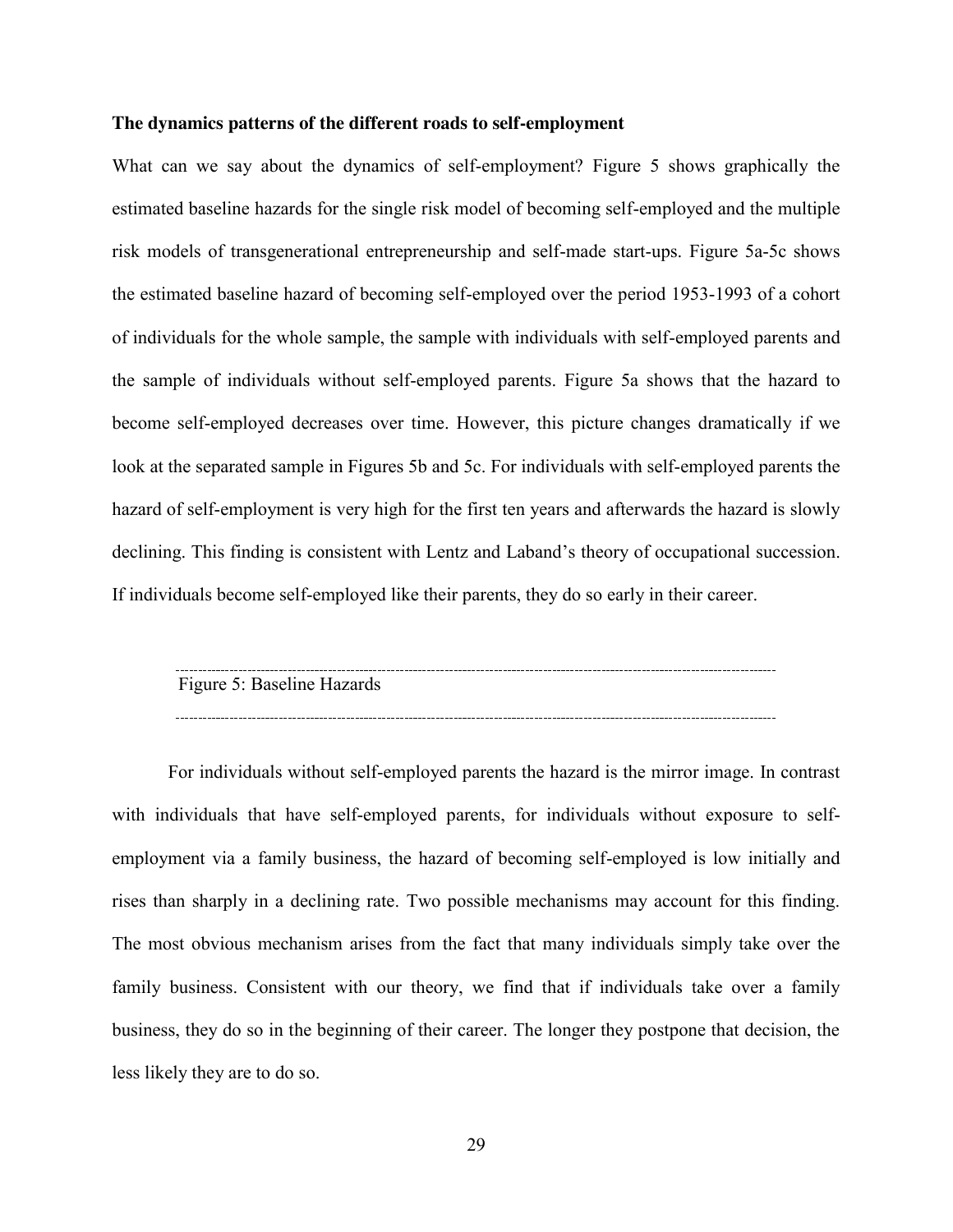Alternatively, some form of learning or human capital acquisition may be the mechanism by which exposure to self-employment through a family owned business raises the probability of one becoming self-employed. The accumulation of self-employment specific human capital through youth may make the offspring more fit to become self-employed. The Figures 5f, 5i, and 5j provide some hints at which this mechanism may be responsible for the shape differential. We refrain from making conclusions from Figure 5e as this model is not significant. Obviously, the baseline hazard for becoming self-employed via a family business for individuals from selfemployed parents has a sharply decreasing shape, as is indicated in Figure 5f. The relatively sharper decline of the baseline hazard for family business in Figure 5f than start-up selfemployment in Figure 5j confirms the fact that the availability of a family business shortens the gestation time to become self-employment. However, individuals from self-employed parents who do not take over the family business but who start their own business still have a declining, although less steep, hazard. This provides evidence for the fact that there is some form of learning or human capital acquisition through which early juvenile exposure to self-employment through a family owned business raises the probability of one becoming self-employed.

Figure 5i shows that for individuals without self-employed parents the hazard of becoming self-employed is initially low, and increases over time at a decreasing rate. This finding suggests that for start-up entrepreneurs (formal) human capital acquisition may indeed matter. This is in line with our theoretical prediction that the probability an individual starts a business from scratch is initially low. Only after having acquired sufficient entrepreneurial capital, an individual may be able to surpass the threshold to become self-employed. Our results indicate that taking over a family business or starting from scratch are two different processes. Aggregating these two processes will offset duration dependence.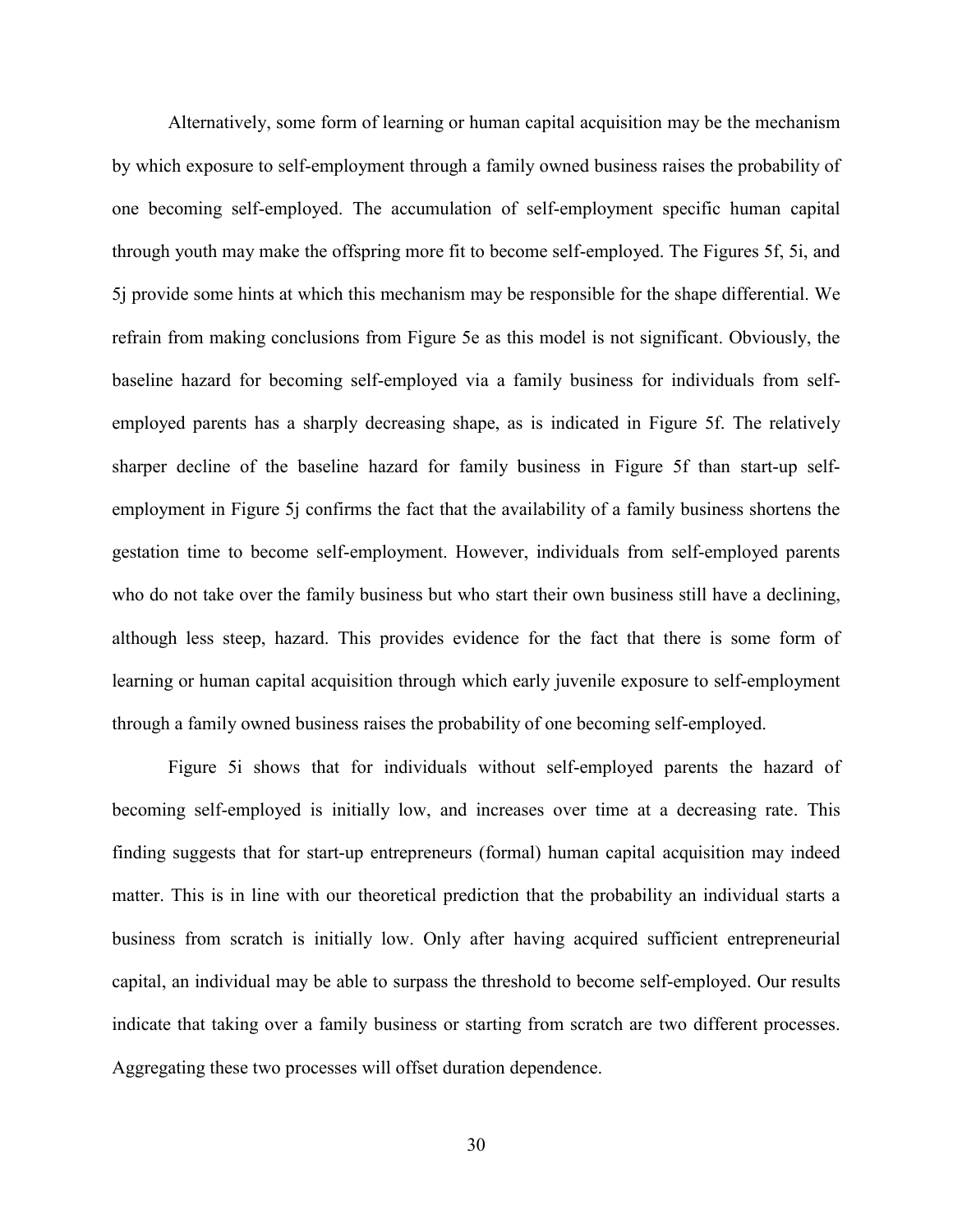#### **VI. CONCLUSIONS**

In this paper, we investigated the dynamics of self-employment. We have built an economic theory of the self-employment process, where an individual's human capital, financial capital, and social capital determine the gestation period to become self-employment. Our analysis reveals clear differences between people who took over an existing family business and people who founded a new firm, and between people who have had or did not have exposure to family self-employment in their youth.

The roads leading to transgenerational entrepreneurship and to start-up business ownership are fundamentally different. Continuation of a family business is like entering selfemployment with a valuable set of assets already existent, while start-ups enter self-employment with the burden of financing the sunken start-up costs. Furthermore, the uncertainty of the expected profitability is much lower for a company that has learned about its true productivity, than for the novel start-up firm. The expected profitability of self-made start-ups is much more a reflection of the subjective beliefs of the business owner. This is also reflected in the finding that the probability of entering self-employment is age dependent and that the shape of the duration dependence is self-employment road dependent. The self-made start-up business has to accumulate sufficient entrepreneurial capital to overcome the set up costs that determine the selfemployment threshold. This threshold is lower for transgenerational entrepreneurs. This is the mechanism behind our result that explains why for people without entrepreneurial parents the probability of beginning a self-employment career is initially low and increases only gradually with time. Vice versa, the chances of taking over a family business are initially high and decrease with time.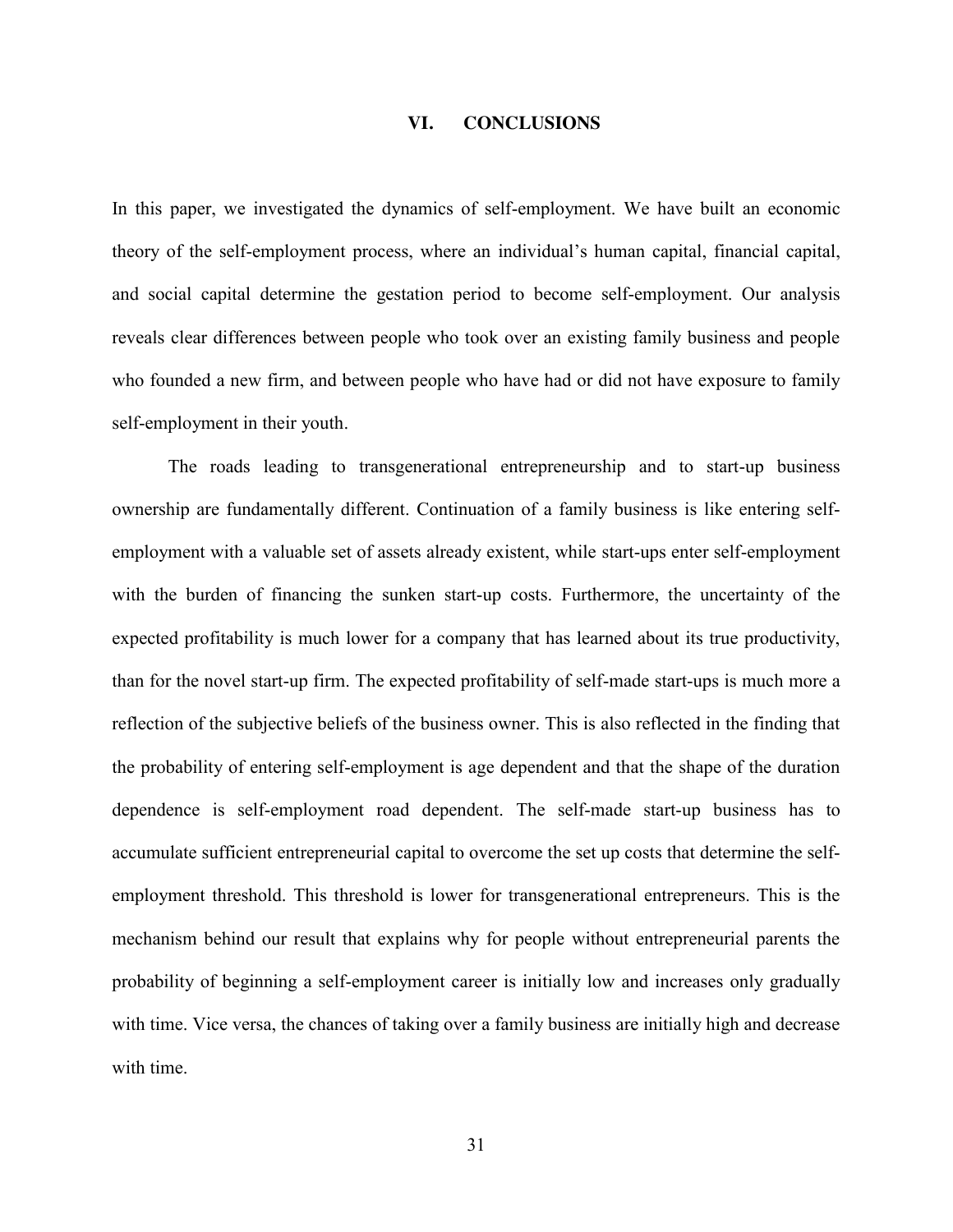We tested hypotheses about the influences of social, financial and human capital on the gestation time to enter self-employment, and used a data set with a cohort structure that is unique in terms of gathered information, composition and the duration time. Earlier work on the entrepreneurial decisions that did not distinguish between the different roads leading to selfemployment consequently suffered from omitted variable bias. Our results show that transgenerational entrepreneurship and self-made start-ups can have opposing or offsetting selfemployment career dynamics. Moreover, the distinction between transgenerational entrepreneurship and self-made start-ups provides important new insights into the traditionally problematic relationship between human capital and self-employment that has been discussed so often in the literature.

Our study also knows limitations. First, our results can only be generalized through repetitive studies with comparable data in different locations for different time periods. Our data are collected in a special geographical location and considers the careers of people who were born at a very specific moment in time, namely during the outbreak of the Second World War. Second, for today's standards our measurement of financial and social capital are narrowly defined and measured. It would be interesting to know if the results of our study prevail when the data are much richer in nature. Third, we consider the beginning of a self-employment career regardless the type of enterprise, the size of the firm, or the company's productivity. Additional information on the type of work the company is involved in will extend the analysis beyond ours.

We like to end with some lessons that can be drawn from this study. First and foremost, the time dimension must be brought into theorizing and econometric modelling of selfemployment selection. Our results show that aggregating the two separate roads leading to selfemployment might offset the dynamic nature of self-employment. Moreover, disentangling these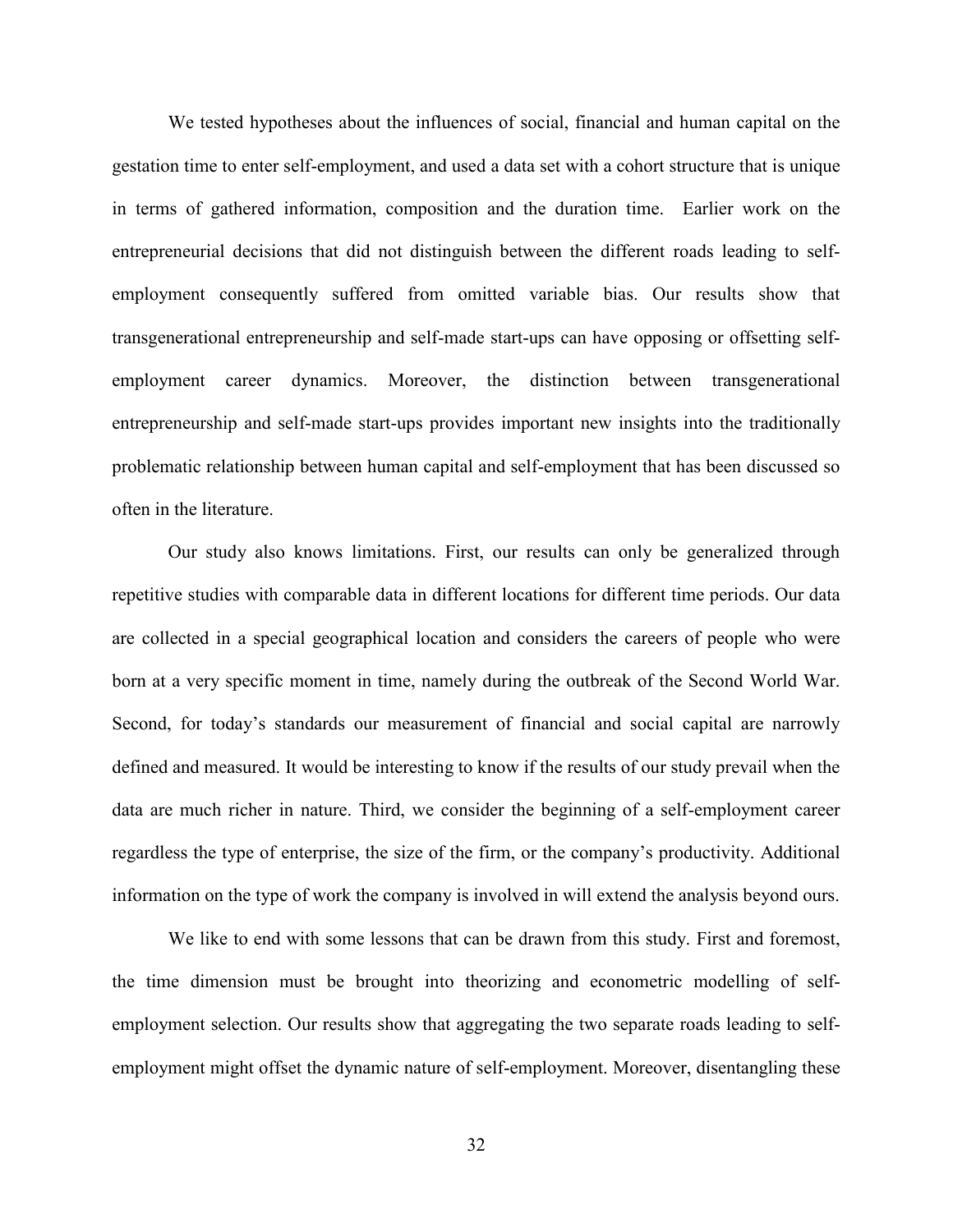roads alters the causal nature of some of the most relevant determinants of entrepreneurship. One important novel implication we can derive from these results is that for people without entrepreneurial social capital the onset of a self-employment career can be enhanced if the possibility to acquire entrepreneurial capital is facilitated early in life.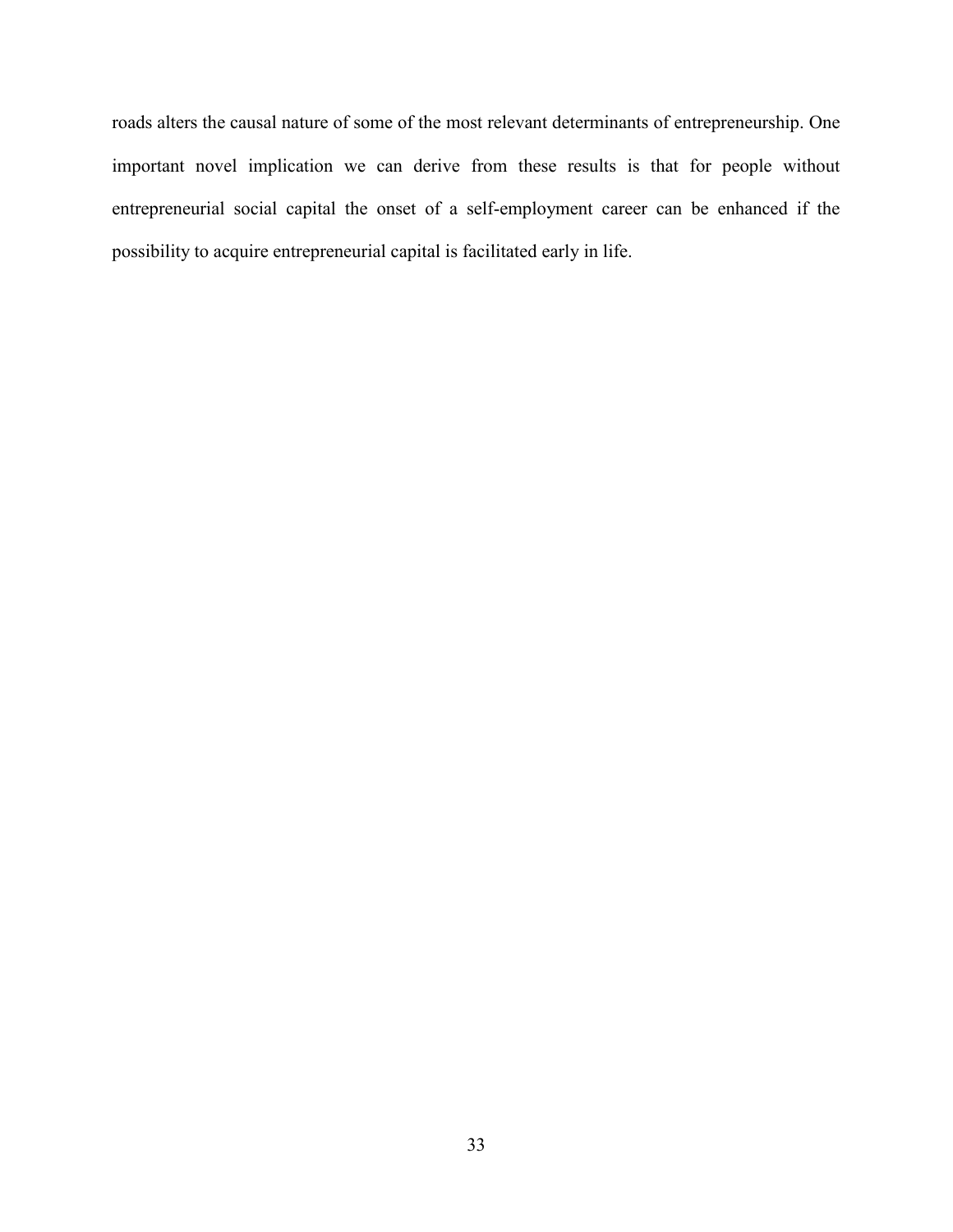#### **REFERENCES**

Basu, A, and S.C.Parker (2001): "Family finance and new business start-ups." Review of Economics and Statistics **63**: 333-358.

Bates, T. (1997). Race, Self-Employment and Upward Mobility. Baltimore, John Hopkins University Press.

Becker, G.S. (1964). Human Capital. University of Chicago Press.

Becker, G. S. and N. Tomes (1979). "An equilibrium theory of the distribution of income and intergenerational mobility." Journal of Political Economy **87**: 1153-1189.

Blanchflower, D. G. and A. J. Oswald (1998). "What makes an entrepreneur?" Journal of Labor Economics. January **16**(1): 26-60.

Brüderl, J. and P. Preisendorfer (1998). "Network support and the success of newly founded businesses." Small Business Economics **10**: 213-225.

Bruton, G, S.Khavul, D.Siegel, and M.Wright (2015), "New financial alternatives in seeding entrepreneurship: Microfinance, crowdfunding, and peer-to-peer innovations." Entrepreneurship Theory and Practice **39**(1): 9-26.

Burt, R. S. (1992). Structural Holes: The Social Structure of Competition. Cambridge, MA, Harvard University Press.

Calvo, G. and S. Wellisz (1980). "Technology, entrepreneurs, and firm size." Quarterly Journal of Economics **95**: 663-677.

Carroll, G. R. and E. Mosakowski (1987). "The career dynamics of self-employment." Administrative Science Quaterly **32**: 570-589.

Cleves, M., W. Gould, et al. (2004). An Introduction to Survival Analysis using Stata: Revised Edition. College Station, Stata Press.

Coleman, J. S. (1988). "Social capital in the creation of human capital." American Journal of Sociology **94**: S95-S120.

Cooper, A. C. and W. C. Dunkelberg (1986). "Entrepreneurship and paths to business ownership." Strategic Management Journal **7**: 53-68.

Cosh, A. D., A. Hughes, et al. (1999). Innovation in UK SMEs: Causes and consequences for firm failure and acquisition. Entrepreneurship, Small and Medium Sized Enterprises and the Macro Economy. Zoltan J. Acs, Bo Carllson, Charlie Karlsson. Cambridge University Press.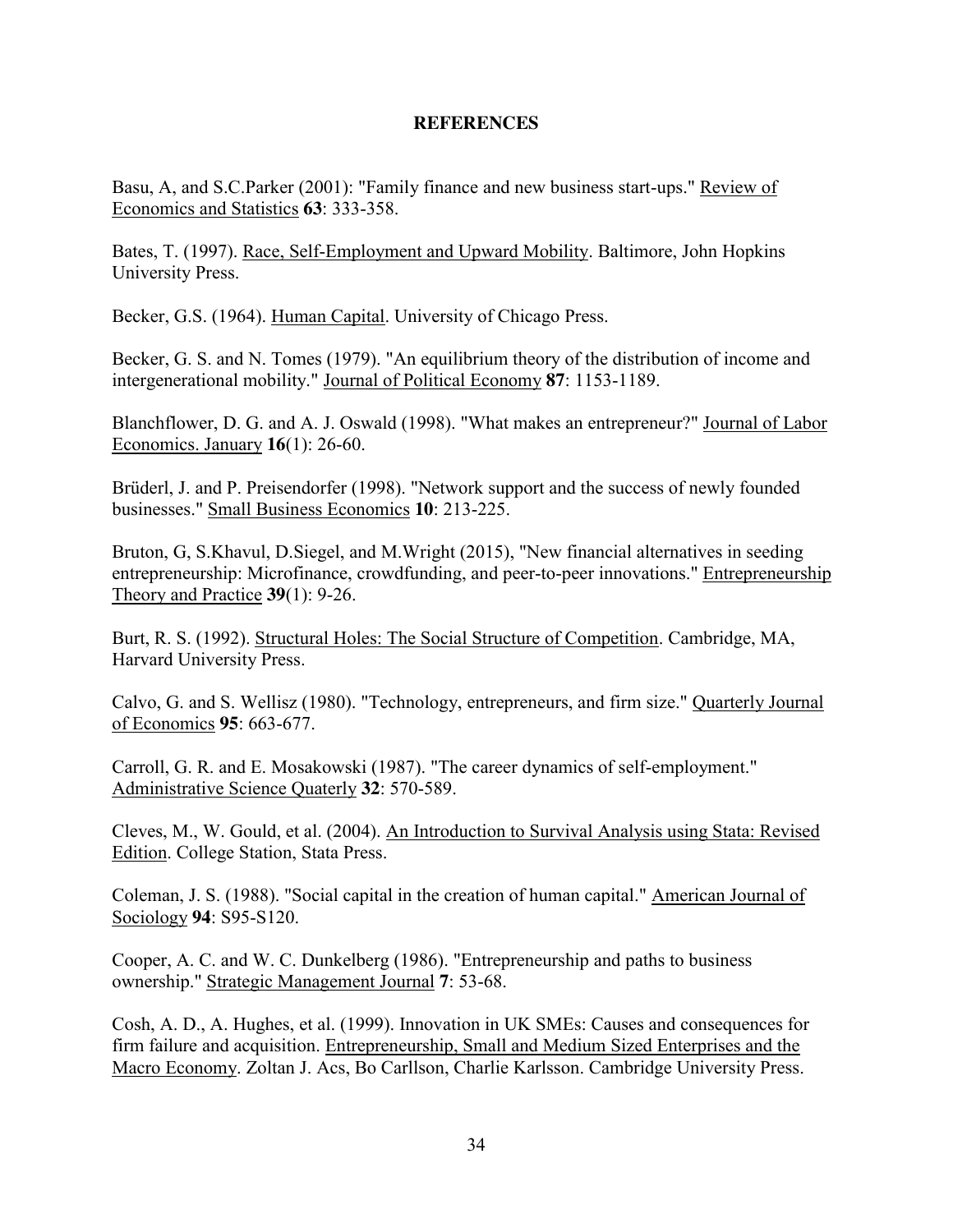Dawson, A., P. Sharma, P.G. Irving, J. Marcus and F. Chirico (2013) "Predictors of Later-Generation Family Members' Commitment to Family Enterprises." Entrepreneurship Theory and Practice 38: 1-25

Dunn, T. and D. Holtz-Eakin (2000). "Financial capital, human capital, and the transition to selfemployment: Evidence from intergenerational links." Journal of Labor Economics **18**(2): 282- 305.

Evans, D. S. and B. Jovanovic (1989). "An estimated model of entrepreneurial choice under liquidity constraints." Journal of Political Economy **97**(4): 808-27.

Evans, D. S. and L. S. Leighton (1989). "Some empirical aspects of entrepreneurship." American Economic Review **79**(3): 519-35.

Frank, M. (1988). "An intertemporal model of industrial exit." Quarterly Journal of Economics **103**: 333-344.

Granovetter, M. (1973). "The strength of weak ties." American Journal of Sociology **78**: 1360- 1380.

Habbershon, T.G., M.Nordqvist, and T.Zellweger (2010): "Transgenerational entrepreneurship." In M. Nordqvist and T.Zellweger (Eds.) Transgenerational Entrepreneurship: Exploring Growth and Performance in Family Firms across Generations. Edward Elgar, p1-38.

Hannan, M. T. and J. Freeman (1989). Organizational Ecology. Cambridge, Harvard University Press.

Hanifan, L. J. (1916). "The rural school community centre." Annals of the American Academy of Political and Social Sciences **67**: 130-38.

Hartog, J. and G.A.Pfann (1985). "Vervolgonderzoek Noordbrabantse Zesdeklassers." Universiteit van Amsterdam.

Hartog, J. (1989). "Survey non-response in relation to ability and family background: Structure and effects on estimated earnings functions." Applied Economics **21**(3): 387-95.

Holtz-Eakin, D., D. Joulfaian, et al. (1994). "Entrepreneurial decisions and liquidity constraints." The Rand Journal of Economics **25**(2): 334-347.

Jenkins, S. (2004). Survival Analysis. University of Essex.

Jong, J.P.J de and O. Marsili (2013) "Founding a business inspired by close entrepreneurial ties. Does it matter for survival?" Entrepreneurship Theory and Practice 38: 1-21.

Johnson, W. (1978). "A theory of job shopping." Quarterly Journal of Economics **22**: 261-278.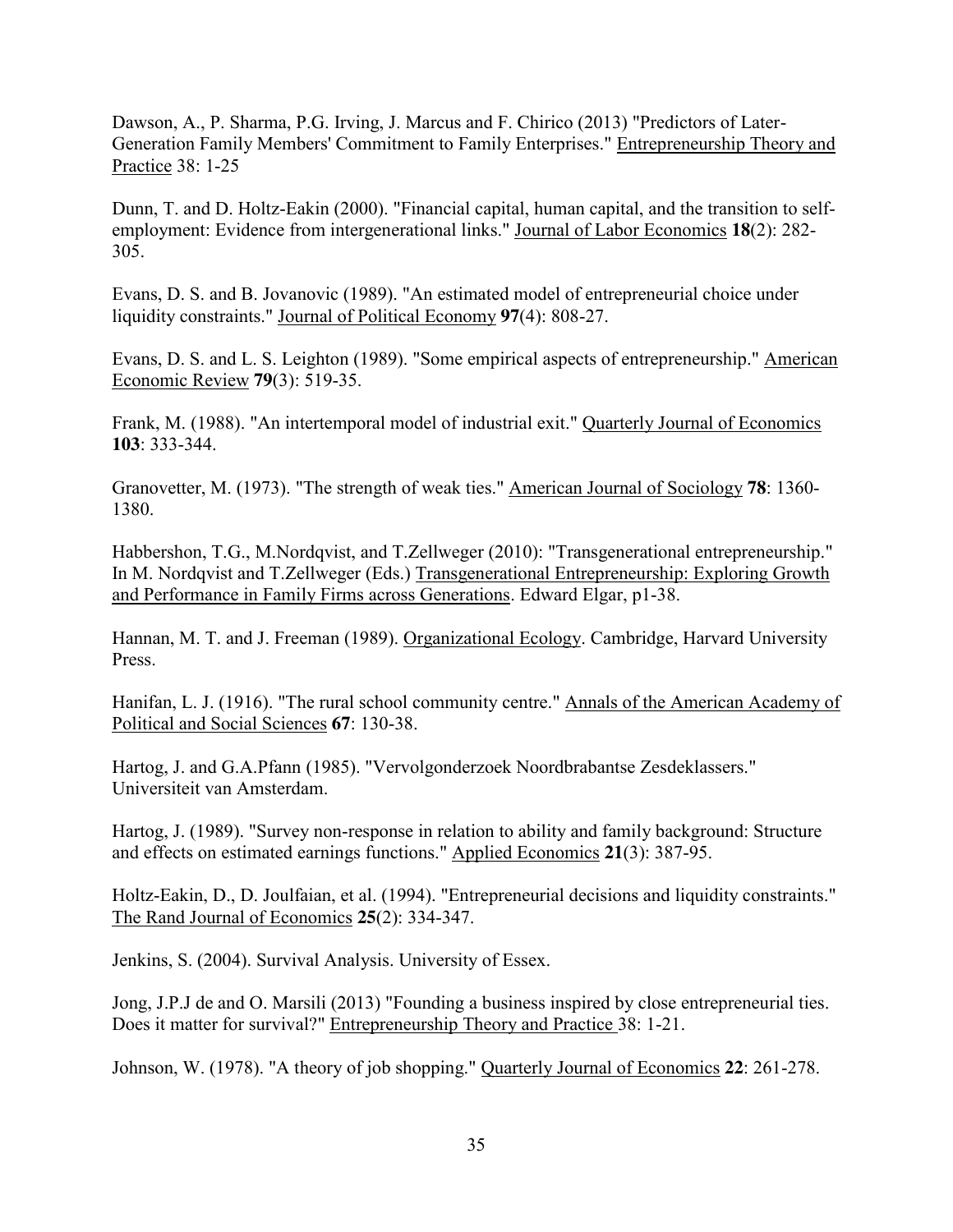Jonker, N. (1995). Vervolgonderzoek Noord Brabantse Zesdeklassers codebook (Continued Research Project Sixth Formers North Brabant Codebook). mimeo. Amsterdam.

Jovanovic, B. (1982). "Selection and the evolution of industry." Econometrica **50**(3): 649-670.

Jovanovic, B. and S. Lach (1989). "Entry, exit, and diffusion with learning by doing." American Economic Review **79**: 690-699.

Kennedy, P. (2003). A Guide to Econometrics. Oxford, Blackwell Publishing.

Krueger, N. F., M. D. Reilly, et al. (2000). "Competing models of entrepreneurial intentions." Journal of Business Venturing **15**: 411-432.

Kwon, S-W, C. Heflin, and M. Ruef (2013): "Community social capital and entrepreneurship." American Sociological Review **20**: 1-29.

Laband, D. N. and B. F. Lentz (1983). "Like father, like son: Toward an economic theory of occupational following." Southern Economic Journal **50**: 474-493.

Lancaster, T. (1990). The Econometric Analysis of Transition Data. Cambridge, Cambridge University Press.

Laspita, S., N. Breugst, S. Heblich and H. Patzelt (2012) " Intergenerational transmission of entrepreneurial intentions." Journal of Business Venturing 27: 414-435.

Lazear, E. (2005). "Entrepreneurship." Journal of Labor Economics **23**(4): 649-680.

Le, A. T. (1999). "Empirical studies of self-employment." Journal of Economic Surveys **13**: 381- 416.

Levinson, H. (1971). "Conflicts that plague family businesses." Harvard Business Review **49**: 90-98.

Lindh, T. and H. Ohlsson (1996). "Self-employment and windfall gains: Evidence from the Swedish Lottery." Economic Journal **106**: 1515-1526.

Lindquist, M.J., J. Sol, C.M. van Praag (2015): "Why do entrepreneurial parents have entrepreneurial children?" Journal of Labor Economics **33**: 269-296.

Lucas, R. E. (1978). "On the size distribution of business firms." Bell Journal of Economics **9**: 508-523.

Marvel, M.R., J.L.Davis, and C.R.Sproul (2014): "Human capital and entrepreneurship research: A critical review and future directions." Entrepreneurship Theory and Practice **38**: 1-22.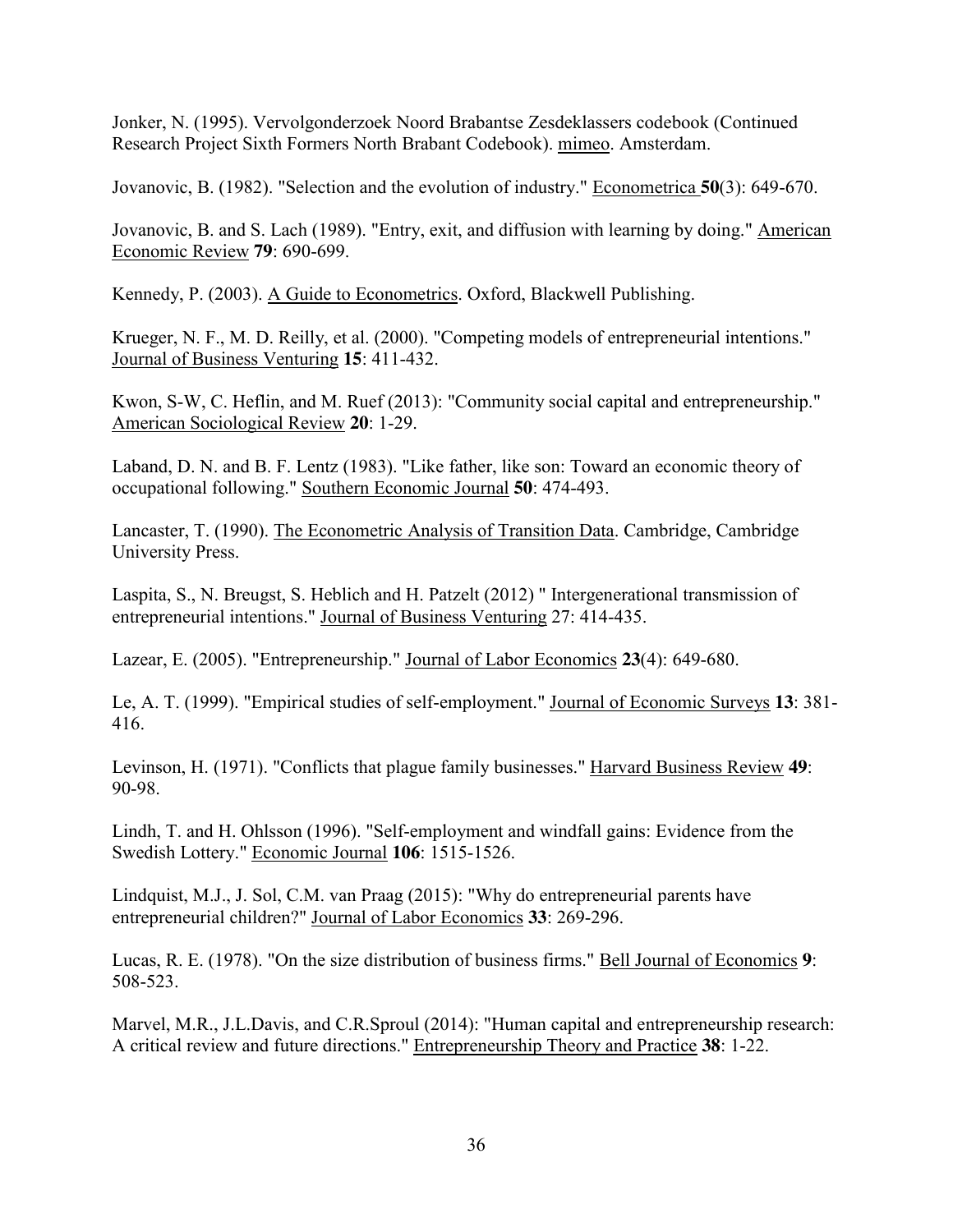Mungai, E. and S. R. Velamuri (2009) "Parental entrepreneurial role model influence on male offspring. Is it always positive and when does it occur?" Entrepreneurship Theory and Practice 33: 337-357.

Narendrenathan, W. and B. M. Stewart (1991). "Simple methods for testing the proportonality of cause-specific hazards in competing risks models." Oxford Bulletin of Economics and Statistics **53**: 331-340.

Quadrini, V. (1999). "The importance of entrepreneurship for wealth concentration and mobility." Review of Income and Wealth **45**: 1-19.

Rickett, M. (2008). "Theories of Entrepreneurship: Historical Development and Critical Assessment." The Oxford Handbook of Entrepreneurship: 1-18.

Sanders, J. M. and V. Nee (1996). "Immigrant self-employment: The family social capital and the value of human capital." American Sociological Review **61**: 231-249.

Steigum, E. (1978). "A financial theory of investment behavior." Econometrica **51**: 637-646.

Thomas, J. M. (1996). "On the interpretation of covariate estimates in independent competingrisks models." Bulletin of Economic Research **48**: 27-39.

Webster, F. A. (1977). "Entrepreneurs and ventures: An attempt at classification and clarification." Academy of Management Review **2**: 54-61.

Zeira, J. (1987). "Investment as a process of search." Journal of Political Economy **95**: 204-210.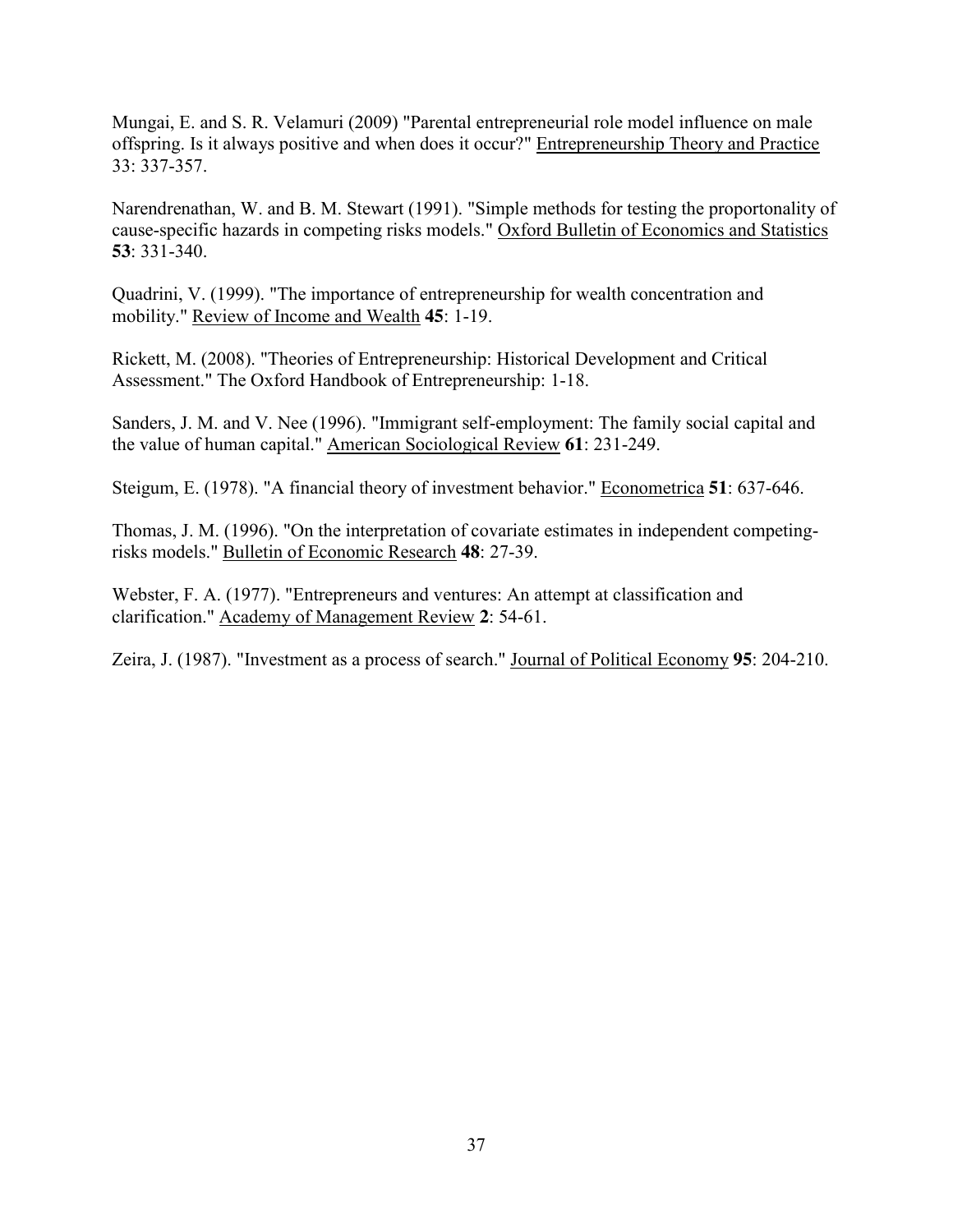# **TABLE 1 Descriptive Statistics**

|                                 | Mean   | St. Dev. |
|---------------------------------|--------|----------|
| <b>VOCATIONAL SCHOOLING*</b>    | .21    | .41      |
| <b>HIGHER EDUCATION*</b>        | .27    | .44      |
| <b>SELF-EMPLOYED FATHER</b>     | .39    | .49      |
| <b>EDUCATIONAL LEVEL FATHER</b> | 2.52   | .86      |
| MARRIED*                        | .83    | .38      |
| CHILDREN*                       | .11    | .31      |
| <b>FEMALE</b>                   | .36    | .48      |
|                                 | 104.73 | 10.27    |

#### **Correlation Matrix**

|                              |        | $^{\prime}2$ |        | 4      |      | $\sigma$ |      | $\delta$ |
|------------------------------|--------|--------------|--------|--------|------|----------|------|----------|
| (1) VOCATIONAL SCHOOLING     | 1.00   |              |        |        |      |          |      |          |
| (2) HIGHER EDUCATION         | $-31$  | 1.00         |        |        |      |          |      |          |
| (3) SELF-EMPLOYED FATHER     | .07    | $-.02$       | 1.00   |        |      |          |      |          |
| (4) EDUCATIONAL LEVEL FATHER | $-.09$ | .26          | .05    | 1.00   |      |          |      |          |
| $(5)$ MARRIED                | .01    | $-0.00$      | $-.03$ | $-.02$ | 1.00 |          |      |          |
| $(6)$ CHILDREN               | .00.   | .17          | .08    | .08    | .03  | 1.00     |      |          |
| $(7)$ FEMALE                 | $-.12$ | $-.11$       | .04    | .04    | .11  | - 17     | 1.00 |          |
| $(8)$ IQ                     | $-.06$ | .33          | $-.14$ | $-.14$ | .00  | .01      | .O   | L 00     |

\* in 1993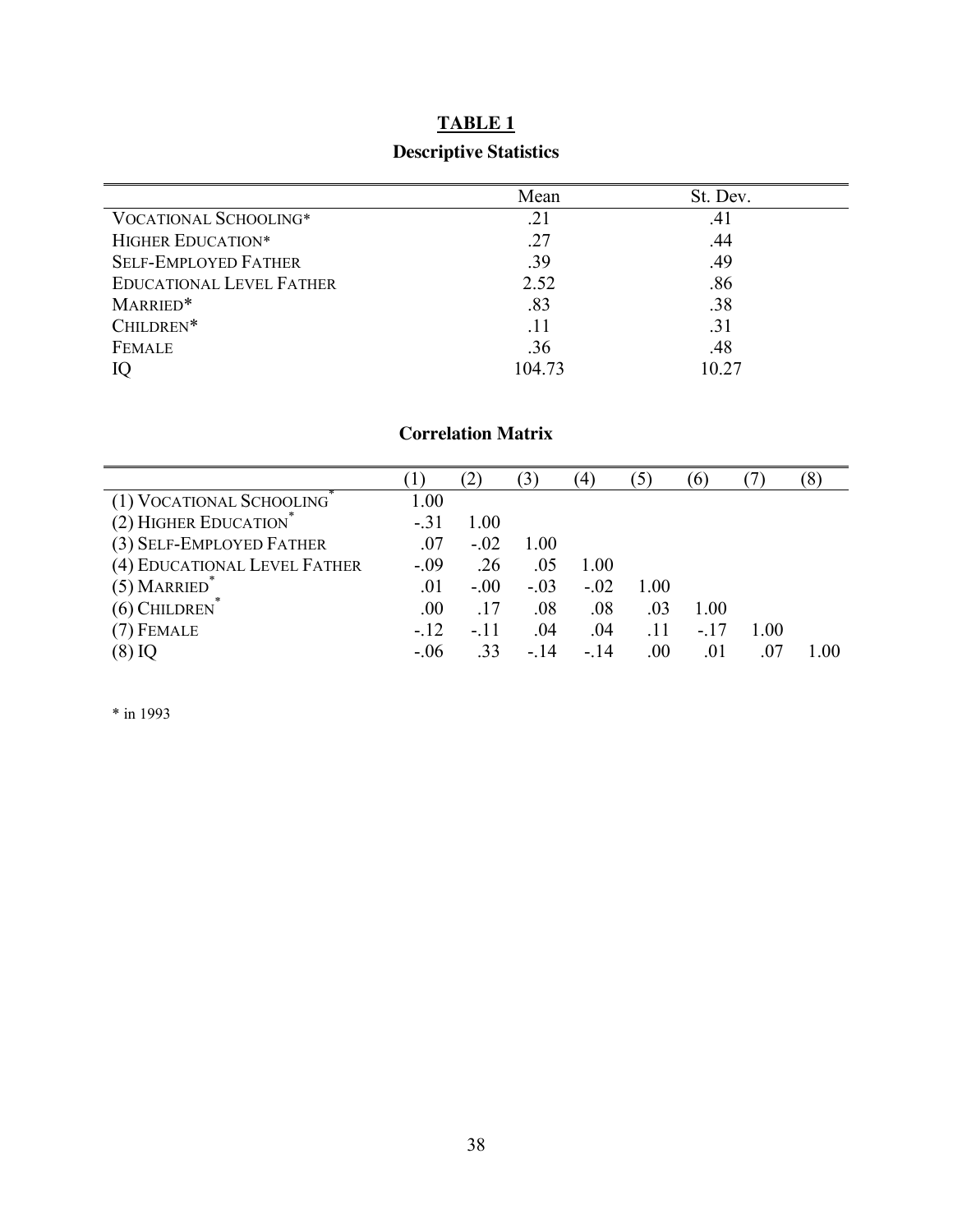## **TABLE 2**

|    | <b>Exponential</b> | Weibull | Gompertz |
|----|--------------------|---------|----------|
|    |                    |         |          |
| SE | 1294.0             | 1296.0  | 1280.5   |
| TG | 579.0              | 574.4   | 539.1    |
| SU | 943.1              | 939.6   | 945.1    |
| SE | 574.7              | 571.0   | 576.2    |
| TG | 143.4              | 145.4   | 144.6    |
| SU | 499.2              | 494.2   | 499.8    |
| SE | 708.0              | 706.1   | 677.0    |
| TG | 435.1              | 427.5   | 390.5    |
| SU | 443.4              | 445.1   | 443.3    |
|    |                    |         |          |

# **Selection of Parametric Distributions – AIC values\***

\* *SE* = Self-Employed ; *TG* = Transgenerational Entrepreneurs ; *SU* = Self-Made Start-ups. Italic and bold numbers represent the lowest Akaike Information Criterion for the different distributions and hence denotes the selected model.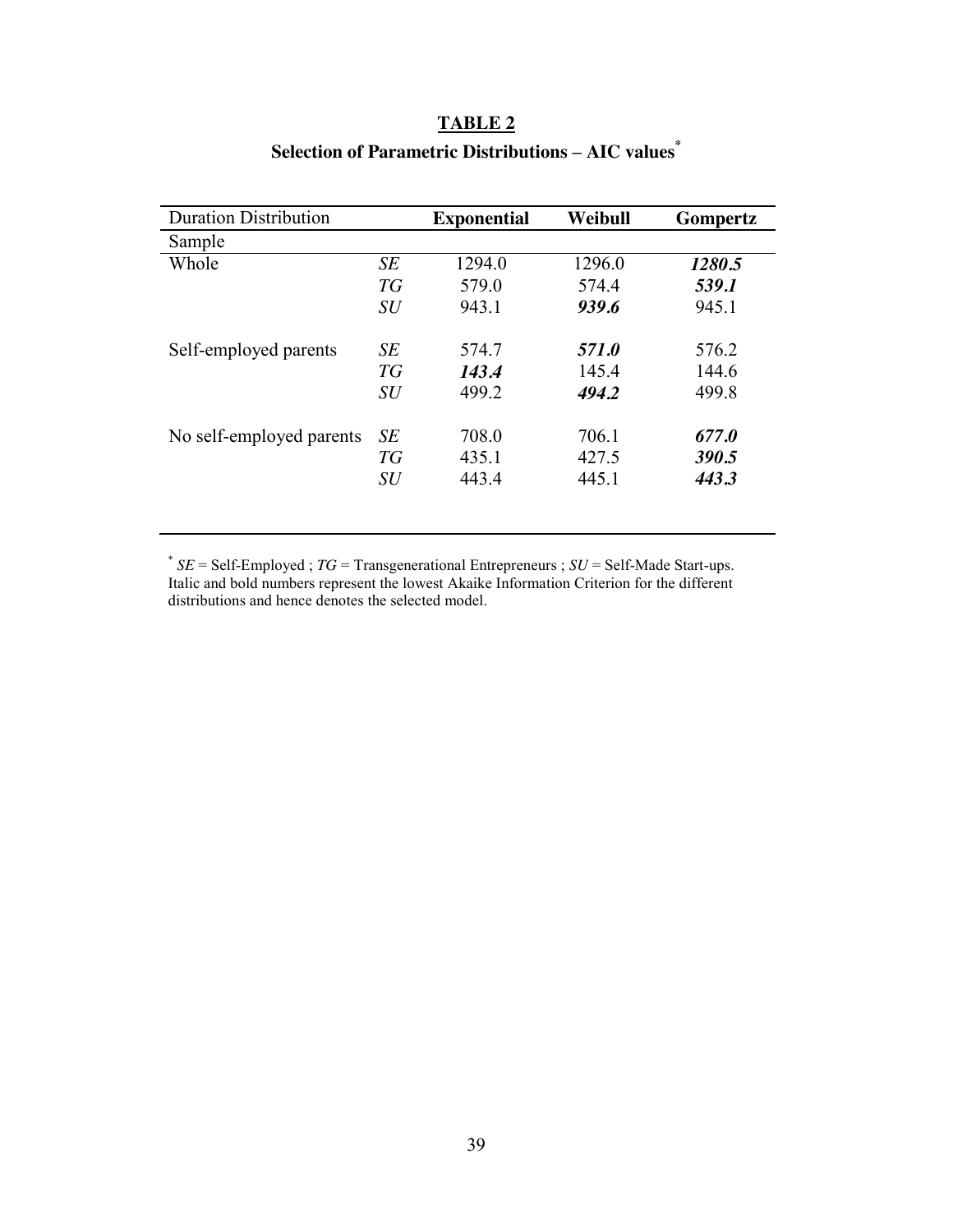# **TABLE 3 Estimation Results\***

| Sample                                                  | <b>Whole Sample</b> |                |                         |                         | <b>Self-Employed Parents</b> |              | <b>No Self-employed Parents</b> |              |                |  |
|---------------------------------------------------------|---------------------|----------------|-------------------------|-------------------------|------------------------------|--------------|---------------------------------|--------------|----------------|--|
| Model                                                   | $\mathbf{1}$        | $\overline{2}$ | $\overline{\mathbf{3}}$ | $\overline{\mathbf{4}}$ | 5                            | 6            | $\overline{7}$                  | 8            | $\overline{9}$ |  |
|                                                         | $\mathbf{SE}$       | TG             | ${\bf SU}$              | $\mathbf{SE}$           | TG                           | SU           | ${\bf SE}$                      | TG           | ${\bf SU}$     |  |
| Human Capital (IV)                                      |                     |                |                         |                         |                              |              |                                 |              |                |  |
| Pr(Vocational Educ)                                     | 1.190               | 2.383          | 0.587                   | 2.773                   | 3.262                        | 2.761        | $-0.987$                        | 1.792        | $-1.559$       |  |
|                                                         | $(0.568)*$          | $(0.976)*$     | (0.708)                 | $(0.824)$ **            | $(1.226)$ **                 | $(1.112)*$   | (0.927)                         | (2.573)      | (1.002)        |  |
| Pr(Higher Educ)                                         | 0.749               | 1.156          | 0.442                   | 0.683                   | 0.784                        | 0.604        | 0.433                           | 2.700        | $-0.023$       |  |
|                                                         | $(0.332)*$          | $(0.574)*$     | (0.413)                 | (0.430)                 | (0.645)                      | (0.576)      | (0.578)                         | $(1.467)$ +  | (0.635)        |  |
| <b>Social Capital</b>                                   |                     |                |                         |                         |                              |              |                                 |              |                |  |
| Self-employed Father                                    | 1.036               | 2.117          | 0.607                   |                         |                              |              |                                 |              |                |  |
|                                                         | $(0.152)$ **        | $(0.335)$ **   | $(0.183)$ **            |                         |                              |              |                                 |              |                |  |
| <b>Financial Capital</b>                                |                     |                |                         |                         |                              |              |                                 |              |                |  |
| (Proxied by: )                                          |                     |                |                         |                         |                              |              |                                 |              |                |  |
| <b>Educ Level Father</b>                                | 0.184               | 0.066          | 0.238                   | 0.324                   | 0.079                        | 0.496        | 0.034                           | $-0.014$     | 0.035          |  |
|                                                         | $(0.101) +$         | (0.193)        | $(0.121)$ <sup>*</sup>  | $(0.134)$ *             | (0.222)                      | $(0.174)$ ** | (0.164)                         | (0.398)      | (0.181)        |  |
| <b>Control Variables</b>                                |                     |                |                         |                         |                              |              |                                 |              |                |  |
| Married                                                 | 0.953               | 1.820          | 0.461                   | 0.969                   | 1.410                        | 0.882        | $-0.337$                        | $-0.919$     | $-0.210$       |  |
|                                                         | $(0.225)$ **        | $(0.342)$ **   | (0.283)                 | $(0.283)$ **            | $(0.389)$ **                 | $(0.394)$ *  | (0.320)                         | (0.719)      | (0.358)        |  |
| Children                                                | $-0.263$            | $-0.947$       | 0.165                   | $-0.686$                | $-1.161$                     | $-0.363$     | 0.519                           | 0.120        | 0.597          |  |
|                                                         | (0.169)             | $(0.313)$ **   | (0.207)                 | $(0.213)$ **            | $(0.333)$ **                 | (0.290)      | $(0.264)$ *                     | (0.742)      | $(0.284)$ *    |  |
| Female                                                  | $-0.638$            | $-0.546$       | $-0.726$                | $-0.679$                | $-0.855$                     | $-0.487$     | $-0.832$                        | 0.739        | $-1.168$       |  |
|                                                         | $(0.217)$ **        | (0.360)        | $(0.272)$ **            | $(0.274)*$              | $(0.416)$ *                  | (0.363)      | $(0.379)*$                      | (0.936)      | $(0.422)$ **   |  |
| Constant                                                | $-6.550$            | $-7.855$       | $-7.083$                | $-5.804$                | $-5.201$                     | $-7.591$     | $-7.407$                        | $-8.700$     | $-7.858$       |  |
|                                                         | $(0.384)$ **        | $(0.715)$ **   | $(0.471)$ **            | $(0.608)$ **            | $(0.823)$ **                 | $(0.782)$ ** | $(0.827)$ **                    | $(1.507)$ ** | $(0.948)$ **   |  |
|                                                         |                     |                |                         |                         |                              |              |                                 |              |                |  |
| Distribution                                            | Gompertz            | Gompertz       | Weibull                 | Gompertz                | Gompertz                     | Gompertz     | Weibull                         | Exponent     | Weibull        |  |
|                                                         |                     |                |                         |                         |                              |              |                                 |              |                |  |
| <b>Specification Tests</b>                              |                     |                |                         |                         |                              |              |                                 |              |                |  |
| $H_0: \theta_{1i} = \theta_{1i} = \frac{1}{2} \theta_i$ |                     |                |                         |                         |                              |              |                                 |              |                |  |
| $\chi^2(12)$                                            | $121.5***$          | $120.9**$      | 39.7**                  | 87.9**                  | $71.3**$                     | $32.4**$     | $14.3*$                         | 5.9          | $15.7*$        |  |
|                                                         |                     |                |                         |                         |                              |              |                                 |              |                |  |
| $\mathbf N$                                             | 1134                | 1134           | 1134                    | 443                     | 443                          | 443          | 691                             | 691          | 691            |  |
| Observations                                            | 42182               | 42182          | 42182                   | 15263                   | 15263                        | 15263        | 26919                           | 26919        | 26919          |  |
|                                                         |                     |                |                         |                         |                              |              |                                 |              |                |  |

\* *SE* = Self-Employed ; *TG* = Transgenerational Entrepreneurs ; *SU* = Self-Made Start-ups. Standard errors are reported in parentheses. + significant at 10%; \* significant at 5%; \*\* significant at 1%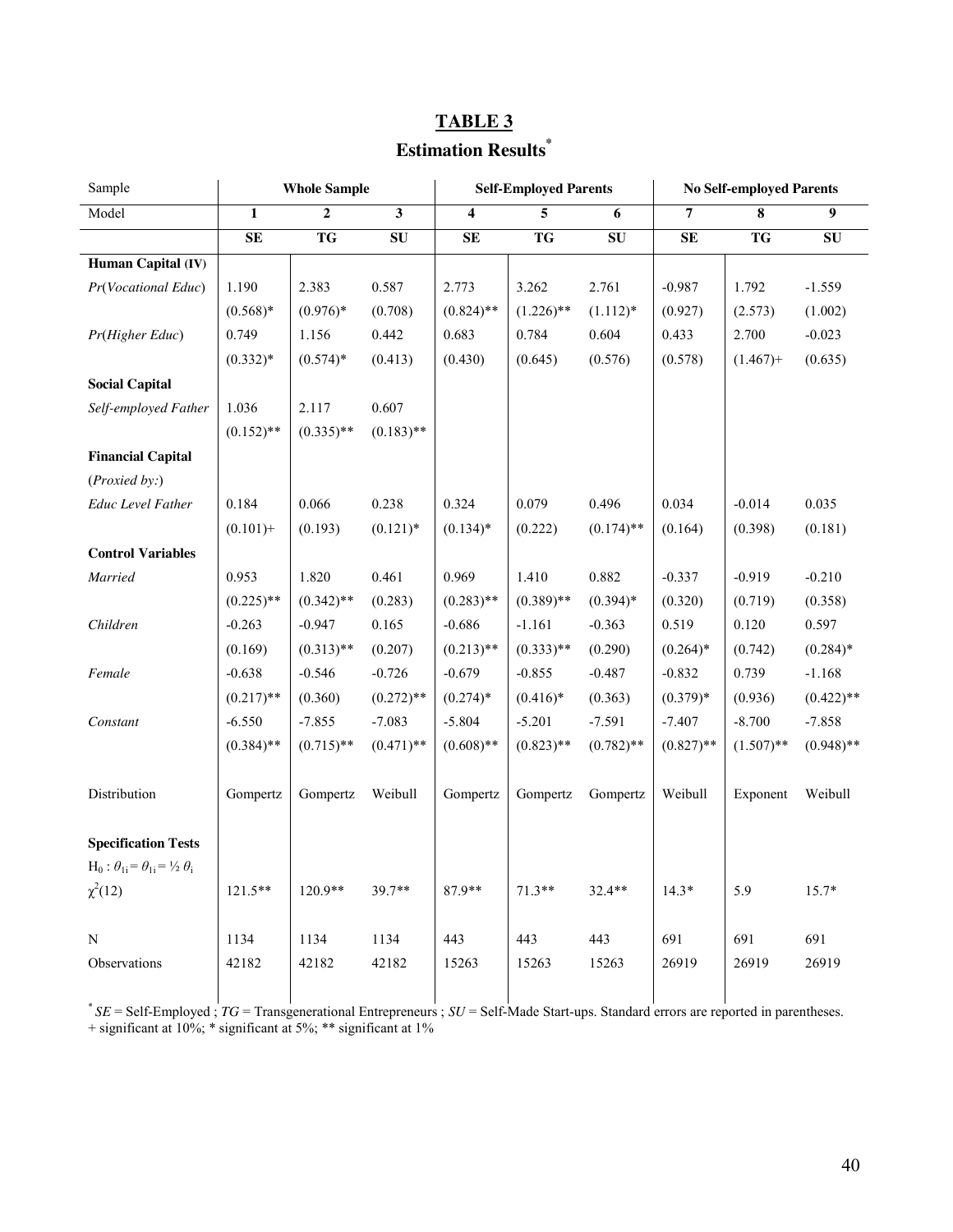#### **Conceptual Model of the Self-Employment Process**

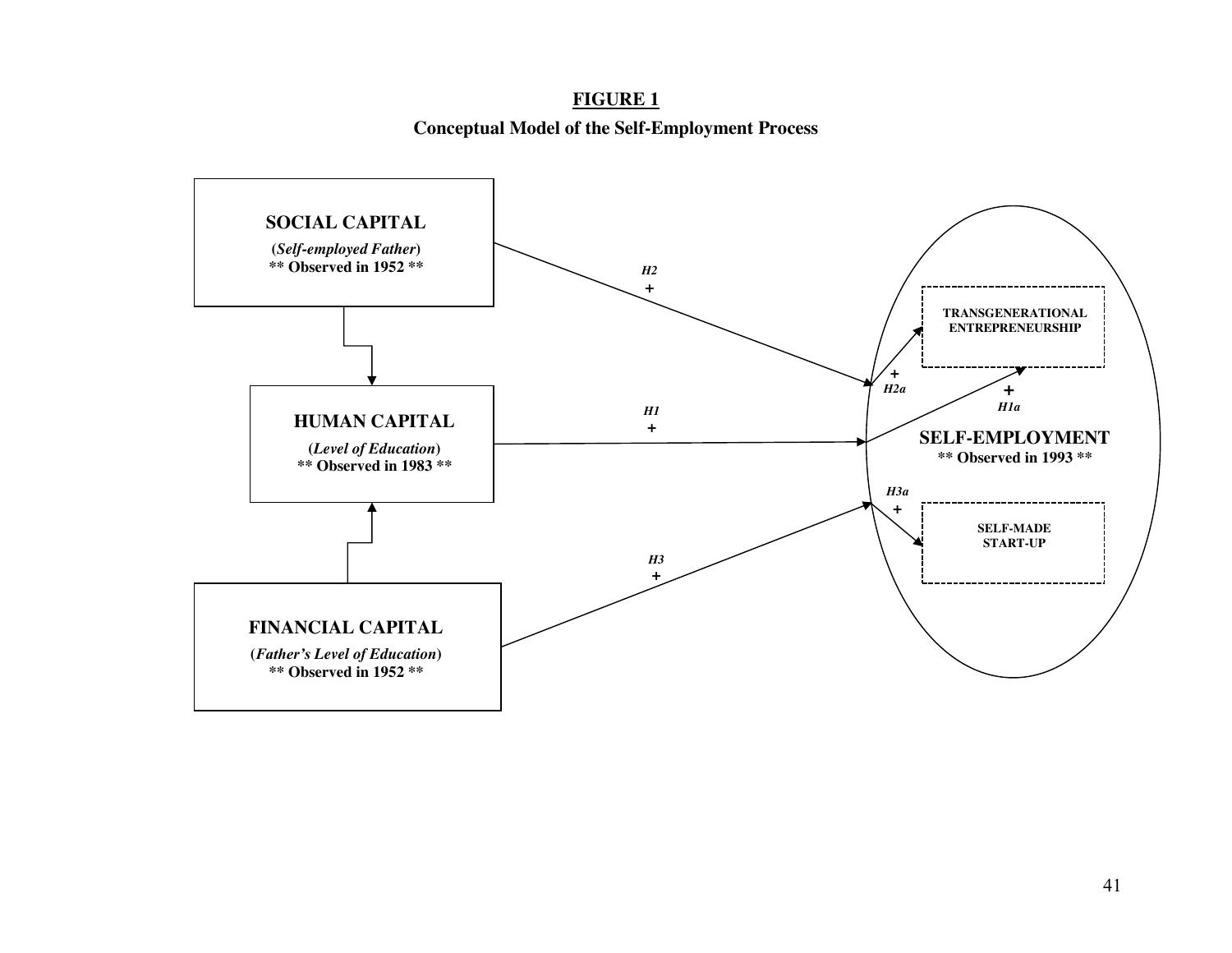**Entrepreneurial Capital Accumulation and the Timing to Self-employment**



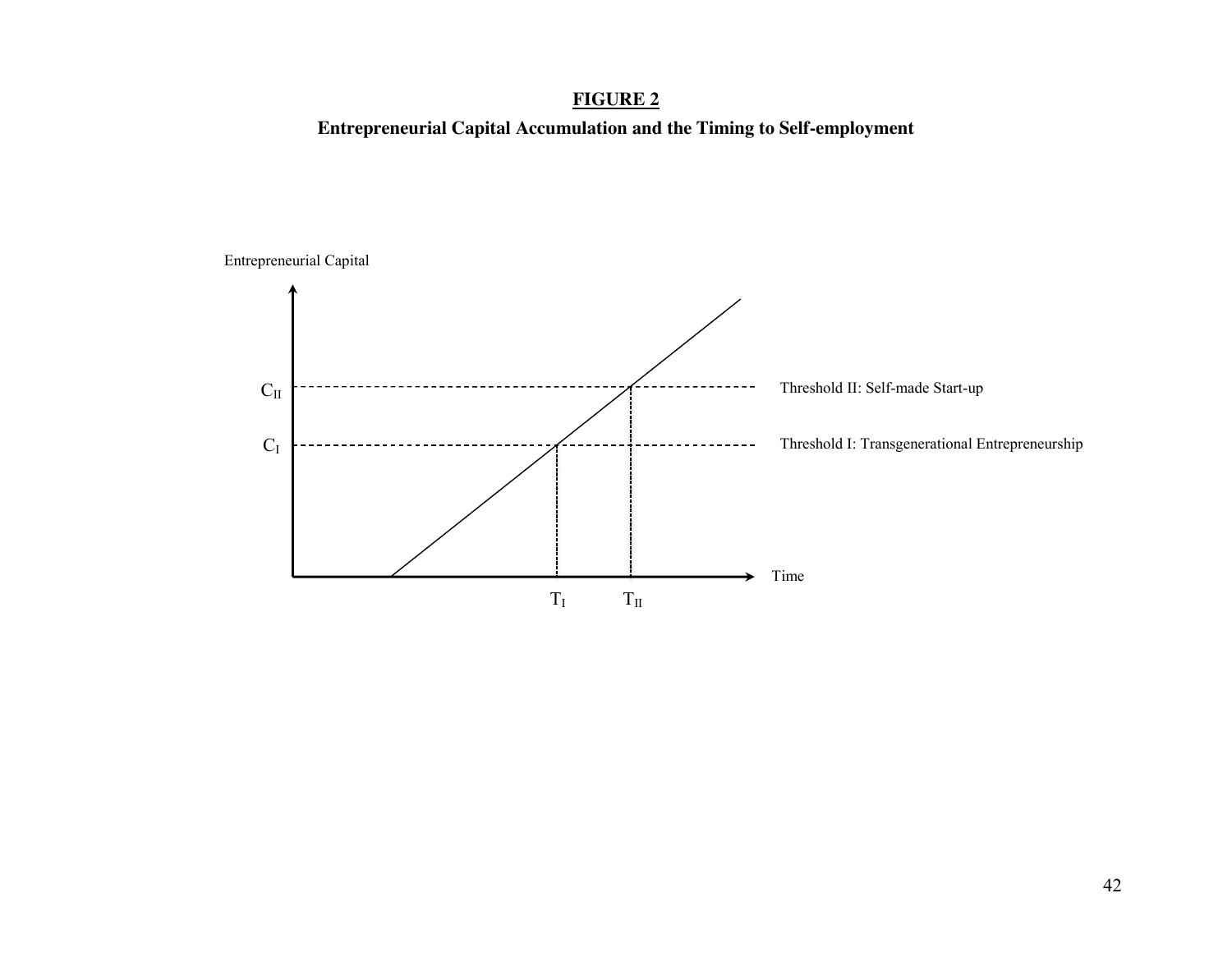### **Human Capital Mechanism**

Opportunity Costs

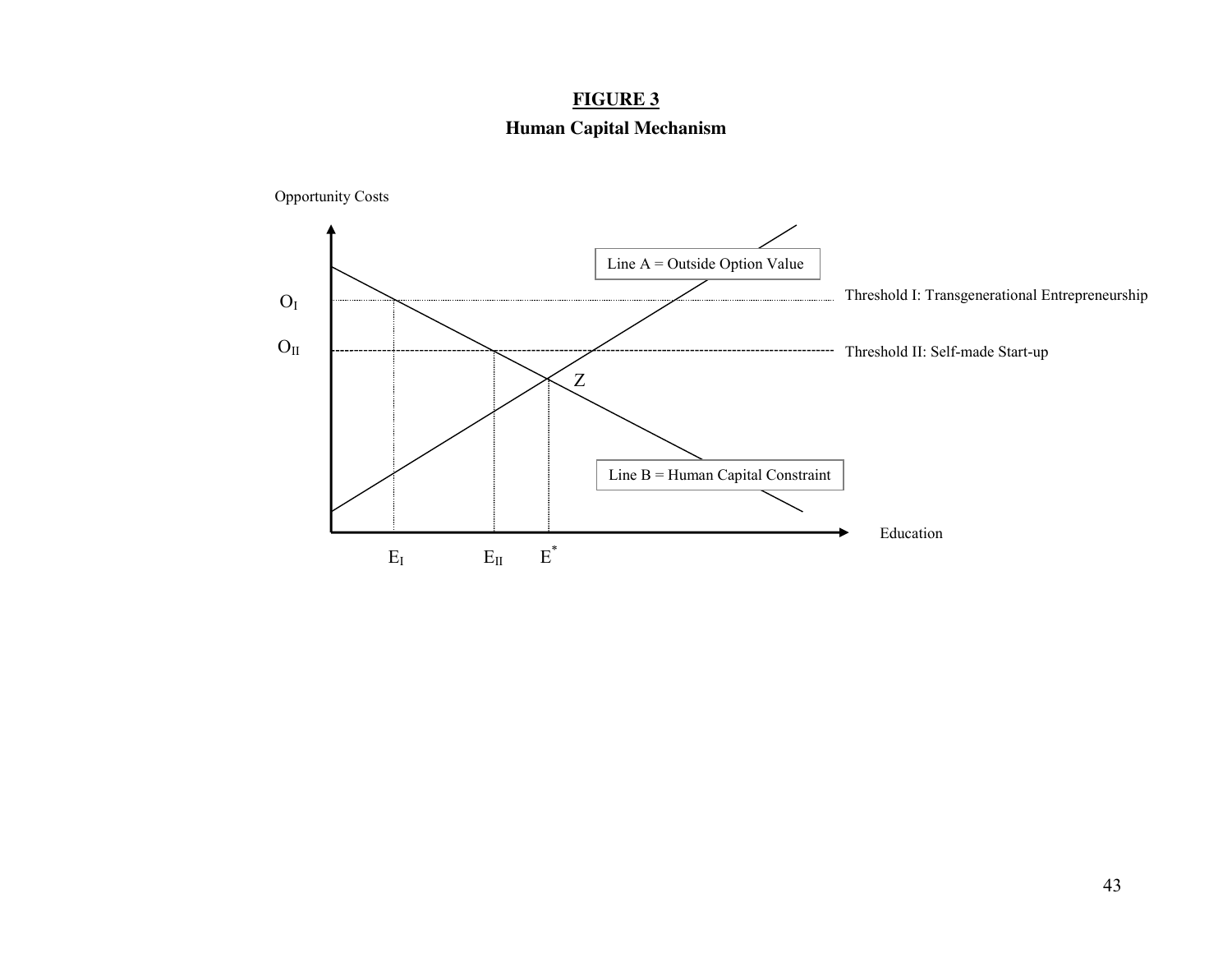#### **FIGURE 4.**

#### **Structure of the Dataset (N=1134)**